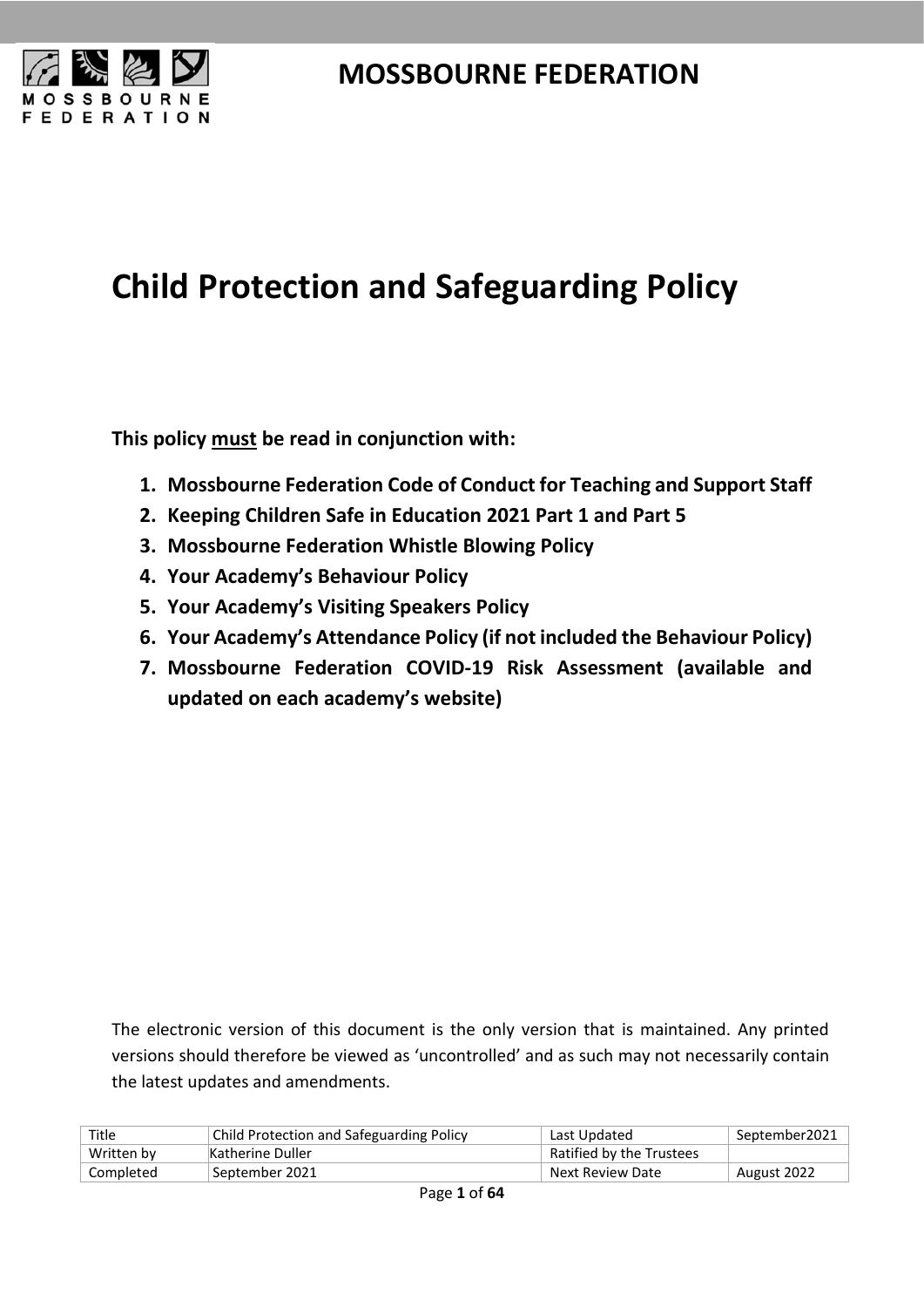

#### Contents

| 3.10.5 Safeguarding Looked After Children (LAC) and Previously Looked After Children (PLAC)16 |
|-----------------------------------------------------------------------------------------------|
| 3.10.6 Safeguarding Children who are Homeless or at Risk of Becoming Homeless 16              |
|                                                                                               |
|                                                                                               |

| Title      | Child Protection and Safeguarding Policy | Last Updated             | September2021 |
|------------|------------------------------------------|--------------------------|---------------|
| Written by | Katherine Duller                         | Ratified by the Trustees |               |
| Completed  | September 2021                           | Next Review Date         | August 2022   |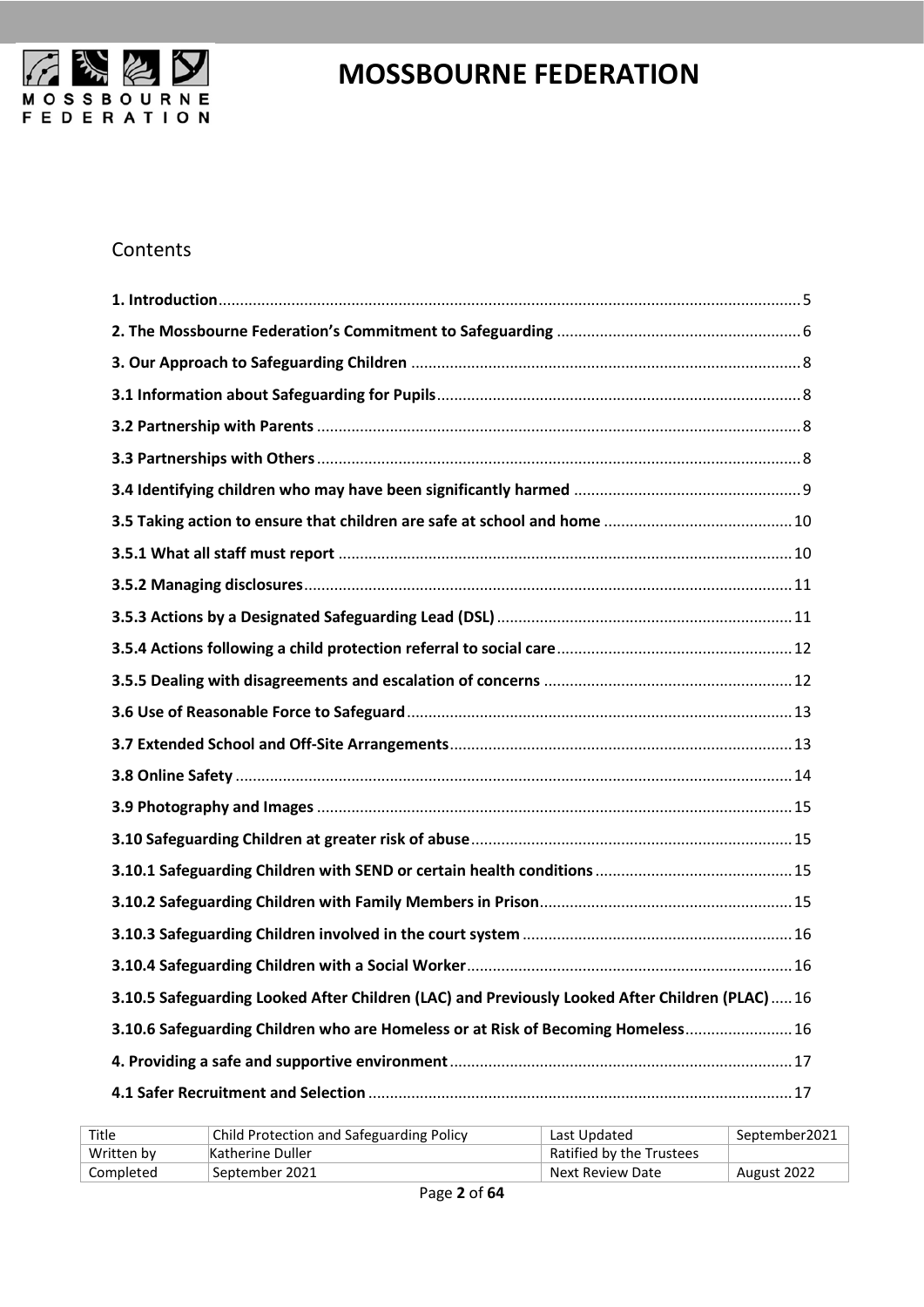

| 6.3 Senior Designated Safeguarding Leads (SDSLs) and Designated Safeguarding Leads (DSLs)  22 |               |
|-----------------------------------------------------------------------------------------------|---------------|
|                                                                                               |               |
|                                                                                               |               |
| 7.1 Allegations regarding person(s) working in or on behalf of the Mossbourne Federation      |               |
| 7.2 Concerns about safeguarding practices within a specific academy or the Mossbourne         |               |
|                                                                                               |               |
|                                                                                               |               |
|                                                                                               |               |
|                                                                                               |               |
|                                                                                               |               |
|                                                                                               | 30            |
|                                                                                               |               |
|                                                                                               |               |
|                                                                                               |               |
|                                                                                               |               |
|                                                                                               |               |
|                                                                                               |               |
| 8.6.1 Sexual Violence and Sexual Harassment between children in schools and colleges  36      |               |
| Child Protection and Safeguarding Policy [ast Undated<br>۱۵                                   | Sentember2021 |

| Title      | Child Protection and Safeguarding Policy | Last Updated             | September2021 |
|------------|------------------------------------------|--------------------------|---------------|
| Written by | Katherine Duller                         | Ratified by the Trustees |               |
| Completed  | September 2021                           | Next Review Date         | August 2022   |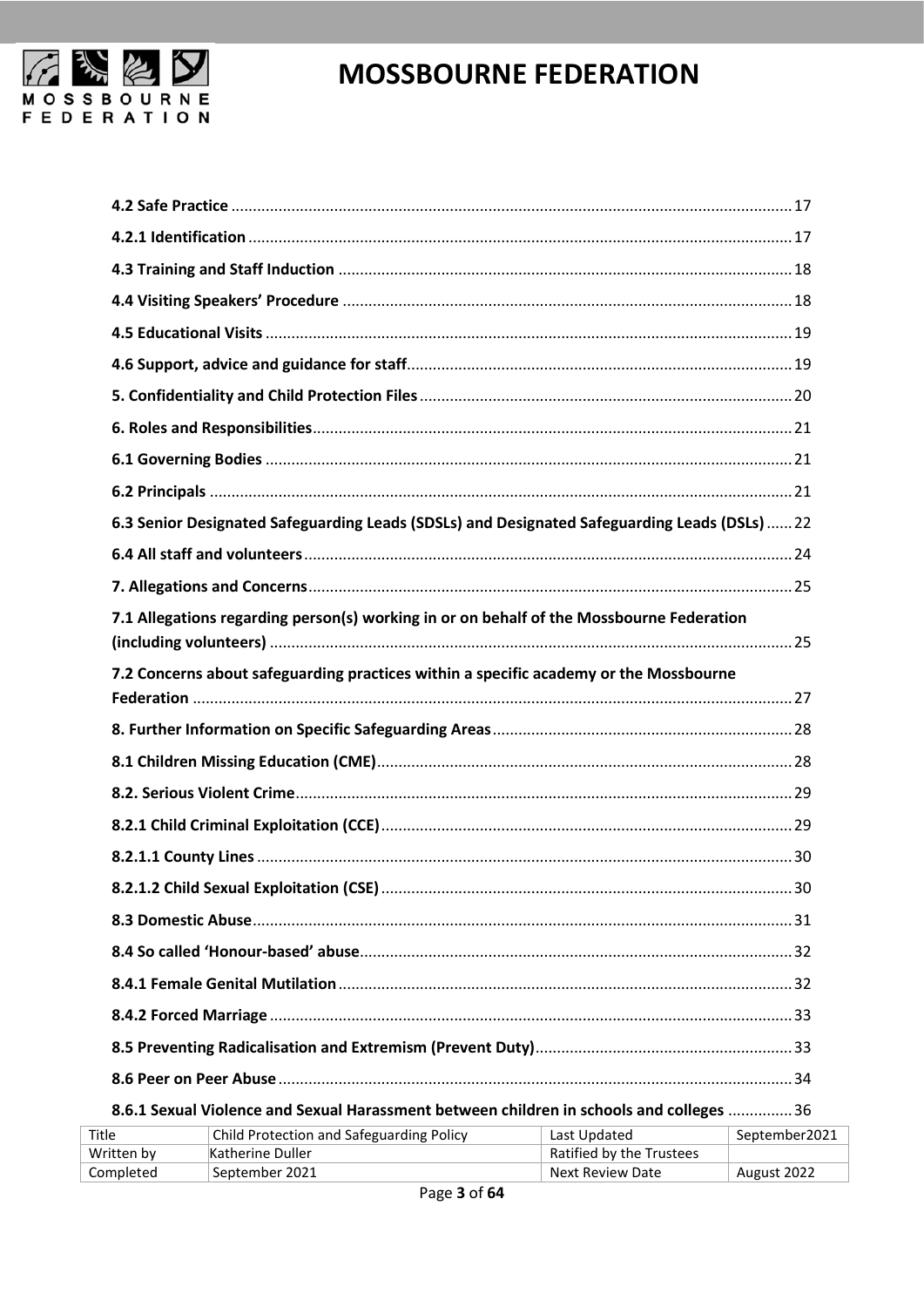

| Appendix 2 - Mossbourne Federation's approach to equality; seven key principles42                 |
|---------------------------------------------------------------------------------------------------|
|                                                                                                   |
|                                                                                                   |
|                                                                                                   |
| Appendix 6 - Mossbourne Federation DSLs and Nominated Safeguarding Governor  466                  |
| Appendix 7 - Specific Safeguarding Information for Mossbourne Community Academy  488              |
| Appendix 8 - Specific Safeguarding Information for Mossbourne Parkside Academy511                 |
| Appendix 9 - Specific Safeguarding Information for Mossbourne Riverside Academy 543               |
| Appendix 10 - Specific Safeguarding Information for Mossbourne Victoria Park Academy  565         |
| Appendix 11 - Safeguarding in relation to COVID-19 (this appendix is not live but remains as part |
|                                                                                                   |

| Title      | <b>Child Protection and Safeguarding Policy</b> | Last Updated             | September2021 |
|------------|-------------------------------------------------|--------------------------|---------------|
| Written by | Katherine Duller                                | Ratified by the Trustees |               |
| Completed  | September 2021                                  | Next Review Date         | August 2022   |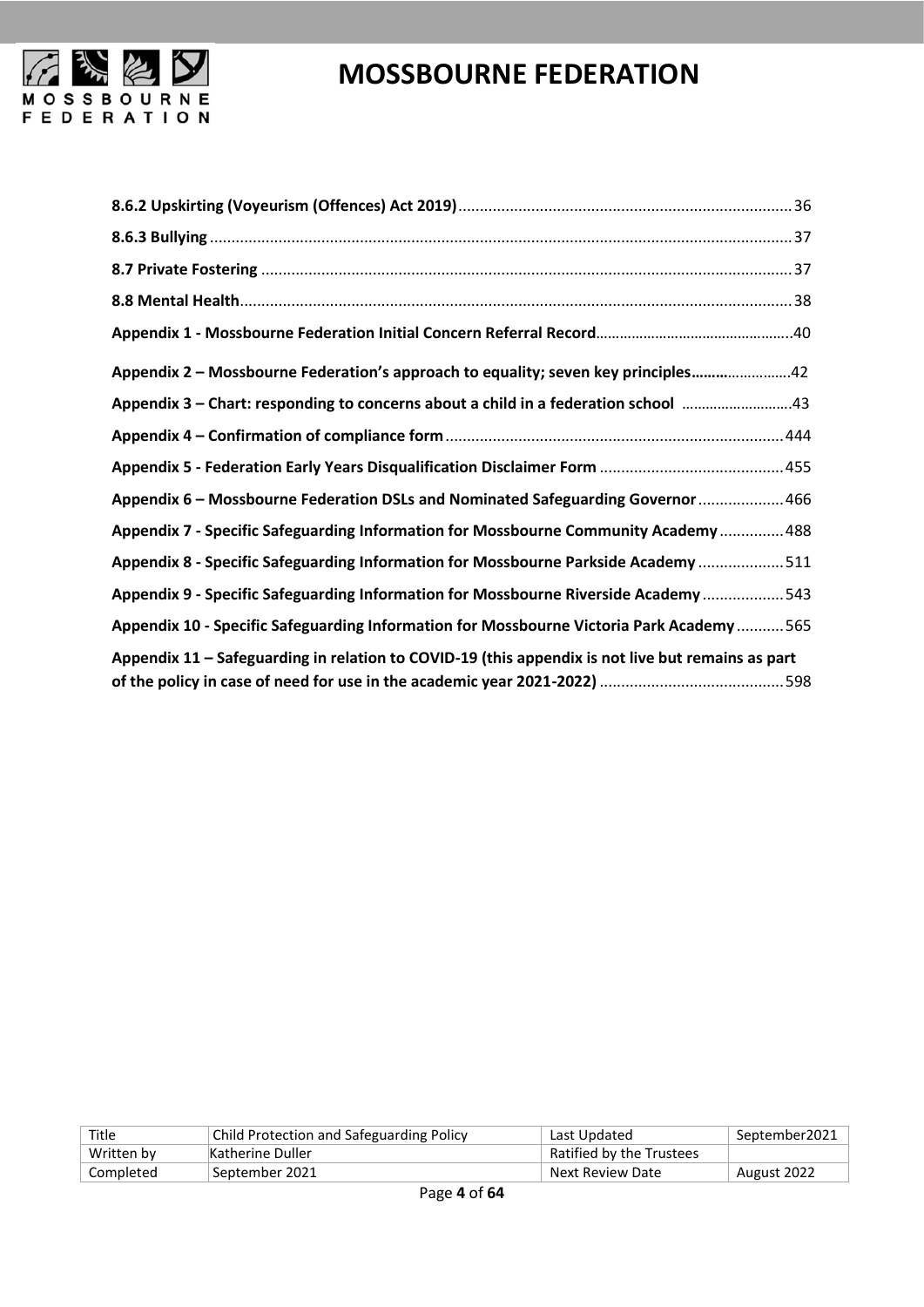

### <span id="page-4-0"></span>**1. Introduction**

Everyone in the Mossbourne Federation who comes into contact with children and their families has a role to play in safeguarding children. A whole school approach is particularly important in safeguarding and promoting the welfare of children as we are in a position to identify concerns early, provide help for children and to prevent concerns from escalating. Mossbourne Federation staff form part of the wider safeguarding system for children. Children in the federation are taught about safeguarding, including online safety, and explicitly taught about how to access and seek support both within and outside of school. The Mossbourne Federation will work with the three safeguarding partners (the local authority (social care), the police, clinical commissioning groups (health services)) and other services to promote the welfare of children and protect them from harm.

This policy applies to all adults, including volunteers, working in or on behalf of the Mossbourne Federation and provides information about the actions the Federation expects from all staff members. It will be updated annually and known to everyone working in the Federation and the governing bodies. It will be available to parents on request and via our website.

This policy is in line with statutory guidance for schools and colleges; Keeping Children Safe in Education 2021 (KCSIE 2021), Working Together to Safeguard Children 2018 (updated 2020), Charity Commission Guidance 2017 and London Child Protection Procedures (6<sup>th</sup> Edition).

| Title      | <b>Child Protection and Safeguarding Policy</b> | Last Updated             | September2021 |
|------------|-------------------------------------------------|--------------------------|---------------|
| Written by | Katherine Duller                                | Ratified by the Trustees |               |
| Completed  | September 2021                                  | Next Review Date         | August 2022   |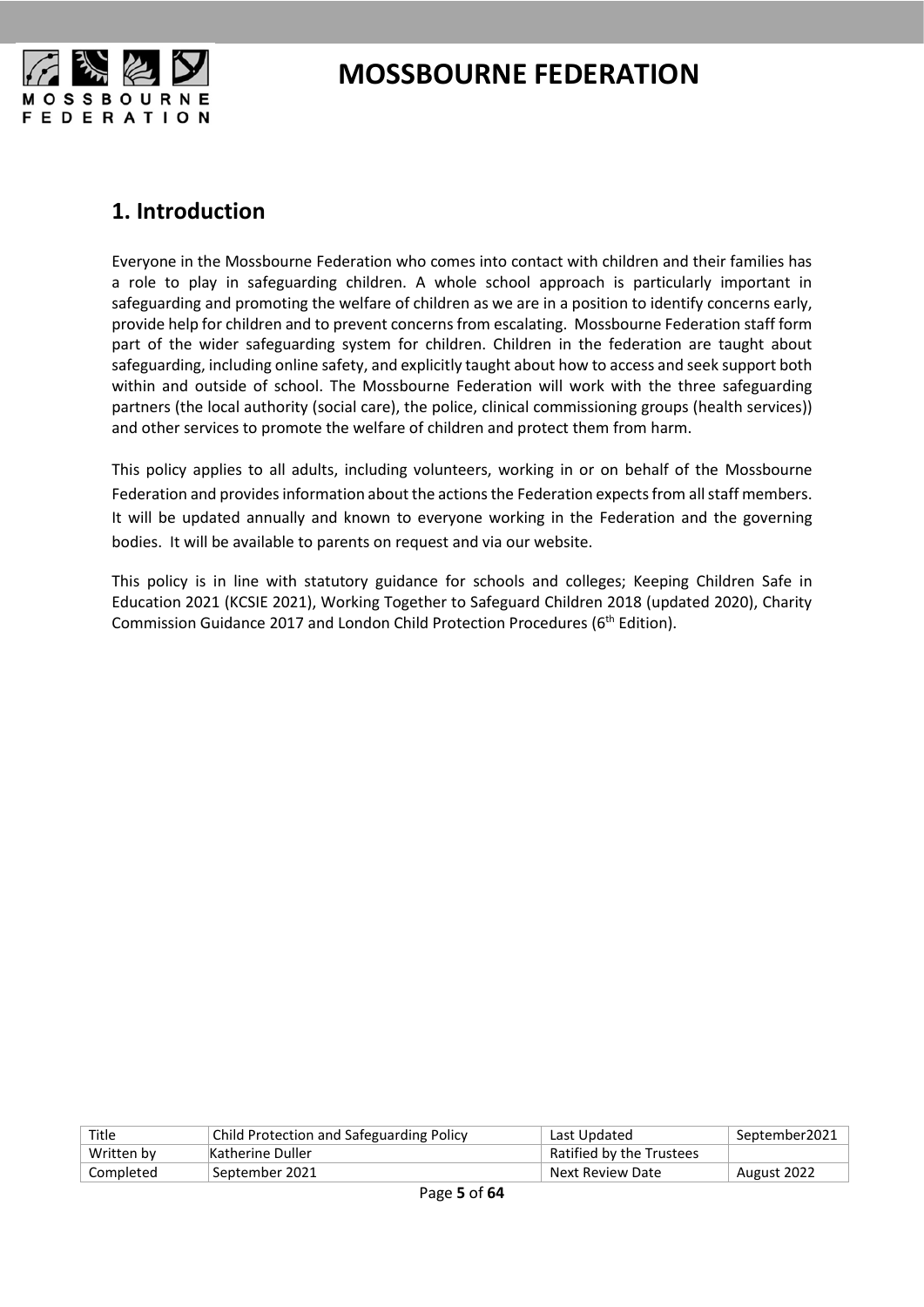

### <span id="page-5-0"></span>**2. The Mossbourne Federation's Commitment to Safeguarding**

The Mossbourne Federation is committed to safeguarding and promoting the welfare of all of our pupils*.* Each pupil's welfare is of paramount importance. Children includes everyone under the age of 18.

Safeguarding and promoting the welfare of children is defined as:

- protecting children from maltreatment;
- preventing impairment of children's mental and physical health or development;
- ensuring that children grow up in circumstances consistent with the provision of safe and effective care;
- taking action to enable children to have the best outcomes.

Child Protection refers to procedures and actions undertaken regarding children who are at risk of being seriously harmed or have been significantly harmed.

As schools we recognise that:

- some children may be especially vulnerable to abuse, including but not limited to, those missing education, or have a social worker. or have a SEN or disability;
- children who are abused or neglected may find it difficult to develop a sense of self-worth and to view the world in a positive way; subsequently whilst at school their behaviour may be challenging;
- children can be both victims and perpetrators of abuse;
- children who harm others may have been maltreated themselves;
- allegations can be made against staff, however careful and safe our recruitment practices.

Everyone working in the Mossbourne Federation shares an objective to help keep children and young people safe by:

- providing a safe environment for children and young people to learn and develop in our academies;
- adopting robust systems which are well promoted, easily understood and accessible for children to confidently report abuse;
- identifying children and young people who are suffering or likely to suffer significant harm, and taking appropriate action with the aim of making sure they are kept safe both at home and in our academies;
- maintaining a culture of vigilance and an attitude of 'It could happen here'.
- take the child's wishes and feelings into account when determining what action to take whilst

| Title      | <b>Child Protection and Safeguarding Policy</b> | Last Updated             | September2021 |
|------------|-------------------------------------------------|--------------------------|---------------|
| Written by | Katherine Duller                                | Ratified by the Trustees |               |
| Completed  | September 2021                                  | Next Review Date         | August 2022   |
|            |                                                 |                          |               |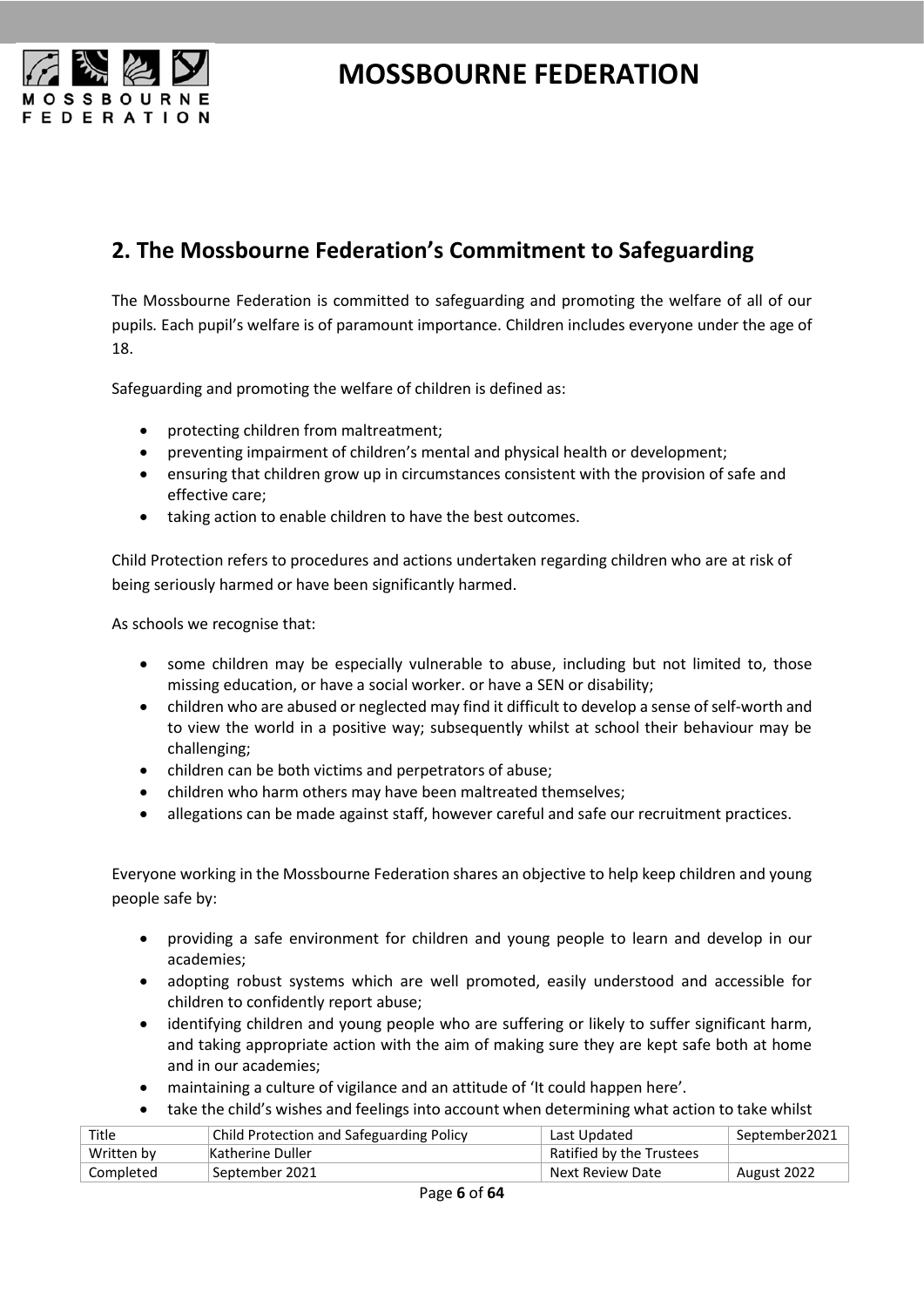

working with the child's best interests at heart.

| Title      | <b>Child Protection and Safeguarding Policy</b> | Last Updated             | September2021 |
|------------|-------------------------------------------------|--------------------------|---------------|
| Written by | Katherine Duller                                | Ratified by the Trustees |               |
| Completed  | †September 2021                                 | Next Review Date         | August 2022   |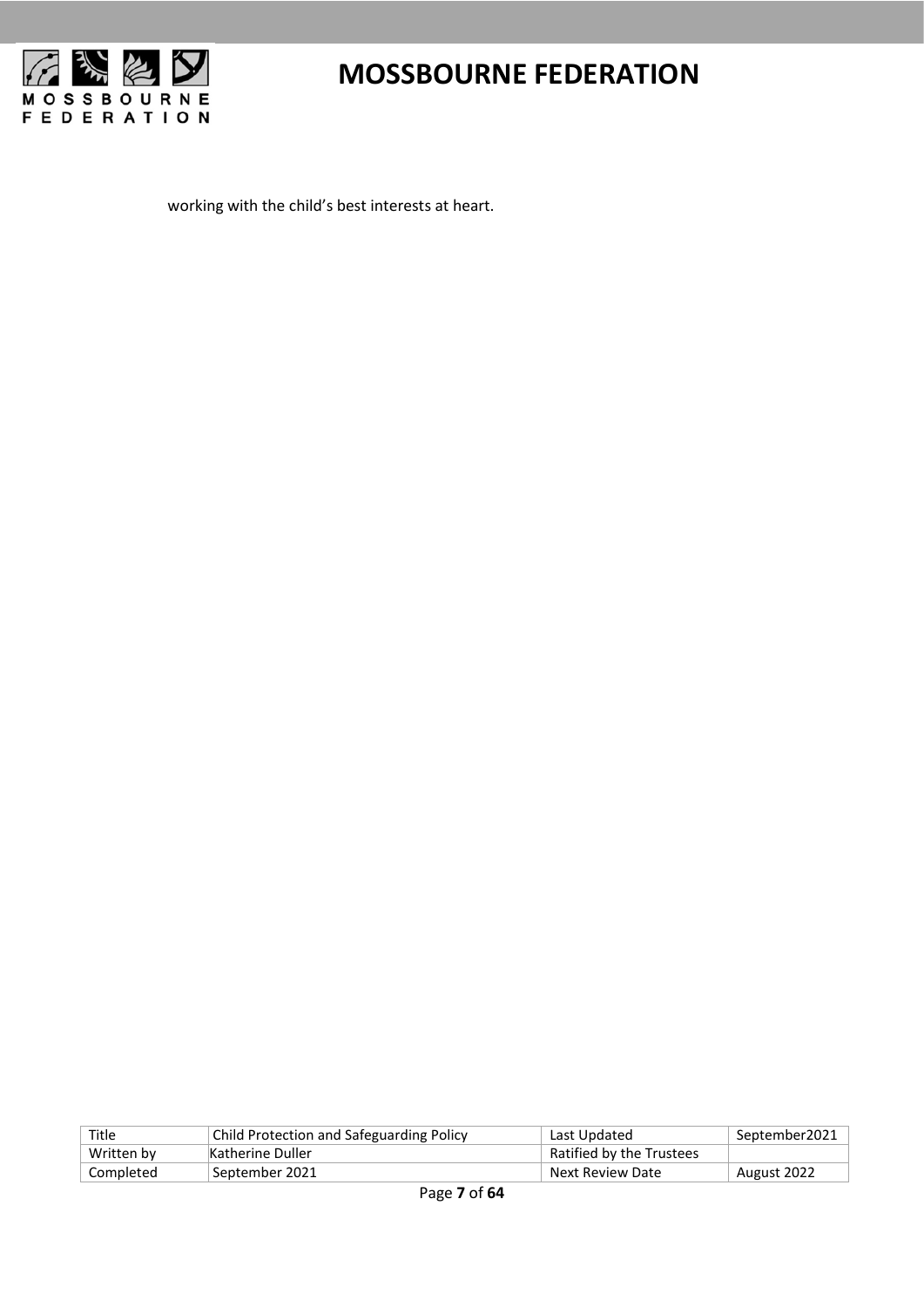

### <span id="page-7-0"></span>**3. Our Approach to Safeguarding Children**

#### <span id="page-7-1"></span>**3.1 Information about Safeguarding for Pupils**

As part of providing a broad and balanced curriculum, including through personal, social, health and economic (PSHE) education lessons, and mandatory Relationships Education and Relationships and Sex Education, pupils are taught to recognise when they are at risk and how to get help when they need it. They are regularly reminded about e-safety and bullying procedures and also taught how to conduct themselves and behave in a responsible manner outside of the school setting.

All pupils know there are Designated Safeguarding Leads (DSLs) in their academy responsible for their safety and welfare. They know who they are and that they have a right to speak to these members of staff. There is a display in each academy identifying the DSLs and pupils are made aware of this. They are reminded that confidentiality cannot be guaranteed, but that they will be listened to, heard and informed of what steps can be taken to protect them from harm and that feedback will be sought, so that their views about actions are known. Pupils will be given a proper explanation (appropriate to age & understanding) of what action is being taken on their behalf and why.

#### <span id="page-7-2"></span>**3.2 Partnership with Parents**

Federation schools share a purpose with parents and carers to keep children safe from harm and to have their welfare promoted. We are committed to working with parents positively, openly and honestly. We ensure that all parents and carers are treated with respect, dignity and courtesy. We respect parents' and carers' rights to privacy and confidentiality and will not share sensitive information unless we have permission or it is necessary to do so in order to protect a child.

Federation schools will, in most circumstances, endeavour to discuss all concerns with parents and carers about their children. However, there may be exceptional circumstances when the schools will discuss concerns with social care and/or the police without parental knowledge (in accordance with the London Child Protection Procedures). Federation schools will aim to maintain a positive relationship with all parents and carers. The Mossbourne Federation's Child Protection and Safeguarding Policy is available on request and via each Academy's website.

#### <span id="page-7-3"></span>**3.3 Partnerships with Others**

The Mossbourne Federation recognises that it is essential to establish positive and effective working relationships with all relevant external agencies but especially our local safeguarding partnerships (the local authority, police, and clinical commissioning groups). There is a joint responsibility on all relevant agencies to share information to ensure the safeguarding of all children. The Mossbourne Federation will contribute to multi-agency working in line with statutory guidance Working Together to Safeguard Children 2018. This includes providing a coordinated offer of early help when additional needs of children are identified and allowing access to the three safeguarding partners where appropriate. DSLs will contribute to inter-agency plans to provide additional support to children subject to child protection plans and to Section 17 and Section 47 assessments.

| Title      | Child Protection and Safeguarding Policy | Last Updated             | September2021 |
|------------|------------------------------------------|--------------------------|---------------|
| Written by | Katherine Duller                         | Ratified by the Trustees |               |
| Completed  | September 2021                           | Next Review Date         | August 2022   |
|            |                                          |                          |               |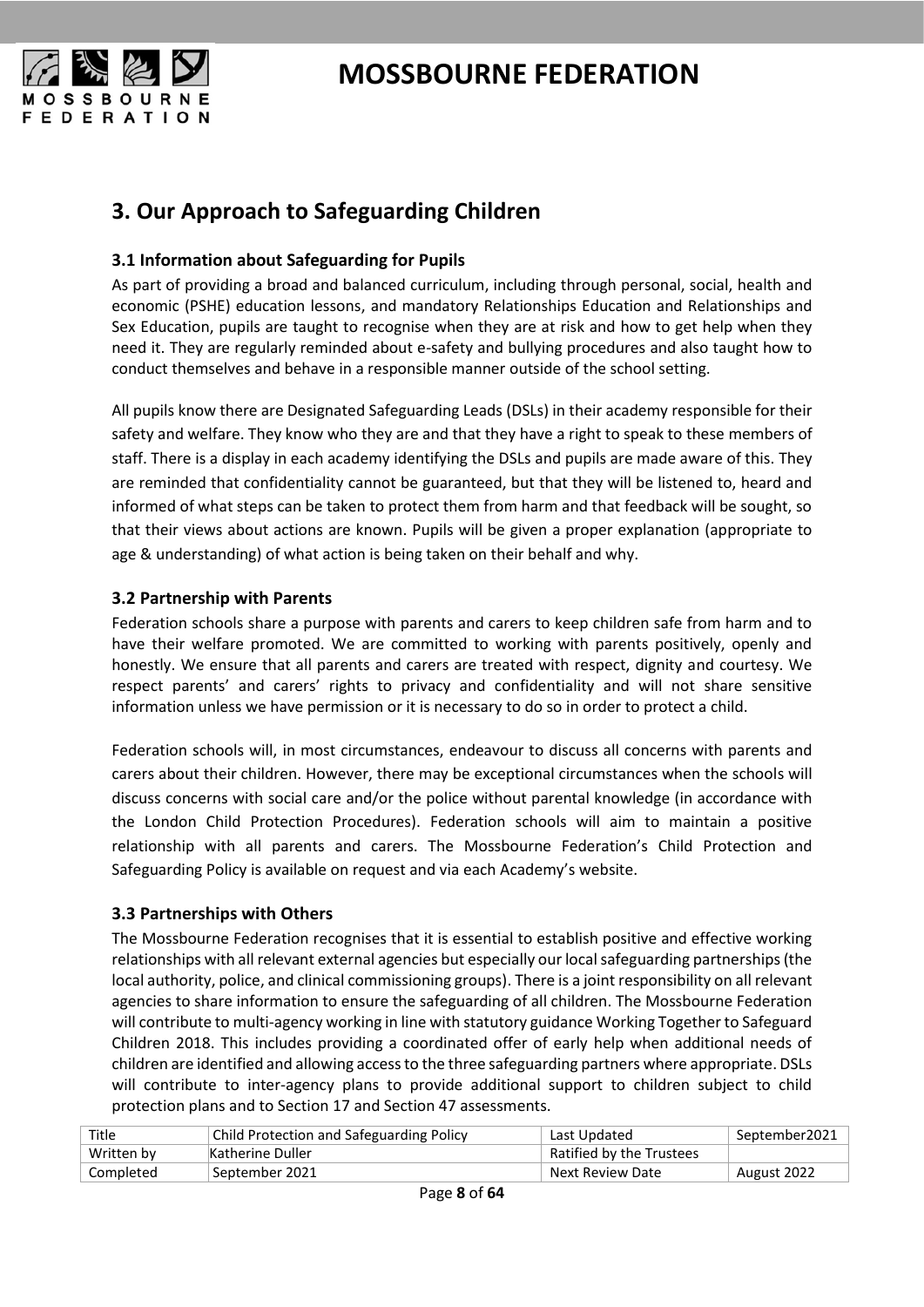

#### <span id="page-8-0"></span>**3.4 Identifying children who may have been significantly harmed**

Teachers and other adults in school are well placed to observe any physical, emotional or behavioural signs, which indicate that a child may be suffering significant harm. The relationships between staff, pupils, parents and the public which foster respect, confidence and trust can lead to disclosures of abuse, and/or school staff being alerted to concerns.

All staff must read and follow the statutory guidance for schools and colleges 'Keeping Children Safe in Education (2021) – Part One: Safeguarding information for all staff'. It is not the responsibility of the school staff to investigate welfare concerns or determine the truth of any disclosure or allegation. All staff, however, have a duty to recognise concerns and maintain an open mind. Abuse, neglect and safeguarding issues are rarely stand-alone events that can be covered by one label. In most cases, multiple issues will overlap with one another. Safeguarding incidents and/or behaviours can be associated with factors outside the school and all staff, but especially DSLs, should asses the risks and issues in the wider community (contextual safeguarding) when considering the well-being and safety of pupils, acknowledging that extra-familial harms take a variety of different forms and children can be vulnerable to multiple harms. Behaviours which may put children at risk of harm could include, but are not limited to; drug or alcohol misuse, deliberately missing education and the consensual/nonconsensual sharing of nude or semi-nude/videos.

All staff should be aware of the indicators of abuse and neglect and if they are unsure, they should speak to a DSL.

**Harm** means ill-treatment or impairment of health and development, including, for example, impairment suffered from seeing or hearing the ill-treatment of another; **Development** means physical, intellectual, emotional, social or behavioural development; **Health** includes physical and mental health; **Ill-treatment** includes sexual abuse and other forms of ill-treatment which are not physical.

**Abuse** is any form of maltreatment of a child. Somebody may abuse or neglect a child by inflicting harm or by failing to act to prevent harm. Children may be abused in a family or in an institutional or community setting by those known to them or, more rarely, by others. Abuse can take place wholly online, or technology may be used to facilitate offline abuse. Children may be abused by an adult or adults or by another child or children.

**Physical Abuse** may involve hitting, shaking, throwing, poisoning, burning or scalding, drowning, suffocating or otherwise causing physical harm to a child. Physical harm may also be caused when a parent or carer fabricates the symptoms of, or deliberately induces, illness in a child.

**Emotional Abuse** is the persistent emotional maltreatment of a child such as to cause severe and persistent adverse effects on the child's emotional development. It may involve conveying to a child

| Title      | Child Protection and Safeguarding Policy | Last Updated             | September2021 |
|------------|------------------------------------------|--------------------------|---------------|
| Written by | Katherine Duller                         | Ratified by the Trustees |               |
| Completed  | September 2021                           | Next Review Date         | August 2022   |
|            |                                          |                          |               |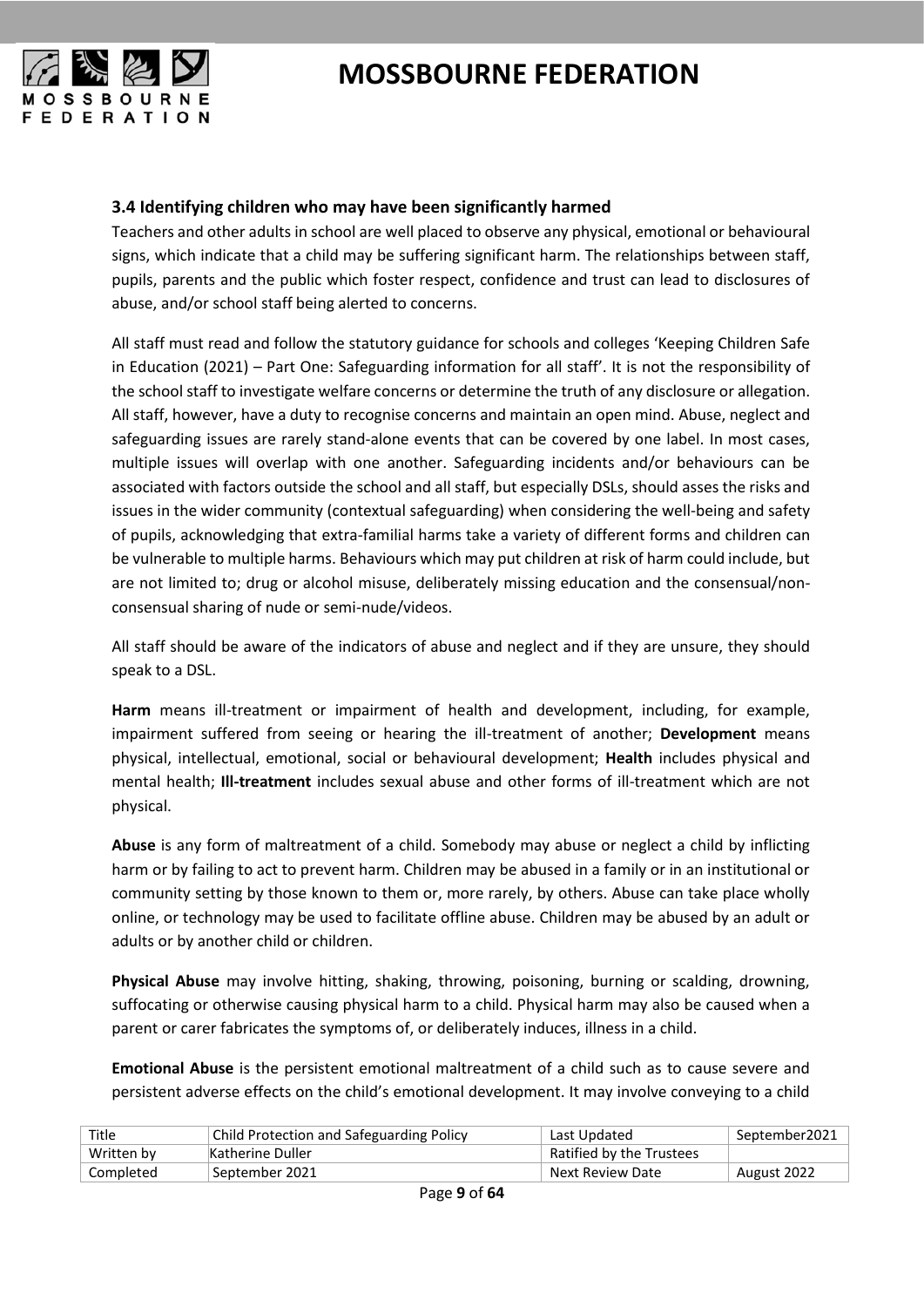

that they are worthless or unloved, inadequate, or valued only insofar as they meet the needs of another person. It may include not giving the child opportunities to express their views, deliberately silencing them or 'making fun' of what they say or how they communicate. It may feature age or developmentally inappropriate expectations being imposed on children. These may include interactions that are beyond a child's developmental capability, as well as overprotection and limitation of exploration and learning, or preventing the child participating in normal social interaction. It may involve seeing or hearing the ill-treatment of another. It may involve serious bullying (including cyber bullying), causing children frequently to feel frightened or in danger, or the exploitation or corruption of children. Some level of emotional abuse is involved in all types of maltreatment of a child, though it may occur alone.

**Sexual Abuse** involves forcing or enticing a child or young person to take part in sexual activities, not necessarily involving a high level of violence, whether or not the child is aware of what is happening. The activities may involve physical contact, including assault by penetration (for example, rape or oral sex) or non-penetrative acts such as masturbation, kissing, rubbing and touching outside of clothing. They may also include non-contact activities, such as involving children in looking at, or in the production of, sexual images, watching sexual activities, encouraging children to behave in sexually inappropriate ways, or grooming a child in preparation for abuse. Sexual abuse can take place online, and technology can be used to facilitate offline abuse. Sexual abuse is not solely perpetrated by adult males. Women can also commit acts of sexual abuse, as can other children.

 **Neglect** is the persistent failure to meet a child's basic physical and/or psychological needs, likely to result in the serious impairment of the child's health or development. Neglect may occur during pregnancy, for example, as a result of maternal substance abuse. Once a child is born, neglect may involve a parent or carer failing to:

- Provide adequate food and clothing, shelter (including exclusion from home or abandonment);
- Protect a child from physical and emotional harm or danger;
- Ensure adequate supervision (including the use of inadequate care-givers);
- Ensure access to appropriate medical care or treatment;
- It may also include neglect of, or unresponsiveness to a child's basic emotional needs.

#### <span id="page-9-0"></span>**3.5 Taking action to ensure that children are safe at school and home**

All concerns regarding the welfare of pupils must be recorded using the 'Mossbourne Federation Initial Concern Referral Record' (Appendix 1) and passed to a DSL prior to any discussion with parents.

#### <span id="page-9-1"></span>**3.5.1 What all staff must report**

- Any suspicion that a child is injured, marked, or bruised in a way which is not readily attributable to the normal knocks or scrapes received in play;
- Any explanation given which appears inconsistent or suspicious;

| Title      | <b>Child Protection and Safeguarding Policy</b> | Last Updated             | September2021 |
|------------|-------------------------------------------------|--------------------------|---------------|
| Written by | Katherine Duller                                | Ratified by the Trustees |               |
| Completed  | September 2021                                  | Next Review Date         | August 2022   |
|            |                                                 |                          |               |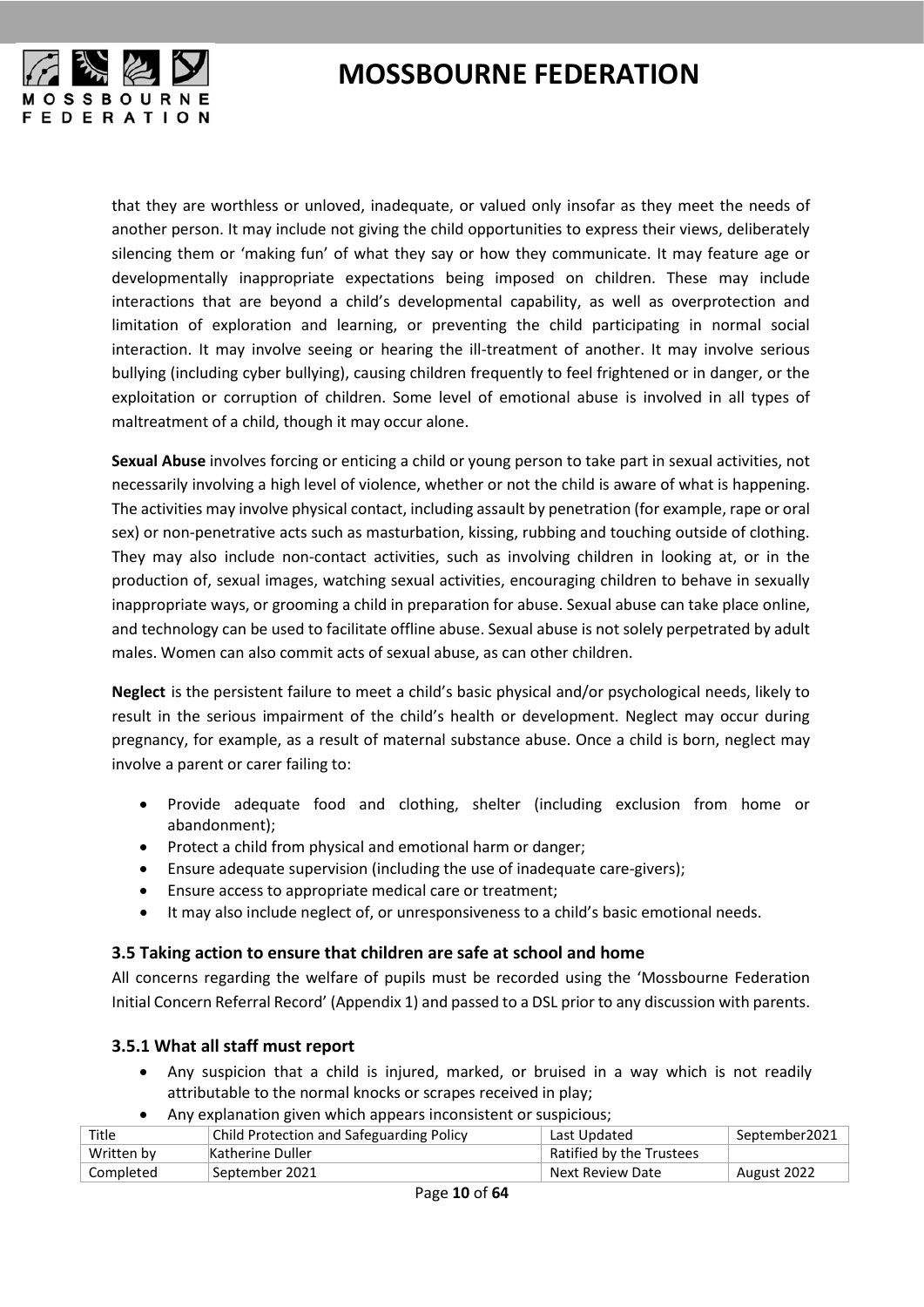

- Any behaviours which give rise to suspicions that a child may have suffered harm;
- Any concerns that a child may be suffering from inadequate care, ill treatment, or emotional maltreatment;
- Any concerns that a child is presenting signs or symptoms of abuse or neglect;
- Any significant changes in a child's presentation, including non-attendance;
- Any hint or disclosure of abuse about or by a child / young person;
- Any concerns regarding person(s) who may pose a risk to children (e.g. living in a household with children present);
- Any concerns that relate to any of the safeguarding areas covered in Section 8 of this policy.

#### <span id="page-10-0"></span>**3.5.2 Managing disclosures**

Disclosures or information that a child has been harmed may be received from pupils, parents or other members of the public. Federation schools recognise that those who disclose such information may do so with difficulty, having chosen carefully to whom they will speak. Accordingly, all staff will handle disclosures with sensitivity. All staff will:

- listen to and take seriously any disclosure or information that a child may be at risk of harm;
- not promise secrecy;
- clarify the information without asking leading or probing questions;
- try to keep questions to a minimum and of an 'open' nature e.g. 'Can you tell me what happened?' rather than 'Did x hit you?';
- try not to show signs of shock, horror or surprise;
- try not to express feelings or judgements regarding any person alleged to have harmed the child;
- explain sensitively to the child or young person that they have a responsibility to refer the information to a DSL;
- reassure and support the child or young person as far as possible;
- explain that only those who 'need to know' will be told;
- explain what will happen next and that the child will be involved as appropriate;
- after the disclosure consider the child's social sphere and settings beyond school;
- after the disclosure, make a written record of what the child has said using the Mossbourne Federation Initial Concern Referral Record (Appendix 1) and pass it to a DSL;
- follow up any verbal conversations held with a DSL in writing using the Federation Initial Concern Referral Record (Appendix 1);
- inform the most senior member of staff on site of the disclosure/concern if no DSL is available/responds.

#### <span id="page-10-1"></span>**3.5.3 Actions by a Designated Safeguarding Lead (DSL)**

Following any information raising concern a DSL will:

- confirm receipt of the Mossbourne Federation Initial Concern Referral Record;
- consider the child's wishes and feelings, but not promise confidentiality;
- consider any urgent medical needs of the child;

| Title      | Child Protection and Safeguarding Policy | Last Updated             | September2021 |
|------------|------------------------------------------|--------------------------|---------------|
| Written by | Katherine Duller                         | Ratified by the Trustees |               |
| Completed  | September 2021                           | Next Review Date         | August 2022   |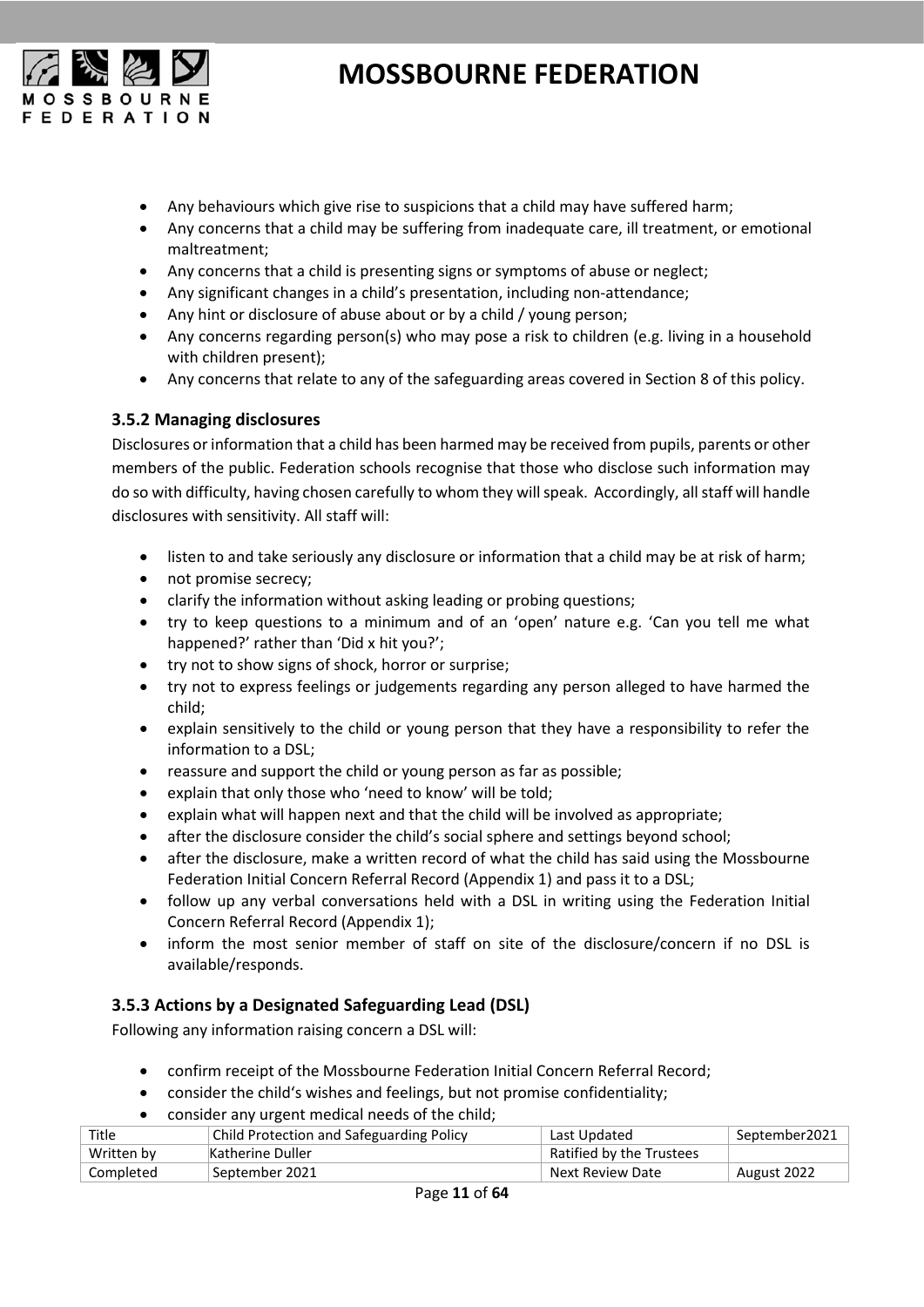

- consider all contextual safeguarding elements surrounding a child and include this detail in referrals and conversations with social care;
- make an immediate referral to social care if there has been a disclosure and/or allegation of abuse or there are clear grounds for concerns about the child's safety and well-being;
- consult with social care if they are uncertain whether or not a referral is required;
- decide if further monitoring is necessary and agree how this will be undertaken;
- decide if it would be appropriate to undertake an assessment (e.g. CAF) and/or make a referral or pass information to other services;
- where the DSL is different from the SDSL, keep them informed of the concern and its outcome;
- record all information and actions taken, including the reasons for any decisions made, on the child's 'Child Protection File'.

#### <span id="page-11-0"></span>**3.5.4 Actions following a child protection referral to social care**

A DSL will:

- maintain contact with the relevant agency/s and assigned person/s;
- contribute to any Strategy Discussion and Strategy Meeting that takes place;
- provide a report for and/or attend and contribute to any 'Initial' and/or 'Review Child Protection Conference';
- provide a report for and/or attend and contribute to any Core Group Meetings for any child subject to a Child Protection Plan or Child in Need Meetings for any child subject to a Child in Need Plan;
- where a child on a Child Protection Plan moves from the school or goes missing, immediately inform the child's Social Worker.

#### <span id="page-11-1"></span>**3.5.5 Dealing with disagreements and escalation of concerns**

Effective 'working together' depends on an open approach and honest relationships between agencies. Problem resolution is an integral part of professional co-operation and joint working to safeguard children. Occasionally situations arise when workers within one agency feel that the actions, inaction or decisions of another agency do not adequately safeguard a child.

Disagreements can arise in a number of areas, but are most likely to arise around: levels of need; roles and responsibilities; the need for action; progressing plans; and communication.

Where professionals consider that the practice of other professionals is placing children at risk of harm, they must be assertive, act swiftly and ensure that they challenge the relevant professionals.

A DSL will:

• Keep the SDSL of their academy informed;

| Title      | <b>Child Protection and Safeguarding Policy</b> | Last Updated             | September2021 |
|------------|-------------------------------------------------|--------------------------|---------------|
| Written by | Katherine Duller                                | Ratified by the Trustees |               |
| Completed  | September 2021                                  | Next Review Date         | August 2022   |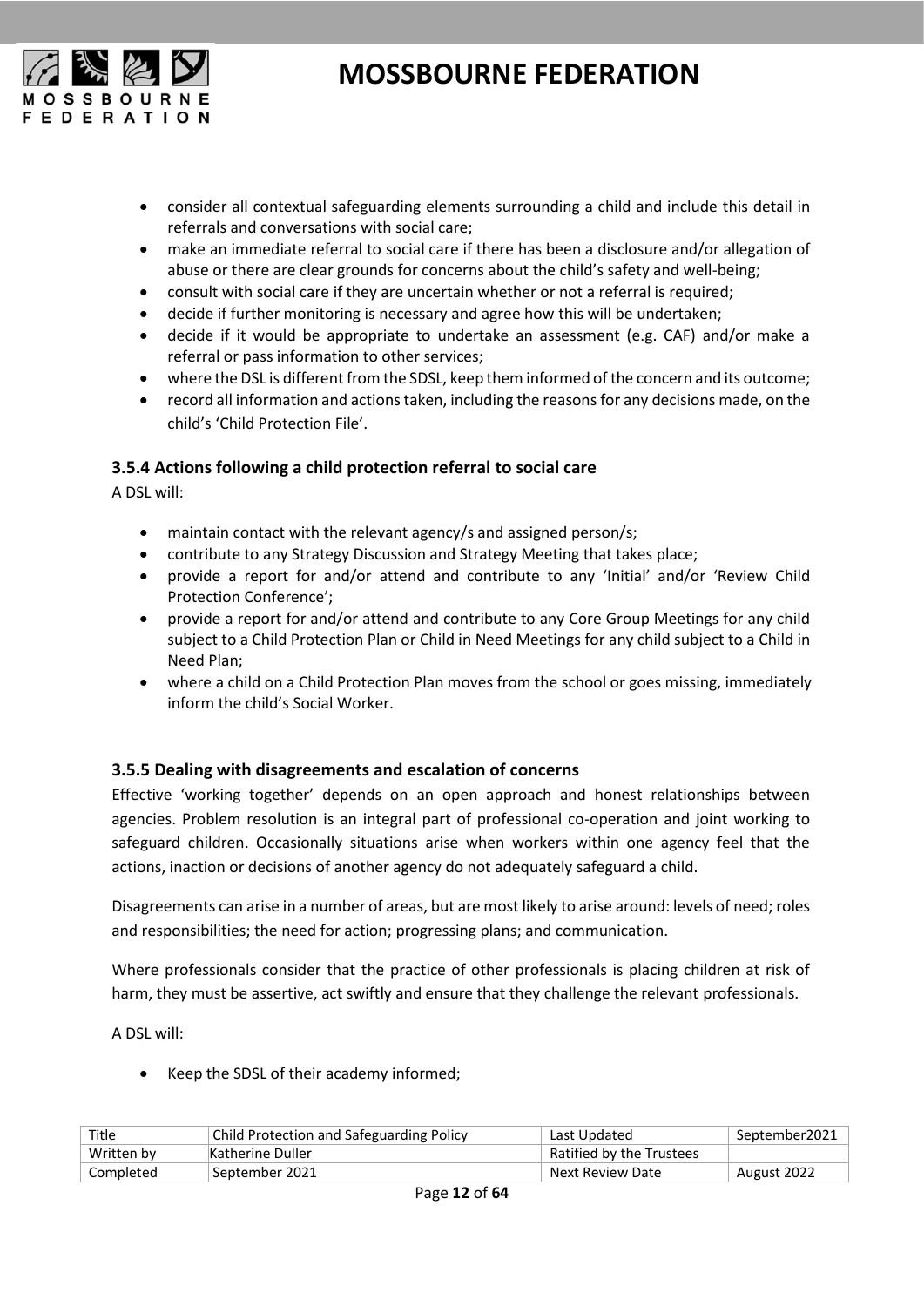

- Contact the line manager in Children's Social Care if they consider that the social care response to a referral has not led to the child being adequately safeguarded and follow this up in writing;
- Contact the line manager in Children's Social Care if they consider that the child is not being adequately safeguarded by the child protection plan and follow this up in writing;

If the above does not resolve the concern then the SDSL will:

- Use the relevant social care escalation policy usually the CHCSB Policy;
- Inform the Principal of their academy that they are using a social care escalation policy;
- Inform the Mossbourne Federation's SDSL that they are using a social care escalation policy;

#### <span id="page-12-0"></span>**3.6 Use of Reasonable Force to Safeguard**

All staff recognise that there may be circumstances when they may need to make physical contact or use reasonable force to safeguard children, for example guiding a young child to safety by the arm when crossing a road or breaking up a fight. Reasonable means 'using no more force than is needed'. The decision as to whether or not to make physical contact with a child or use reasonable force to safeguard a child is down to the professional judgement of the staff concerned and should always depend on individual circumstances. When making physical contact or using reasonable force in response to risks presented by incidents involving children with SEN or disabilities or with medical conditions staff should consider the additional vulnerability of these groups. The Federation aims to minimise the number of incidents that require the use of reasonable force by planning for positive and proactive behaviour support in its schools. For all other matters pertaining to the use of reasonable force staff should familiarise themselves with the policy of the Academy in which they primarily work.

#### <span id="page-12-1"></span>**3.7 Extended School and Off-Site Arrangements**

Where extended school activities are provided by and managed by a federation school, the Mossbourne Federation's Child Protection and Safeguarding Policy and procedures apply. If other organisations provide services or activities on a federation school site without our staff present we will check that they have appropriate procedures in place, including safer recruitment procedures.

When our pupils attend off-site activities, including day and residential visits and or other activities, we will check that effective safeguarding arrangements are in place. We will also undertake appropriate and robust risk assessments for the venue, location and activity to be undertaken in accordance with each academy's Risk Assessment protocol.

| Title      | <b>Child Protection and Safeguarding Policy</b> | Last Updated             | September2021 |
|------------|-------------------------------------------------|--------------------------|---------------|
| Written by | Katherine Duller                                | Ratified by the Trustees |               |
| Completed  | September 2021                                  | Next Review Date         | August 2022   |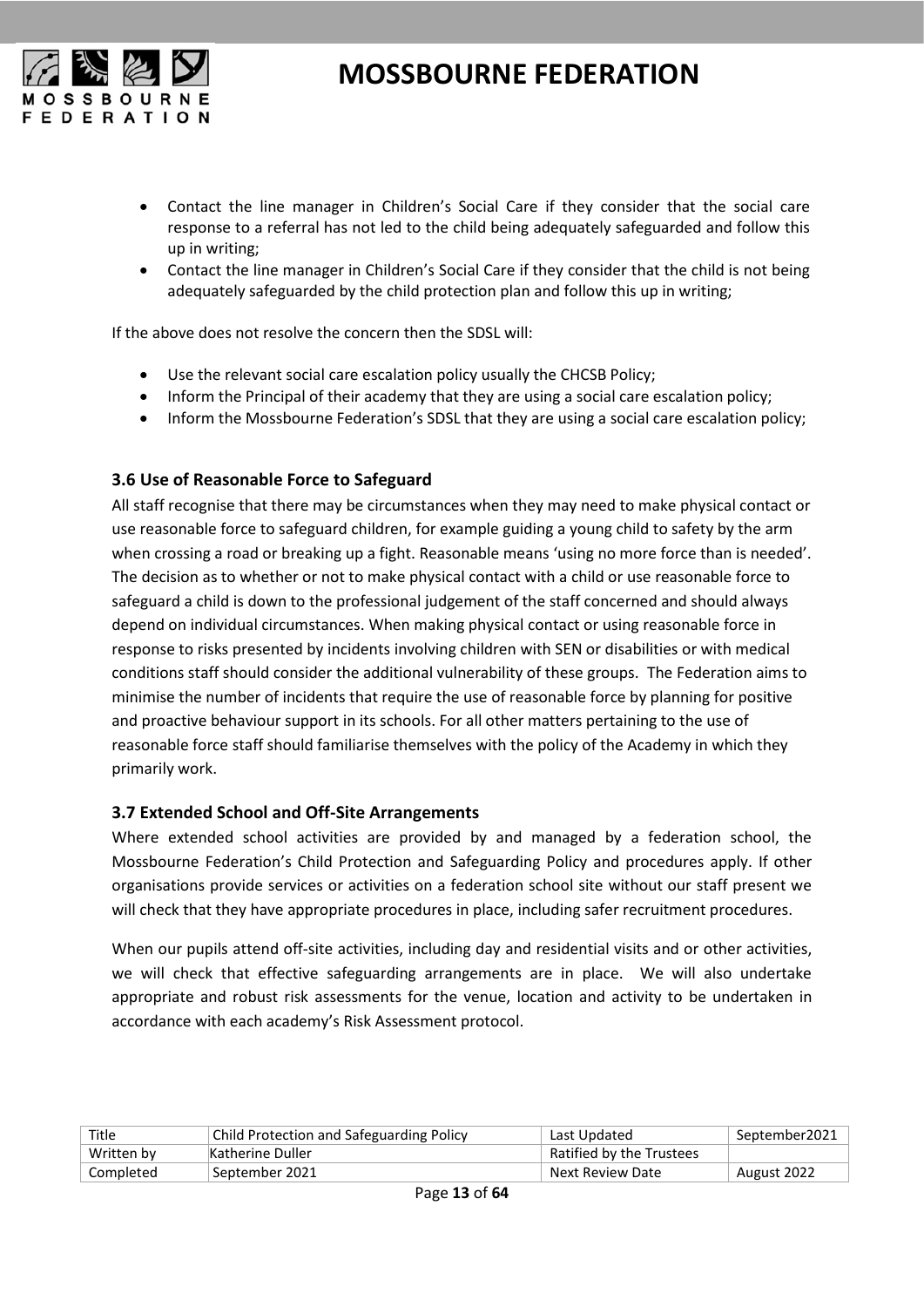

#### <span id="page-13-0"></span>**3.8 Online Safety**

The Mossbourne Federation recognises that its pupils will use mobile phones and computers at some time. They are a source of fun, entertainment, communication and education. However, the use of technology has become a significant component of many safeguarding issues including Child Sexual Exploitation and Radicalisation. We know that some men, women and young people will use these technologies to harm children. The harm might range from sending hurtful or abusive texts and emails, to enticing children to engage in sexually harmful conversations, behaviours, web cam photography or face-to-face meetings. Cyber-bullying by pupils via emails and texts will be treated as seriously as any other type of bullying and managed through our Behaviour Policies and anti-bullying procedures regardless of whether it takes place on an academy site. 'E-safety' is covered both as part of PSHE and in other parts of the curriculum.

Mobile phones, chatrooms and social networking sites are the most obvious sources of inappropriate and harmful content and behaviour, which pupils are **not allowed to access in any federation school**. Some pupils will undoubtedly 'chat' on mobiles or social networking sites at home and the school will encourage parents to consider measures to keep their children safe when using social media.

Online safety can be categorised into four areas of risk:

- *content*: being exposed to illegal, inappropriate or harmful material e.g. pornography or fake news;
- *contact*: being subjected to harmful online interaction with other users e.g. adults posing as children;
- *conduct*: personal online behaviour that increases the likelihood of, or causes, harm e.g. sending explicit images or online bullying.
- *Commerce*: risks such as online gambling, inappropriate advertising, phishing and/or financial scams

SDSLs, relevant Senior Leaders and PSHE Leads have familiarised themselves with the DfE guidance ['Teaching online safety in school'](https://assets.publishing.service.gov.uk/government/uploads/system/uploads/attachment_data/file/811796/Teaching_online_safety_in_school.pdf?_ga=2.241845062.576704384.1566815809-1660803633.1566500150) which outlines how schools can ensure their pupils understand how to stay safe and behave online as part of existing curriculum requirements.

The Mossbourne Federation is doing what it reasonably can to limit our pupils' exposure to online risks through the schools' IT systems. We have appropriate filters and monitoring systems in place to prevent children being exposed to illegal, inappropriate or harmful materials or being subjected to harmful online interaction with other users.

The Mossbourne Federation is doing what it reasonably can to keep our pupils safe when they are accessing 'online learning' whilst out-of-school (education at home) by having full regard for the DfE's guidance ['Safeguarding and Remote Education'.](https://www.gov.uk/guidance/safeguarding-and-remote-education-during-coronavirus-covid-19#history) Full details can be found in the 'Online Safety and Remote Education' section of Appendix 11.

| Title      | Child Protection and Safeguarding Policy | Last Updated                    | September2021 |
|------------|------------------------------------------|---------------------------------|---------------|
| Written by | Katherine Duller                         | <b>Ratified by the Trustees</b> |               |
| Completed  | September 2021                           | Next Review Date                | August 2022   |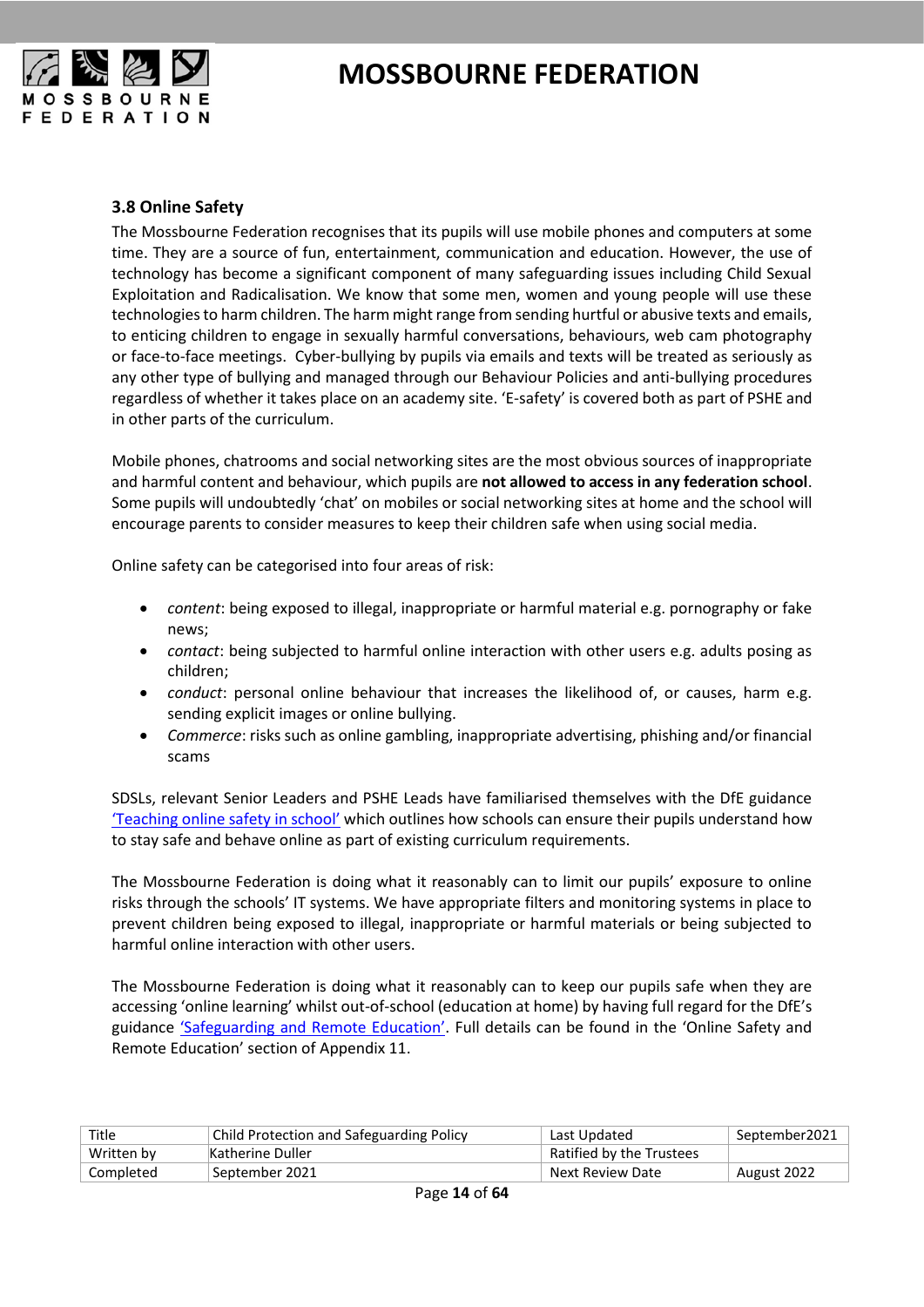

#### <span id="page-14-0"></span>**3.9 Photography and Images**

The vast majority of people who take or view photographs or videos of children do so for entirely understandable and acceptable reasons. However, some people abuse children through taking or using images, so we must ensure that we have some safeguards in place.

To protect pupils we:

- seek their consent (where appropriate) for photographs to be taken or published;
- seek parental consent;
- ensure pupils are appropriately dressed;
- only use school equipment to store images of children;

#### <span id="page-14-1"></span>**3.10 Safeguarding Children at greater risk of abuse**

We recognise that some groups are more vulnerable than others and for this reason and staff should familiarise themselves with and be mindful of these groups at all times in relation to child protection and safeguarding.

#### <span id="page-14-2"></span>**3.10.1 Safeguarding Children with SEND or certain health conditions**

All staff will recognise that there are additional safeguarding challenges for children with SEN and disabilities including:

- Higher risk of peer group isolation;
- Disproportionate impact of bullying;
- Difficulties with communication;
- Assumptions that indicators of possible abuse such as behaviour, mood, and injury may relate to their SEN or disability without further exploration

With the above in mind Federation schools ensure that children on the SEND Register receive a greater availability of mentoring and support. It is essential that staff never make assumptions that indicators of possible abuse relate to a child's SEN or disability and should always complete an Initial Concern Referral Record if they are concerned.

#### <span id="page-14-3"></span>**3.10.2 Safeguarding Children with Family Members in Prison**

Approximately 200,000 children in England and Wales have a parent sent to prison each year. These children are at risk of poor outcomes including but not limited to: poverty; stigma; isolation; and poor mental health. As such, should a staff member become aware that a pupil has a parent or close family member in prison, they should report this to a DSL through the normal procedures. DSLs will refer to the guidance from the National Information Centre on Children of Offenders (NICCO) to mitigate the negative consequences for those children.

| Title      | Child Protection and Safeguarding Policy | Last Updated             | September2021 |
|------------|------------------------------------------|--------------------------|---------------|
| Written by | Katherine Duller                         | Ratified by the Trustees |               |
| Completed  | September 2021 !                         | Next Review Date         | August 2022   |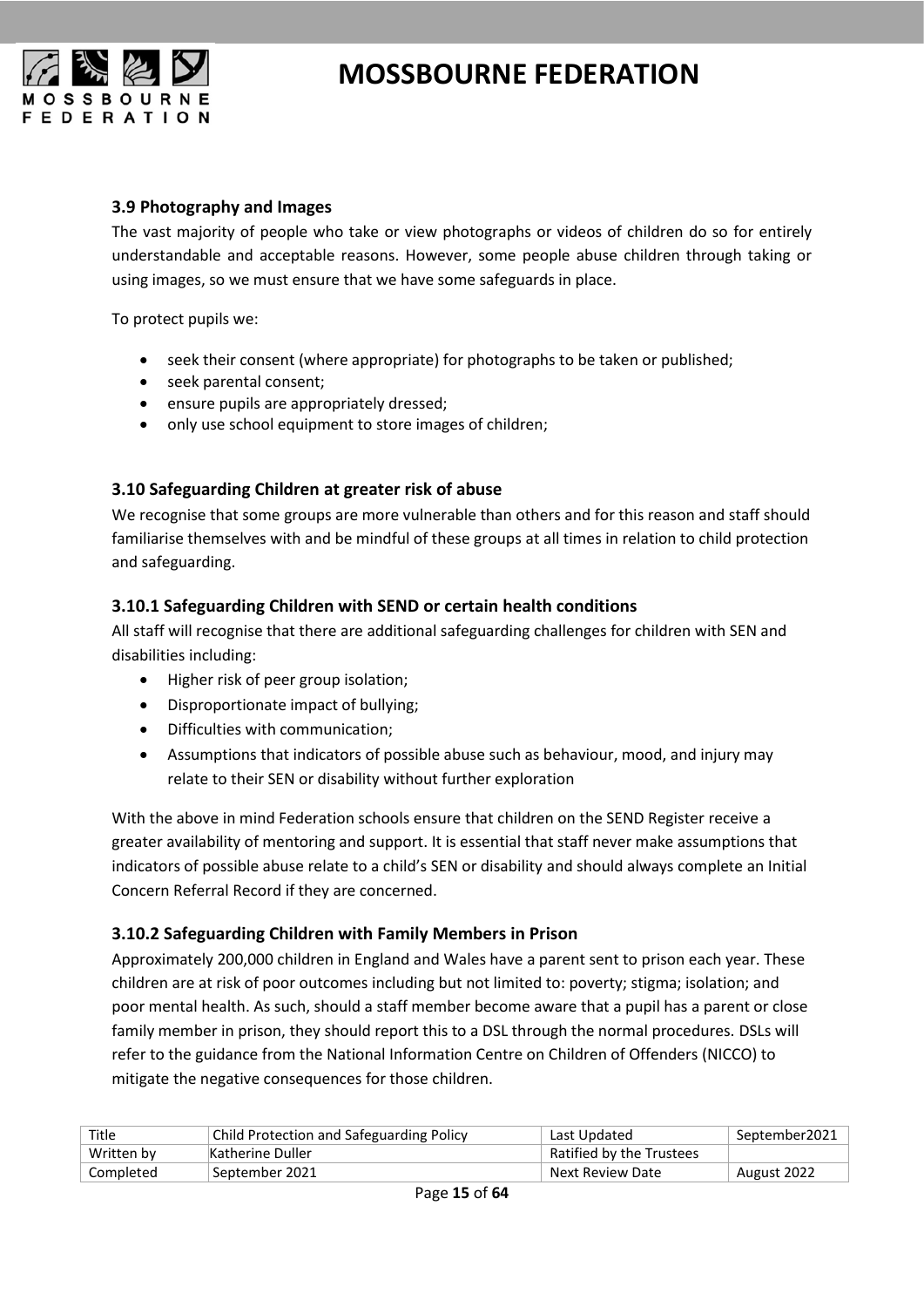

#### <span id="page-15-0"></span>**3.10.3 Safeguarding Children involved in the court system**

Children are sometimes required to give evidence in criminal courts, either for crimes committed against them, crimes they are accused of, or for crimes they have witnessed. Children are also sometimes involved in the family courts e.g. when child arrangements are being made. This can be stressful for children. As such, should a staff member become aware that a pupil is involved in the court system, they should report this to a DSL through the normal procedures.

#### <span id="page-15-1"></span>**3.10.4 Safeguarding Children with a Social Worker**

We recognise that when a child has a social worker, it is an indicator that the child is more at risk than most pupils. This may mean that they are more vulnerable to further harm, as well as facing educational barriers in relation to attendance, learning, behaviour and mental health. Every academy in the Mossbourne Federation has a team of DSLs who take these needs into account when making plans to support pupils who have a social worker. Should staff become aware that a child has a social worker they must not presume that a DSL is already aware of this and should report this to a DSL through the normal procedures.

#### <span id="page-15-2"></span>**3.10.5 Safeguarding Looked After Children (LAC) and Previously Looked After Children (PLAC)**

We recognise that the most common reason for children becoming looked after is as a result of abuse and/or neglect. LAC and, potentially, PLAC remain vulnerable and can face educational barriers in relation to attendance, learning, behaviour and mental health. When dealing with LAC and PLAC we recognise that it is important that all agencies work together and prompt action is taken when necessary to safeguard this particularly vulnerable group. To this end every academy has a Designated Teacher who works with the local authorities to promote the well-being and educational achievement of this group. The Designated Teacher (and the SDSL where different) has full regard for the statutory guidance on [The Role and Responsibilities of the Designated Teacher.](https://www.gov.uk/government/publications/designated-teacher-for-looked-after-children) Should staff become aware that a child is a LAC or PLAC they must not presume that the academy in which they work is already aware of this and should report this to a DSL through the normal procedures.

#### <span id="page-15-3"></span>**3.10.6 Safeguarding Children who are Homeless or at Risk of Becoming Homeless**

We recognise that being homeless or being at risk of becoming homeless presents a real risk to a pupil's welfare. As such, should a staff member become aware that a pupil is homeless or at risk becoming homeless, they should report this to a DSL through the normal procedures. In most cases DSLs will be considering homelessness in the context of children who live with their families; it is also recognised for Years 11-13 this may not be the case and so DSLs are best placed to ensure referrals are made based on the child's circumstances.

| Title      | Child Protection and Safeguarding Policy | Last Updated             | September2021 |
|------------|------------------------------------------|--------------------------|---------------|
| Written by | Katherine Duller                         | Ratified by the Trustees |               |
| Completed  | September 2021                           | Next Review Date         | August 2022   |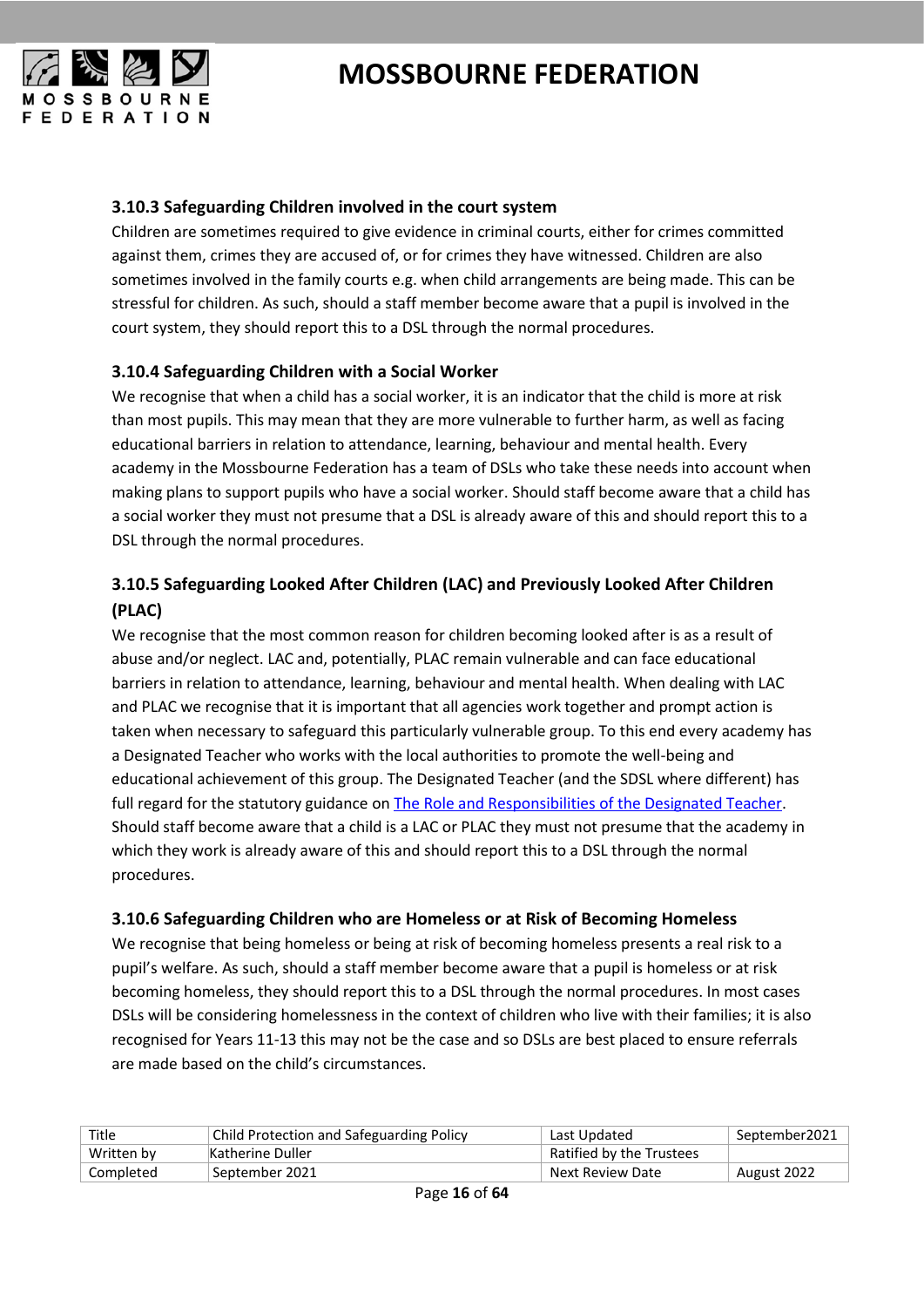

### <span id="page-16-0"></span>**4. Providing a safe and supportive environment**

#### <span id="page-16-1"></span>**4.1 Safer Recruitment and Selection**

The Mossbourne Federation pays full regard to the statutory guidance for schools and colleges 'Keeping Children Safe in Education (2021) – Part Three: Safer Recruitment' including the addition that Section 128 checks also apply to departmental heads and governors. We also acknowledge that 'Disqualification by Association 2018' now only applies in domestic settings and not schools. Relevant people include, anyone working with children of reception age or younger, and children between five and eight years old in an out of school setting e.g. breakfast clubs or afterschool care, this includes managers who are responsible for the staff that directly supervise the children. All relevant staff are required to complete the 'Federation Early Years Disqualification Disclaimer Form' (appendix 5).

We ensure that all appropriate measures are applied in relation to everyone who works in a Mossbourne Academy and who is therefore likely to be perceived and experienced by the children as a safe and trustworthy adult. This includes volunteers, supervised volunteers and staff employed by contractors. Safer recruitment practice includes scrutinising applicants, verifying identity and academic/vocational qualifications, obtaining professional references, checking previous employment history and ensuring that a candidate has the health and physical capacity for the job. It also includes undertaking interviews and checks with the Disclosure and Barring Service (DBS) and additional checks for individuals who have lived or worked outside the UK. Each academy within the Mossbourne Federation keeps an up to date Single Central Record.

#### <span id="page-16-2"></span>**4.2 Safe Practice**

The Mossbourne Federation adopts safe working practices for the protection of students and staff. These are detailed in the Mossbourne Federation Code of Conduct for Teaching and Support Staff that all staff must read, understand and agree to comply with. Staff must also note that if there are any changes to their relationships and associations (including online) which may have an implication for the safeguarding of children then they must inform the Federation of these.

#### <span id="page-16-3"></span>**4.2.1 Identification**

All staff must have their Staff Photo Identification on their person at all times when on the site of a Mossbourne academy. When they are working in a Mossbourne academy, other than the one they usually work in, this photo identification must be worn using the green coloured lanyard with 'staff' written on it. It is for individual Principal's to decide if their staff must always wear the staff lanyard.

Visitors to a Mossbourne academy who are DBS 'cleared' must wear the orange 'visitor' lanyard at all times when on site, indicating that they are not an employee of the Mossbourne Federation but that they may walk freely around the site without supervision.

Visitors to a Mossbourne academy who do not have DBS 'clearance' must wear the red 'visitor' lanyard at all times when on site, indicating that they not an employee of the Mossbourne Federation and **must** be supervised at all times by a staff member. If a visitor wearing the red

| Title      | <b>Child Protection and Safeguarding Policy</b> | Last Updated             | September2021 |
|------------|-------------------------------------------------|--------------------------|---------------|
| Written by | Katherine Duller                                | Ratified by the Trustees |               |
| Completed  | September 2021                                  | Next Review Date         | August 2022   |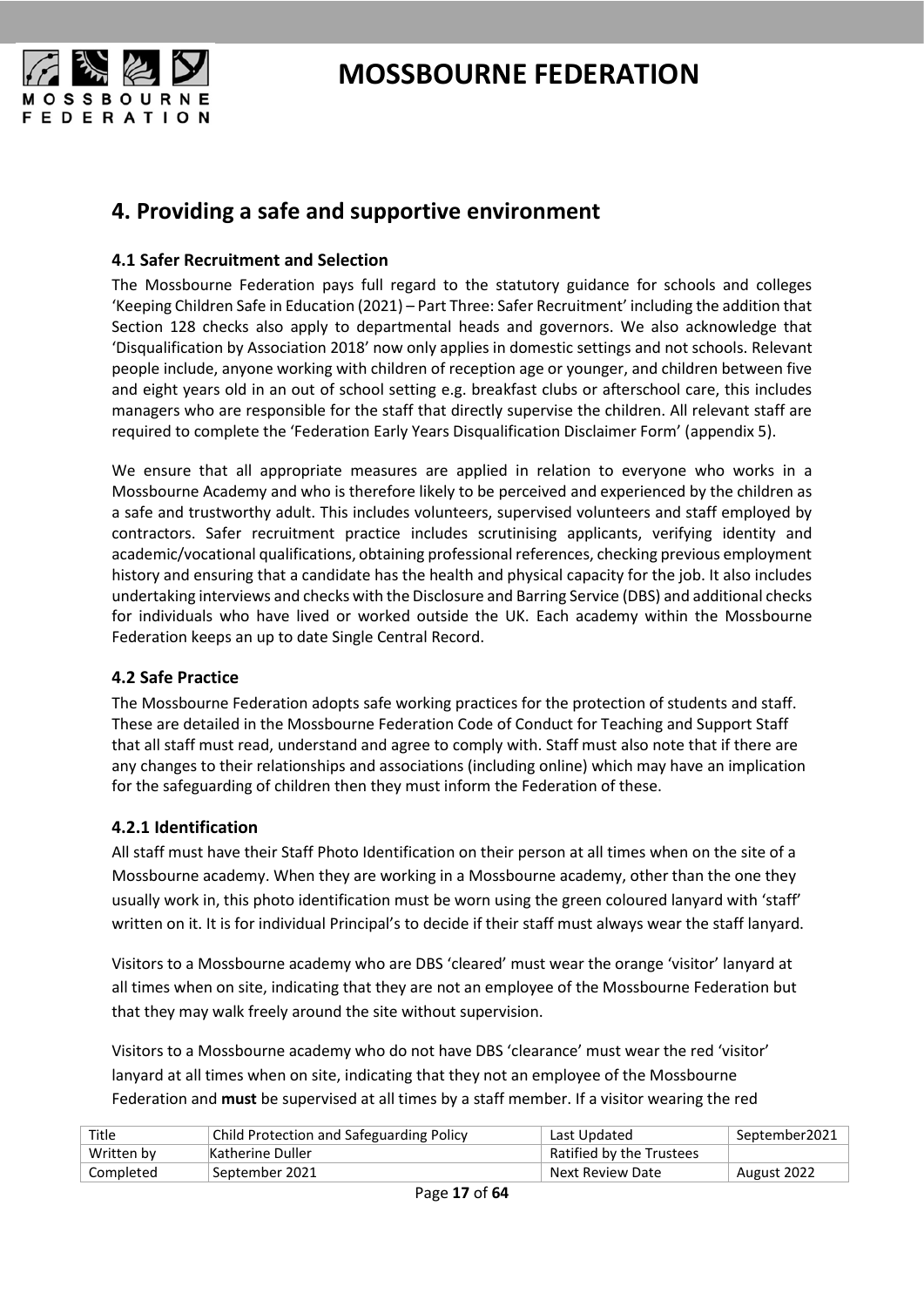

lanyard does not appear to be supervised then staff must approach the visitor and enquire who they are with etc.

The coloured lanyard system is a visual guide to aide in the identification of potential intruders but is not to be fully relied upon. Staff should always remain vigilant and challenge any adult they do not recognise, especially if their behaviours cause concern, regardless of the colour of their lanyard.

#### <span id="page-17-0"></span>**4.3 Training and Staff Induction**

The Mossbourne Federation's DSLs and Governors with designated responsibility for safeguarding have undertaken the child protection training for Designated Safeguarding Leads. They will undertake the refresher training for Designated Safeguarding Leads at two yearly intervals and the SDSL will undertake Prevent awareness training. In addition, all DSLs will update their knowledge and skills at regular intervals, as required, and at least annually, to allow them to understand and keep up with any developments relevant to their role.

All other federation staff, including non-teaching staff, will undertake mandatory appropriate safeguarding/child protection training at induction to enable them to carry out their responsibilities for safeguarding effectively. This mandatory training will include: the Child Protection and Safeguarding Policy; the Staff Code of Conduct; the Behaviour Policy; Children Missing Education; the role of the SDSL and DSLs. They will then receive regular safeguarding and child protection updates as required but at least annually.

Children are taught about safeguarding in line with a broad and balanced curriculum and age appropriate/ individual needs. PSCHE co-ordinators ensure that Relationships Education (Primary), Relationships and Sex Education (Secondary) and Health Education (all schools) is delivered in line with [Statutory Guidance: relationships education, relationships and sex education and health](https://www.gov.uk/government/publications/relationships-education-relationships-and-sex-education-rse-and-health-education)  [education.](https://www.gov.uk/government/publications/relationships-education-relationships-and-sex-education-rse-and-health-education) More guidance and resources can be found at [DfE One Stop Shop.](https://www.gov.uk/guidance/teaching-about-relationships-sex-and-health)

All staff (including temporary staff, volunteers, supervised volunteers and staff employed by contractors) are provided with the Mossbourne Federation's Child Protection and Safeguarding Policy and informed of the safeguarding arrangements for the academy in which they are working, on induction.

#### <span id="page-17-1"></span>**4.4 Visiting Speakers' Procedure**

Under the Prevent Duty schools are expected to have clear guidance on the management of visiting speakers.

*"Specified authorities will need to…[have] robust safeguarding policies in place to identify children at risk...These policies should set out clear protocols for ensuring that any visiting speakers – whether invited by staff or by children themselves – are suitable and appropriately supervised.* (Prevent Duty Guidance in England and Wales HM Government July 2015)

Each academy operates its own 'Visiting Speakers Procedure' which staff must refer and adhere to. The Mossbourne Federation's approach to equality is based on seven key principles (Appendix 2).

| Title      | <b>Child Protection and Safeguarding Policy</b> | Last Updated             | September2021 |
|------------|-------------------------------------------------|--------------------------|---------------|
| Written by | Katherine Duller                                | Ratified by the Trustees |               |
| Completed  | September 2021                                  | Next Review Date         | August 2022   |
|            |                                                 |                          |               |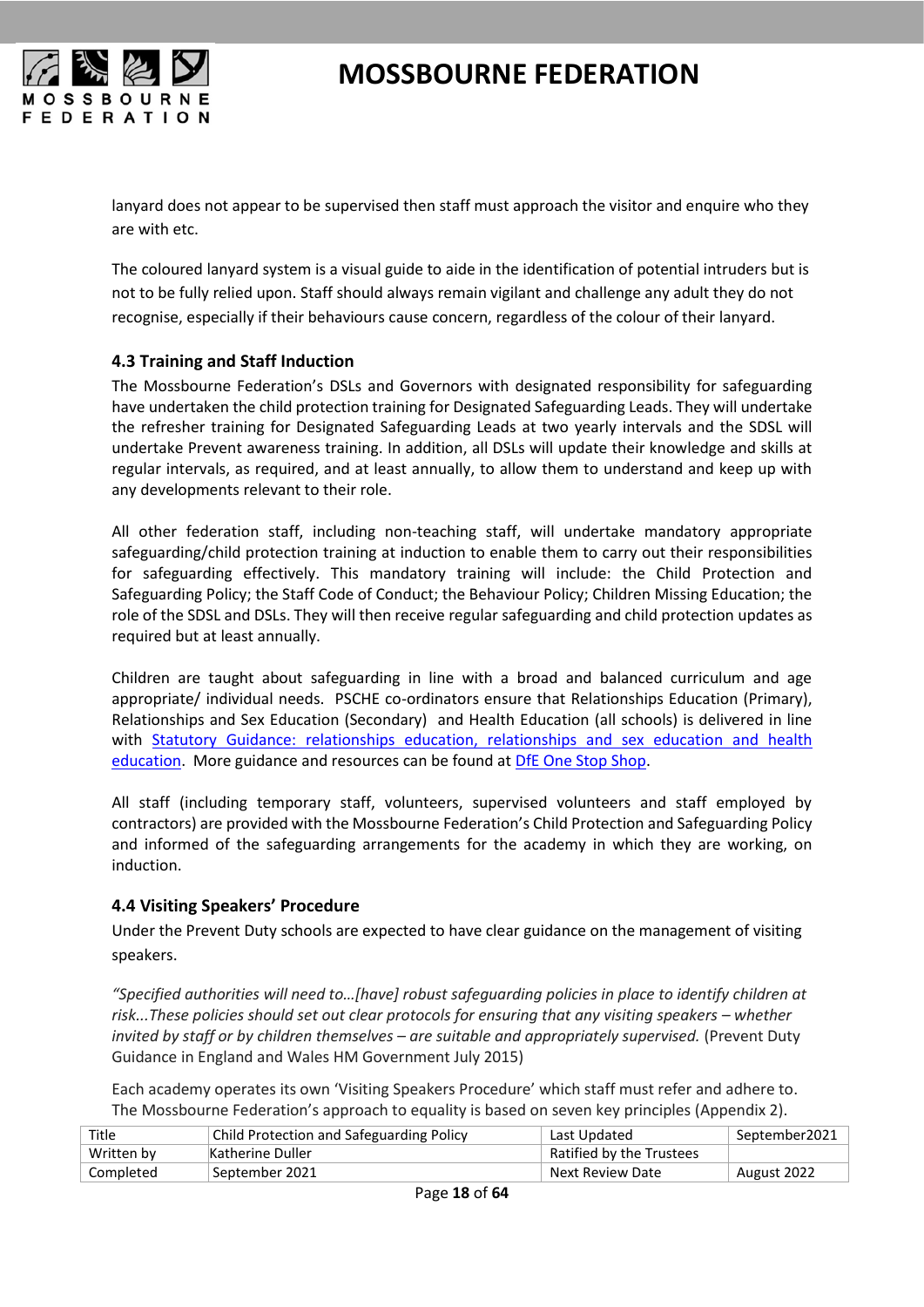

#### <span id="page-18-0"></span>**4.5 Educational Visits**

All staff who wish to run a visit/trip must have undergone training from the Educational Visits Coordinator at the Academy in which they work. Staff should refer to Educational Visits Policy of the Academy in which they work for further information. All staff should be aware that if children are staying with parents from overseas as part of an exchange they need to have an enhanced DBS check.

#### <span id="page-18-1"></span>**4.6 Support, advice and guidance for staff**

All staff are aware that should they need advice or guidance in relation to a safeguarding or child protection matter they must speak with a DSL. If staff need personal support following a child protection or safeguarding matter DSLs will be able to assist or know how to signpost staff appropriately.

DSLs are aware that should they need support they can receive this from a fellow DSL or the SDSL at either their academy or another Mossbourne academy. SDSLs are aware that should they need support they can receive this from the Mossbourne Federation's SDSL or the Principal of their Academy. If they are the Principal of their academy they can also seek support from the Mossbourne Federation's CEO.

| Title      | Child Protection and Safeguarding Policy | Last Updated             | September2021 |
|------------|------------------------------------------|--------------------------|---------------|
| Written by | Katherine Duller                         | Ratified by the Trustees |               |
| Completed  | September 2021                           | Next Review Date         | August 2022   |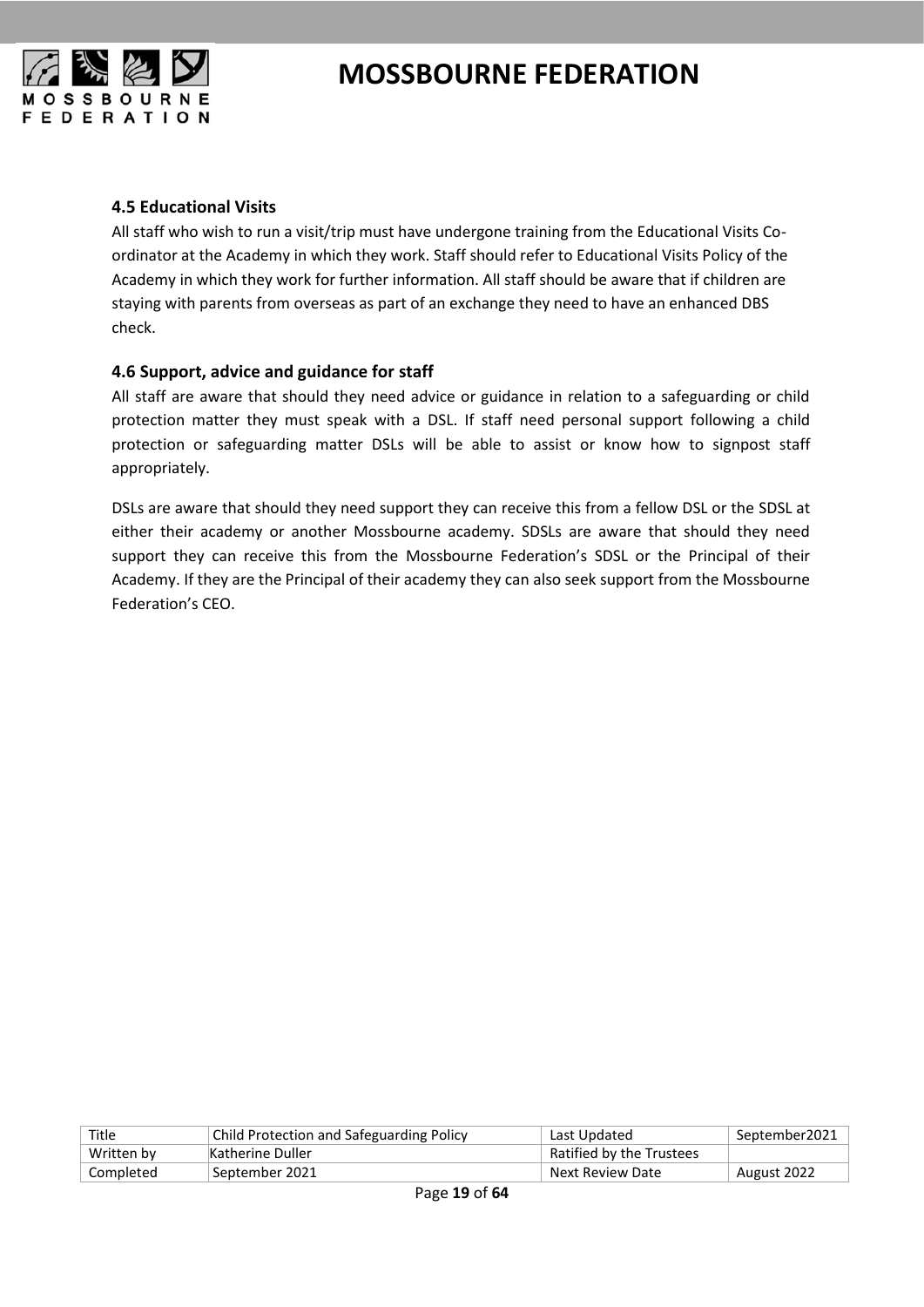

### <span id="page-19-0"></span>**5. Confidentiality and Child Protection Files**

The Mossbourne Federation operates with regard to 'Information Sharing: Advice for practitioners providing safeguarding services'. All DSLs must read and understand this guidance. In addition, the Mossbourne Federation has full regard for the 'General Data Protection Regulation 2018', and the 'Data Protection Act 2018'. Where there is a concern that the child may be suffering or is at risk of suffering significant harm, the child's safety and welfare must be the overriding consideration and indeed KCSIE 2021 paragraph 85 says *'The Data Protection Act 2018 and GDPR do not prevent the sharing of information for the purposes of keeping children safe.'*, this includes allowing practitioners to share information without consent in certain circumstances.

DSLs will ensure:

- information is shared where a child is or may be at risk of significant harm;
- pupils' and/or parents' confidentiality is respected;
- that any information shared is necessary, proportionate, relevant, adequate, accurate, timely and secure.

In order to keep children safe and provide appropriate care for them, each academy requires and requests from parents and carers accurate and up to date information regarding:

- names and contact details of persons with whom the child normally lives;
- names and contact details of all persons with parental responsibility (if different from above);
- emergency contact details (if different from above);
- any relevant court orders in place including those, which affect any person's access to the child (e.g. Residence Order, Contact Order, Care Order, Injunctions etc.);
- name and contact details of GP;
- any other factors which may impact on the safety and welfare of the child.

All child protection documentation is collated and securely stored by DSLs in a 'Child Protection' file, separate from the child's main school file, only accessible to the DSLs of that academy, the Principal of that academy, the Mossbourne Federation's SDSL, and the CEO. DSLs maintain a 'Safeguarding Register' that identifies which pupils have child protection files. These records will be transferred to any school the pupil moves to, clearly marked for the attention of the DSL. Electronic notes will be archived. If Mossbourne Community Academy or Mossbourne Victoria Park Academy are the last school that a child attends then they will adhere to current guidance from the Data Commissioner regarding safe retention and destruction of the child protection file. We will seek advice from our lawyers in respect of forwarding child protection files abroad.

| Title      | <b>Child Protection and Safeguarding Policy</b> | Last Updated             | September2021 |
|------------|-------------------------------------------------|--------------------------|---------------|
| Written by | Katherine Duller                                | Ratified by the Trustees |               |
| Completed  | September 2021                                  | Next Review Date         | August 2022   |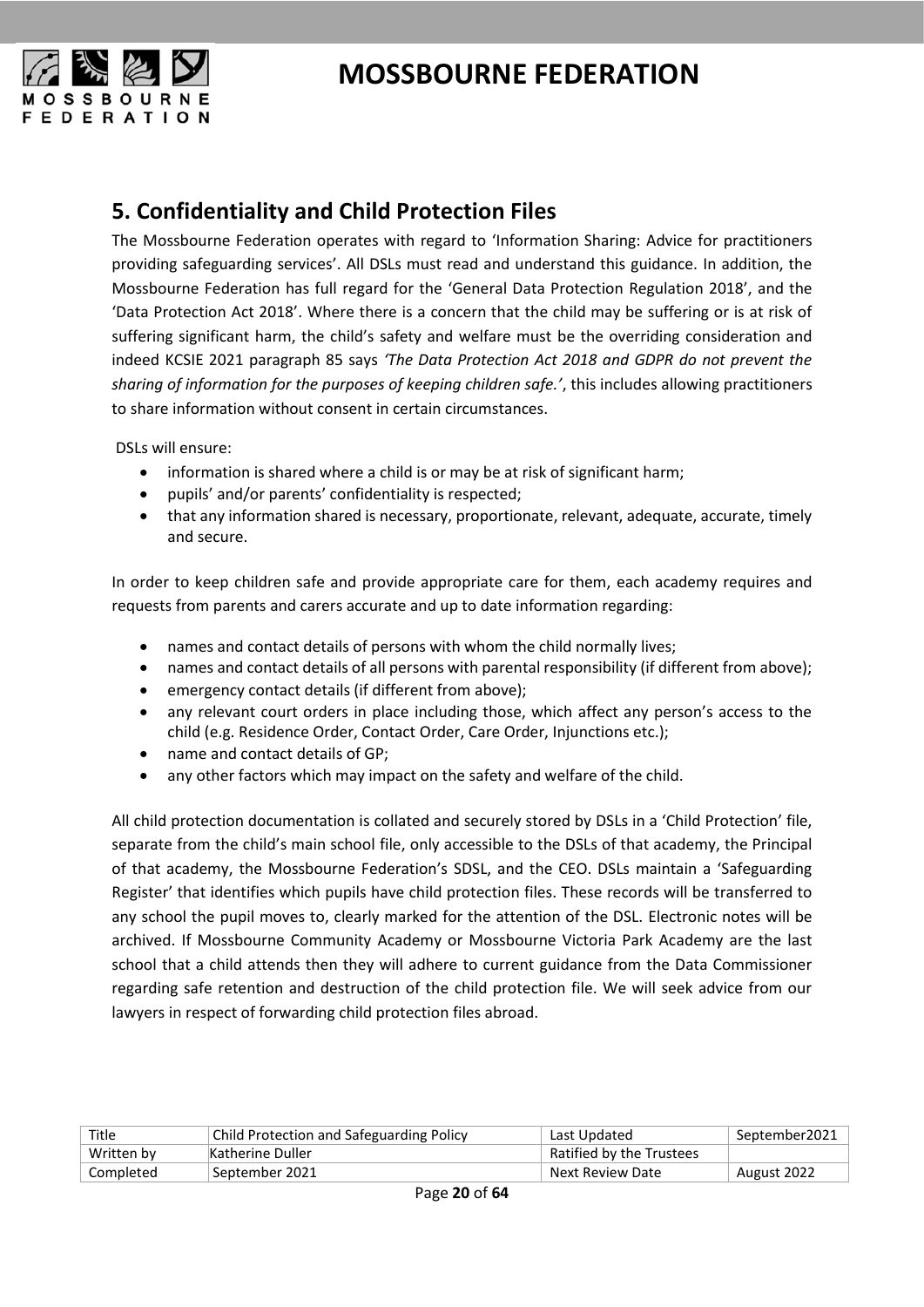

### <span id="page-20-0"></span>**6. Roles and Responsibilities**

#### <span id="page-20-1"></span>**6.1 Governing Bodies**

Governing bodies will ensure that:

- each academy has a child protection and safeguarding policy and procedures in place that are in accordance with statutory guidance;
- the policy is made available to parents on request and via our website;
- each academy operates safer recruitment procedures and makes sure that all appropriate checks are carried out on staff and volunteers who work with children;
- a senior member of the school's leadership team at each academy is designated to take lead responsibility for safeguarding;
- there is a named governor lead for safeguarding;
- staff undertake appropriate safeguarding/child protection training, at regular intervals;
- they remedy, without delay, any deficiencies or weaknesses regarding safeguarding arrangements;
- a governor is nominated to be responsible for liaising with the LA and /or partner agencies in the event of allegations of abuse being made against the CEO;
- where services or activities are provided on the school premises by another body, the body concerned has appropriate policies and procedures in place in regard to safeguarding children and liaises with the school on these matters where appropriate;
- policies and procedures for child protection and safeguarding are reviewed annually.

#### <span id="page-20-2"></span>**6.2 Principals**

Principals will ensure that:

- the policies and procedures adopted by the Governing Body are fully implemented, and followed by all staff;
- sufficient resources and time are allocated to enable the SDSL and DSLs to carry out their roles effectively including the assessment of pupils and attendance of strategy discussions and other necessary meetings e.g. Child Protection Conferences and Core Group meetings;
- all staff and volunteers feel able to raise concerns about poor or unsafe practice in regard to children, and such concerns are addressed sensitively and effectively in a timely manner in accordance with th[e Whistle Blowing Policy;](http://www1.learningtrust.co.uk/bulletin/HLTdocuments/Hackney%20Whistleblowing%20Policy%20July%202014.pdf)
- all pupils are provided with opportunities throughout the curriculum to learn about safeguarding, including keeping themselves safe online;
- they have completed Safer Recruitment training;
- the procedure for managing allegations against staff is known to staff;
- they operate the procedure for managing allegations effectively and refer relevant concerns to the Local Authority Designated Officer (LADO);
- that anyone who has harmed or may pose a risk to a child is referred to the DBS;
- a senior manager is appointed to deal with allegations against staff in their absence;

| Title      | <b>Child Protection and Safeguarding Policy</b> | Last Updated             | September2021 |
|------------|-------------------------------------------------|--------------------------|---------------|
| Written by | Katherine Duller                                | Ratified by the Trustees |               |
| Completed  | September 2021                                  | Next Review Date         | August 2022   |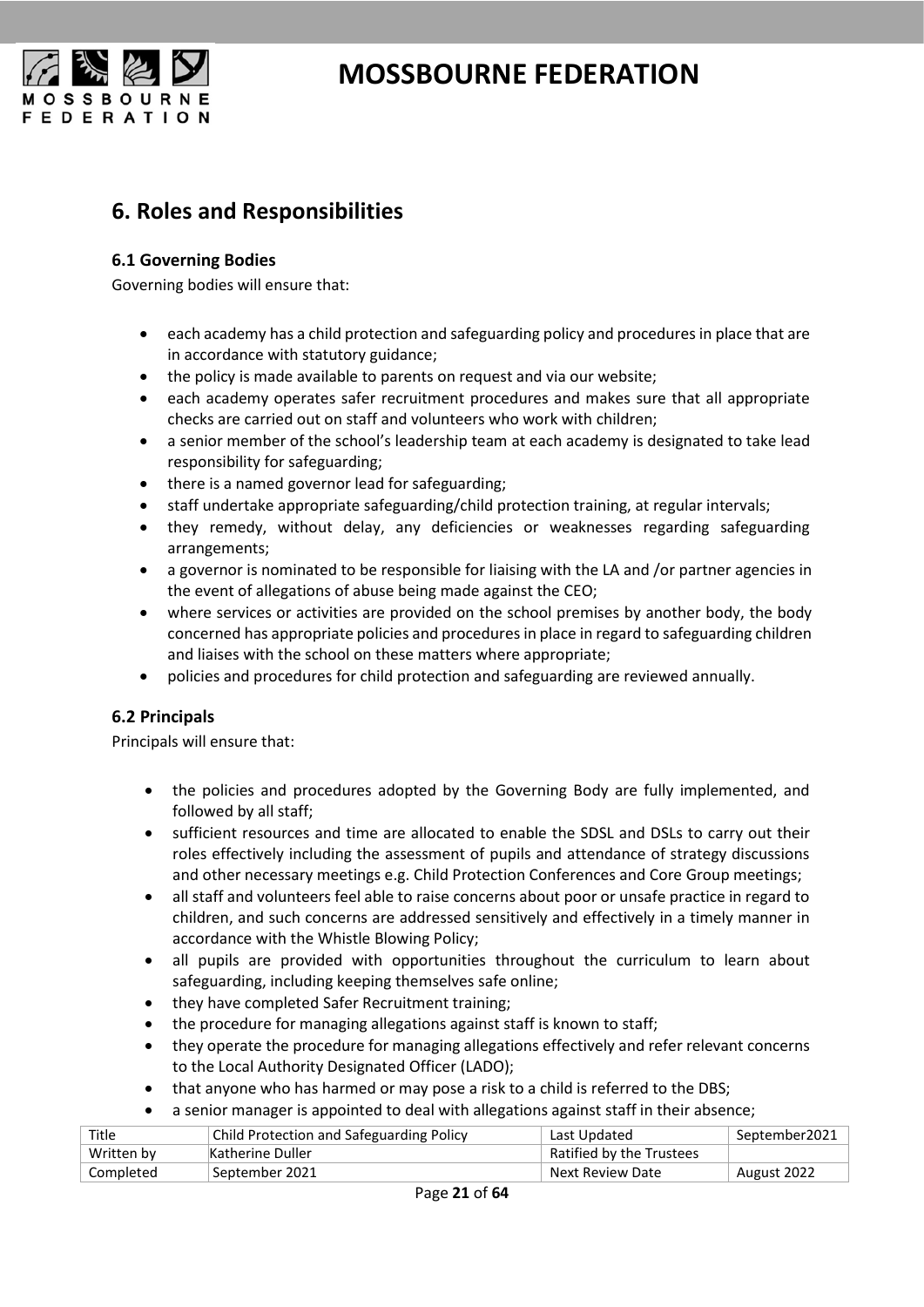

• they obtain a written statement, from any alternative provision in which children are placed, that confirms the alternative provision has completed all the vetting and bring checks that are necessary on their staff.

#### <span id="page-21-0"></span>**6.3 Senior Designated Safeguarding Leads (SDSLs) and Designated Safeguarding Leads**

#### **(DSLs)**

DSLs will:

- recognise how to identify signs of abuse and know when it is appropriate to make a referral to Children's Social Care;
- have knowledge of relevant escalation policies, the Local Authority Designated Officer (LADO) role, conduct of a child protection case conference and be able to attend and contribute to these;
- refer cases of suspected abuse or allegations to Children's Social Care and maintain a record of all referrals;
- act as a source of support, advice and expertise within each academy utilising updated guidance, resources and information provided in KCSIE 2021;
- keep detailed, accurate and secure written records of actions, decisions and outcome;
- obtain access to resources and attend any relevant or refresher training courses every two years;
- be aware of children who have a social worker;
- meet with parents and liaise with Hackney Education when a parent chooses Elective Home Education to ensure that it is in the best interest of the child.

In addition, SDLSs will:

- liaise with the Principal (and where appropriate the CEO) to inform them of any issues and ongoing investigations and ensure in their absence there is always cover for the role;
- ensure that all staff have access to and understand the Mossbourne Federation's Child Protection and Safeguarding policy;
- ensure that all staff have induction training;
- help promote educational outcomes by sharing relevant information about the welfare, safeguarding and child protection issues for a student and/or cohort with all staff and/or individual teachers and/or the Senior Leadership Team;
- where a child leaves the establishment, ensure the child protection file is transferred to the new institution in a timely manner and separately from the main pupil file, as well as ensure any relevant external agencies working with the child are informed;
- liaise with the Mossbourne Federation's Senior Designated Safeguarding Lead to ensure the child protection and safeguarding policy is updated and reviewed annually and the Governing Body has been consulted on this;
- link with the safeguarding partner arrangements to make sure staff are aware of any training opportunities and the latest local policies on local safeguarding arrangements;
- consult with the Mossbourne Federation's Senior Designated Safeguarding Lead prior to making any changes to their academy's child protection and safeguarding procedures or practices;

| Title      | <b>Child Protection and Safeguarding Policy</b> | Last Updated             | September2021 |
|------------|-------------------------------------------------|--------------------------|---------------|
| Written by | Katherine Duller                                | Ratified by the Trustees |               |
| Completed  | September 2021                                  | Next Review Date         | August 2022   |
|            |                                                 |                          |               |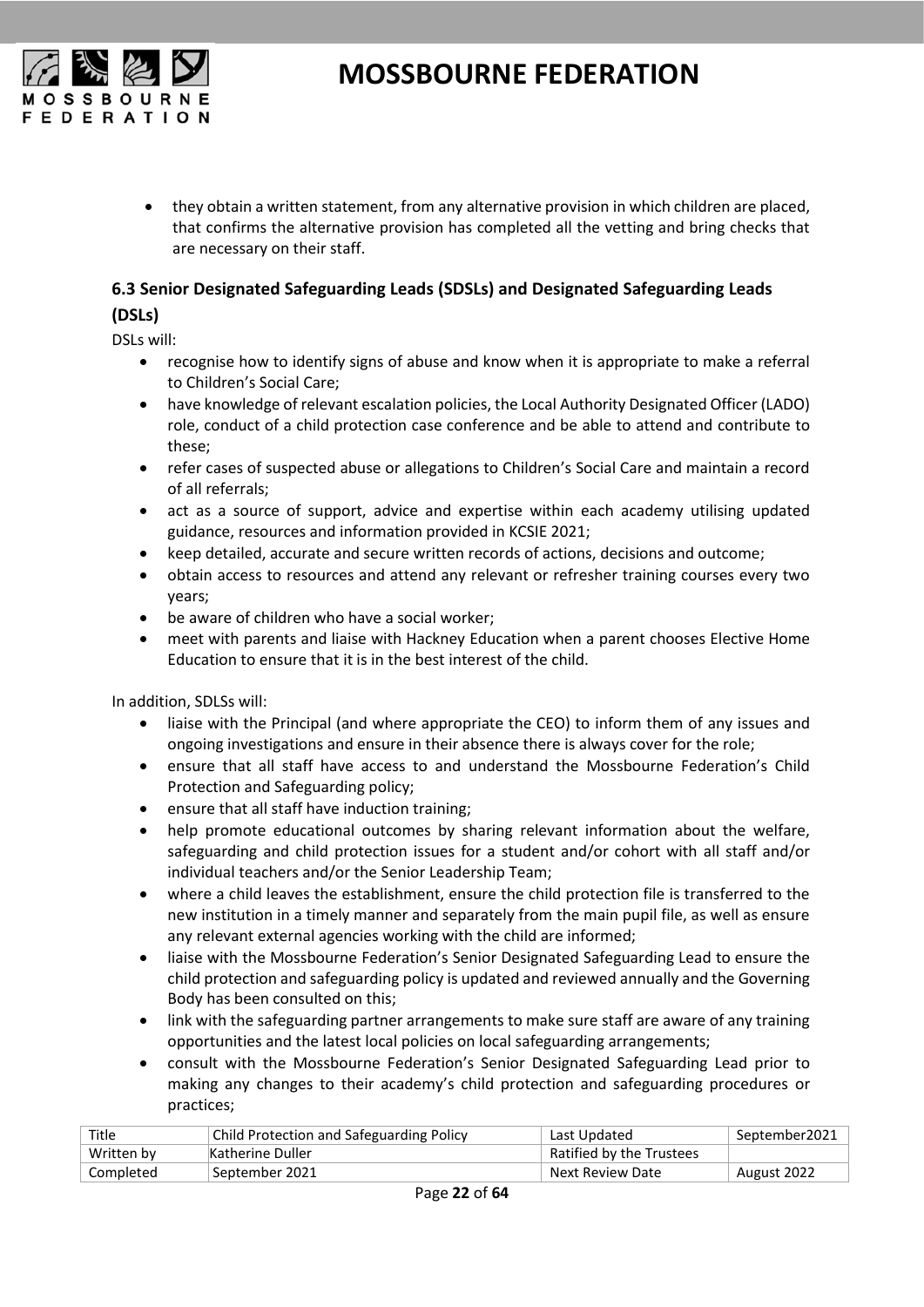

• ensure parents are made aware of the child protection and safeguarding policy which alerts them to the fact that referrals may be made and the role of the school in this to avoid conflict later.

| Title      | Child Protection and Safeguarding Policy | Last Updated             | September2021 |
|------------|------------------------------------------|--------------------------|---------------|
| Written by | Katherine Duller                         | Ratified by the Trustees |               |
| Completed  | September 2021                           | Next Review Date         | August 2022   |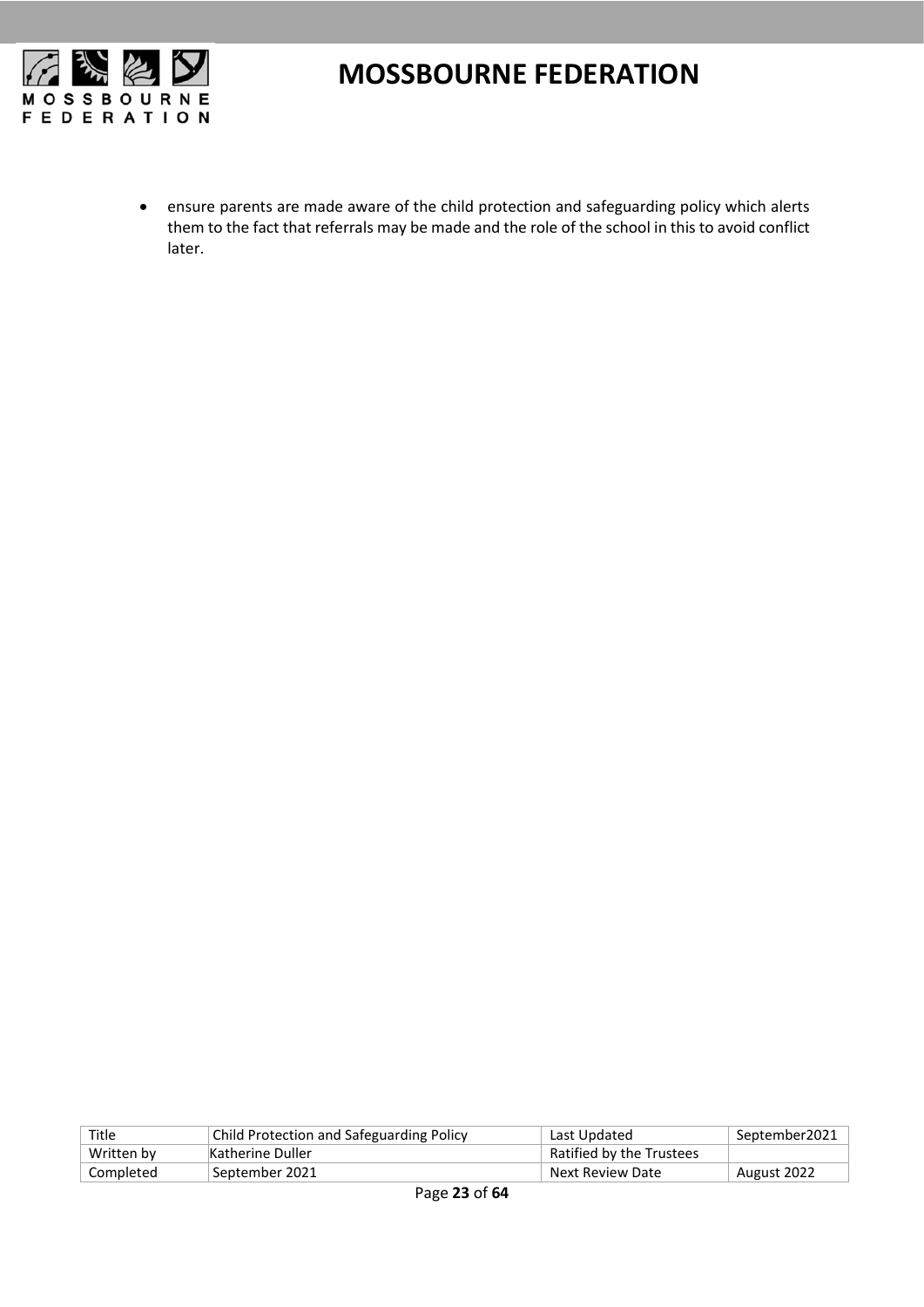

#### <span id="page-23-0"></span>**6.4 All staff and volunteers**

All staff and volunteers must:

- fully comply with the Mossbourne Federation Child Protection and Safeguarding Policy and all safeguarding procedures;
- attend appropriate training;
- always complete the Mossbourne Federation Initial Concern Referral Record to inform a DSL of any child protection or safeguarding concern about a child.

| Title      | Child Protection and Safeguarding Policy | Last Updated             | September2021 |
|------------|------------------------------------------|--------------------------|---------------|
| Written by | Katherine Duller                         | Ratified by the Trustees |               |
| Completed  | September 2021                           | Next Review Date         | August 2022   |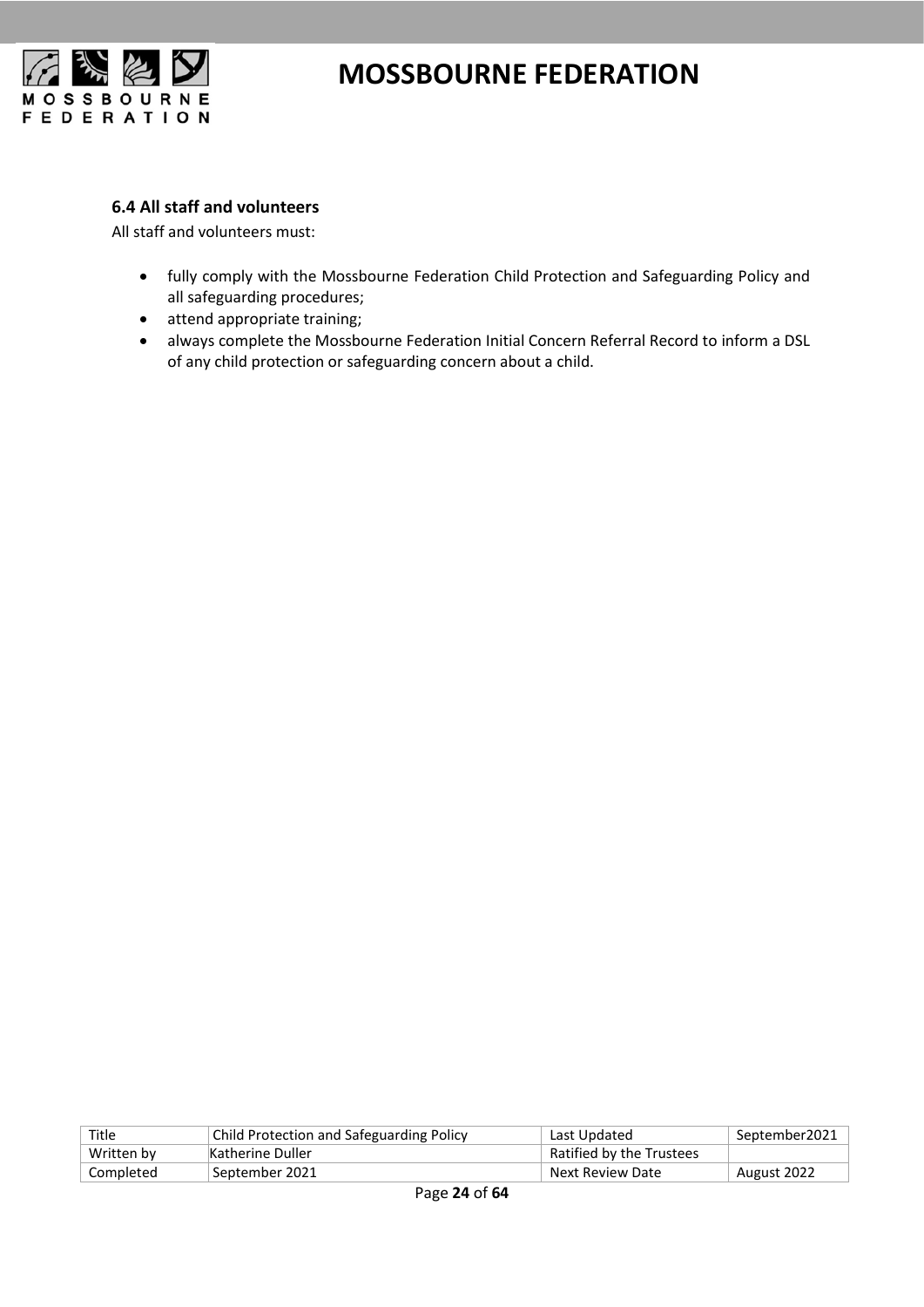

### <span id="page-24-0"></span>**7. Allegations and Concerns**

#### <span id="page-24-1"></span>**7.1 Allegations regarding person(s) working in or on behalf of the Mossbourne Federation (including volunteers)**

The Mossbourne Federation pays full regard to the statutory guidance for schools and colleges 'Keeping Children Safe in Education (2021) – Part Four: Allegations of abuse made against teachers, and other staff, including supply teachers and volunteers'.

The same principles as in the rest of this document will apply. Whilst we acknowledge such allegations may be false, malicious or misplaced, we also acknowledge they may be founded. It is, therefore, essential that all allegations are investigated properly, in line with agreed procedures and outcomes are recorded. All staff will maintain a culture of vigilance based on the notion that 'it could happen here'.

Staff are expected to maintain highly professional behaviours and appropriate professional boundaries at all times in line with the Mossbourne Federation Code of Conduct for Teaching and Support Staff. Staff will be encouraged to use the Whistle Blowing Policy for their academy if they have concerns regarding the conduct or behaviour of a colleague and they feel that the matter has not been addressed appropriately by the school.

All staff must inform the Principal immediately if they believe another adult, including governors, volunteers, supply teachers, and agency staff, working in a federation academy has:

- behaved in a way that has harmed a child or may have harmed a child;
- possibly committed a criminal offence against or related to a child;
- behaved towards a child or children in a way that indicates he or she would pose a risk of harm to children;
- behaved or may have behaved in a way, including outside of school, that indicates they may not be suitable to work with children
- engaged with a child on a one-to-one basis in a secluded area or behind a closed door without a valid reason for doing so.

Inappropriate behaviour by staff/volunteers could take but is not limited to the following forms:

- Physical for example, the intentional use of force as a punishment, slapping, use of objects to hit with, throwing objects or rough physical handling.
- Emotional -for example intimidation, belittling, scapegoating, lack of respect for children's rights, and attitudes that discriminate on the grounds of race, gender, disability or sexuality.
- Sexual for example, sexualised behaviour towards pupils, sexual harassment, sexual assault and rape.
- Neglect -for example, failing to act to protect a child or children, failing to seek medical

| Title      | Child Protection and Safeguarding Policy | Last Updated             | September2021 |
|------------|------------------------------------------|--------------------------|---------------|
| Written by | Katherine Duller                         | Ratified by the Trustees |               |
| Completed  | September 2021                           | Next Review Date         | August 2022   |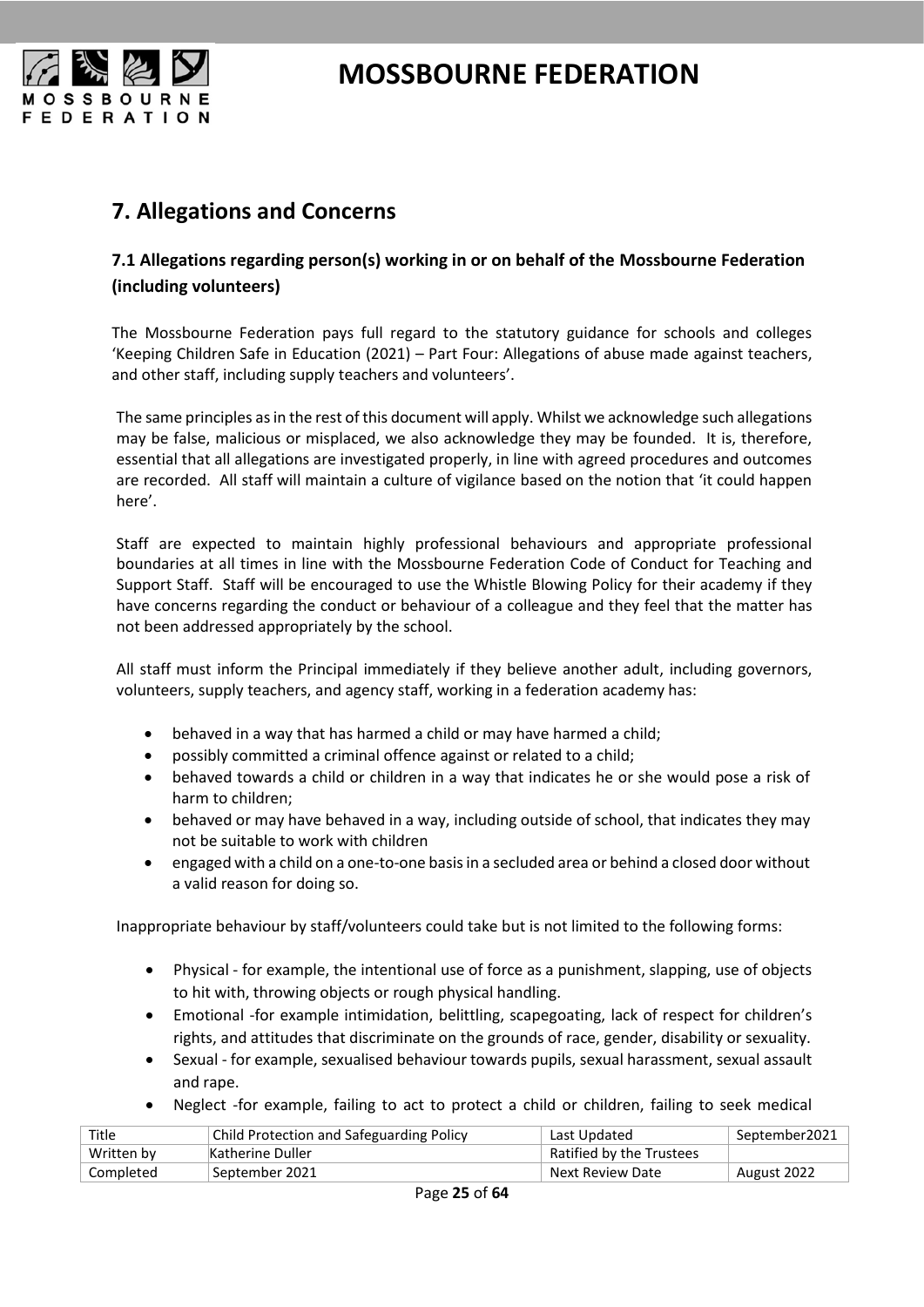



attention or failure to carry out an appropriate risk assessment.

If a child makes an allegation about a member of staff, governor, visitor or volunteer the Principal of the relevant academy should be informed immediately or in the Principal's absence the member of staff deputising for them. The Principal should carry out an urgent initial consideration in order to establish whether there is substance to the allegation. The Principal should not carry out the investigation themselves or interview pupils.

The Principal must exercise, and be accountable for, their professional judgement on the action to be taken, as follows:

- if the actions of the member of staff, and the consequences of the actions, raise credible child protection concerns the Principal will notify the Local Authority Designated Officer (LADO) Team. The LADO will advise about action to be taken and may initiate internal referrals within Children's Social Care to address the needs of children likely to have been affected.
- if it is not clear whether the actions of the member of staff raise child protection concerns, the Principal must immediately seek advice from the Local Authority Designated Officer
- if the actions of the member of staff, and the consequences of the actions, do not raise credible child protection concerns or meet the harms threshold (low level concern), but do raise other issues in relation to the conduct of the member of staff or the pupil(s), these should be addressed through the school's own internal procedures. 'Low level concerns' could include but are not limited to; being over friendly with children, having favourites, taking photographs of children on their mobile phone, engaging with a child on a one-to-one basis in a secluded area or behind a closed door or using inappropriate sexualised, intimidating or offensive language.
- if the Principal decides that the allegation is without foundation and no further formal action is necessary, all those involved should be informed of this conclusion, and the reasons for the decision should be recorded on the child protection file.
- After any allegations of abuse have been made the Principal should be aware that there are a range of specified outcomes: substantiated; malicious; false; unsubstantiated; unfounded.

Where an allegation has been made against a Principal, then the CEO takes on the role of liaising with the LADO team in determining the appropriate way forward. Where an allegation has been made against the CEO then the Chair of the Central Governing Body takes on the role of liaising with the LADO team in determining the appropriate way forward. For details of these specific procedures refer to the City and Hackney Safeguarding Children's Board.

| Title      | Child Protection and Safeguarding Policy | Last Updated             | September2021 |
|------------|------------------------------------------|--------------------------|---------------|
| Written by | Katherine Duller                         | Ratified by the Trustees |               |
| Completed  | September 2021                           | Next Review Date         | August 2022   |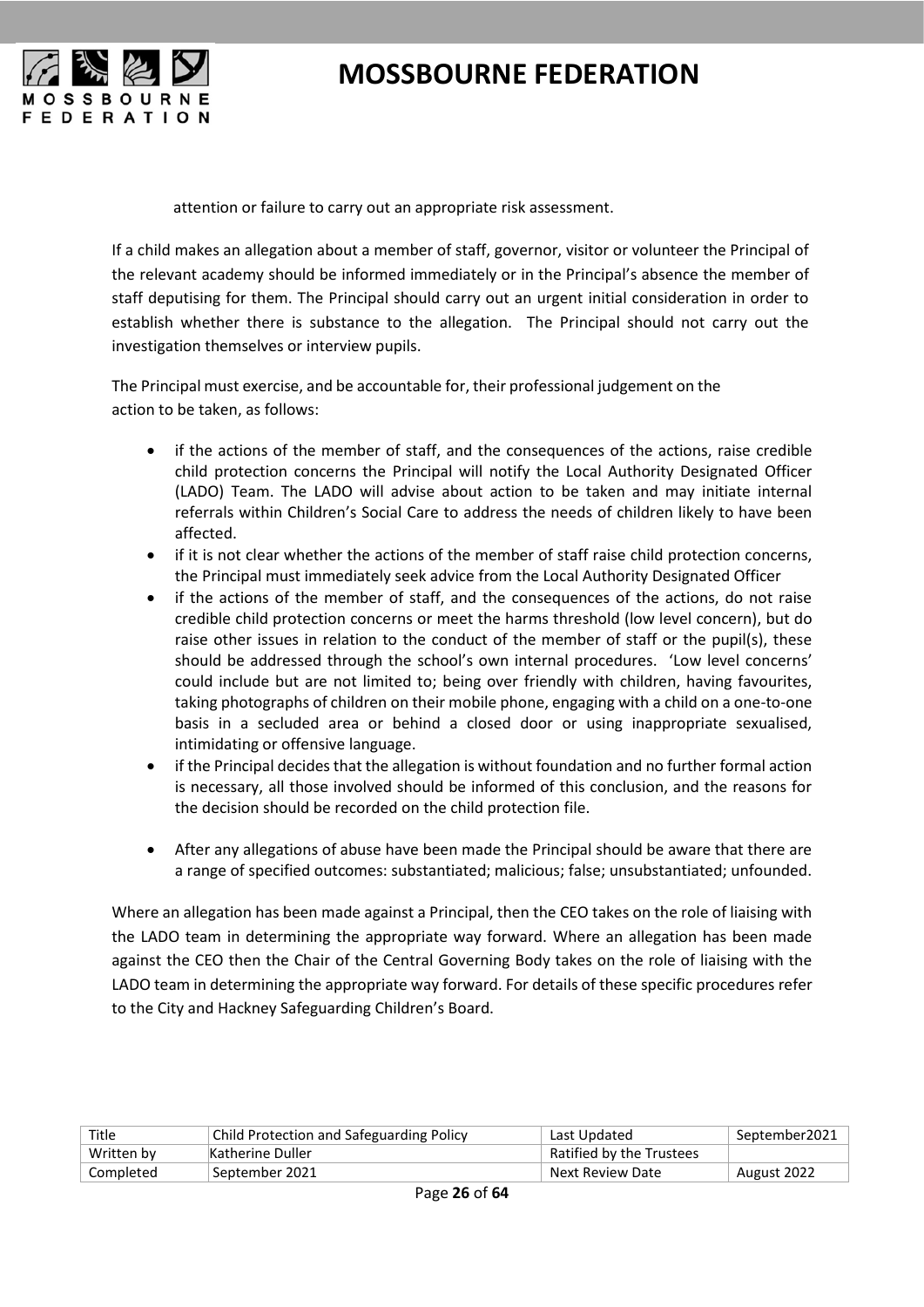

#### <span id="page-26-0"></span>**7.2 Concerns about safeguarding practices within a specific academy or the Mossbourne Federation**

All staff and volunteers should feel able to raise concerns about poor or unsafe practice and potential failures in the safeguarding regime and know that they will be taken seriously by the senior leadership team. Staff and volunteers should familiarise themselves with the whistleblowing procedures.

Where a staff member feels unable to raise an issue about safeguarding practice/s with the SDSL in their academy, and it is not an allegation against a member of staff, they may raise this with the Mossbourne Federation's SDSL and/or the Mossbourne Federation's CEO.

Where a staff member feels unable to raise an issue internally or feels that their genuine concerns are not being addressed they should be aware of the following:

- advice on Whistleblowin[g www.gov.uk/whistleblowing;](http://www.gov.uk/whistleblowing)
- the NSPCC's helpline 0800 028 0285 which is available as an alternative route.

| Title      | <b>Child Protection and Safeguarding Policy</b> | Last Updated             | September2021 |
|------------|-------------------------------------------------|--------------------------|---------------|
| Written by | Katherine Duller                                | Ratified by the Trustees |               |
| Completed  | September 2021                                  | Next Review Date         | August 2022   |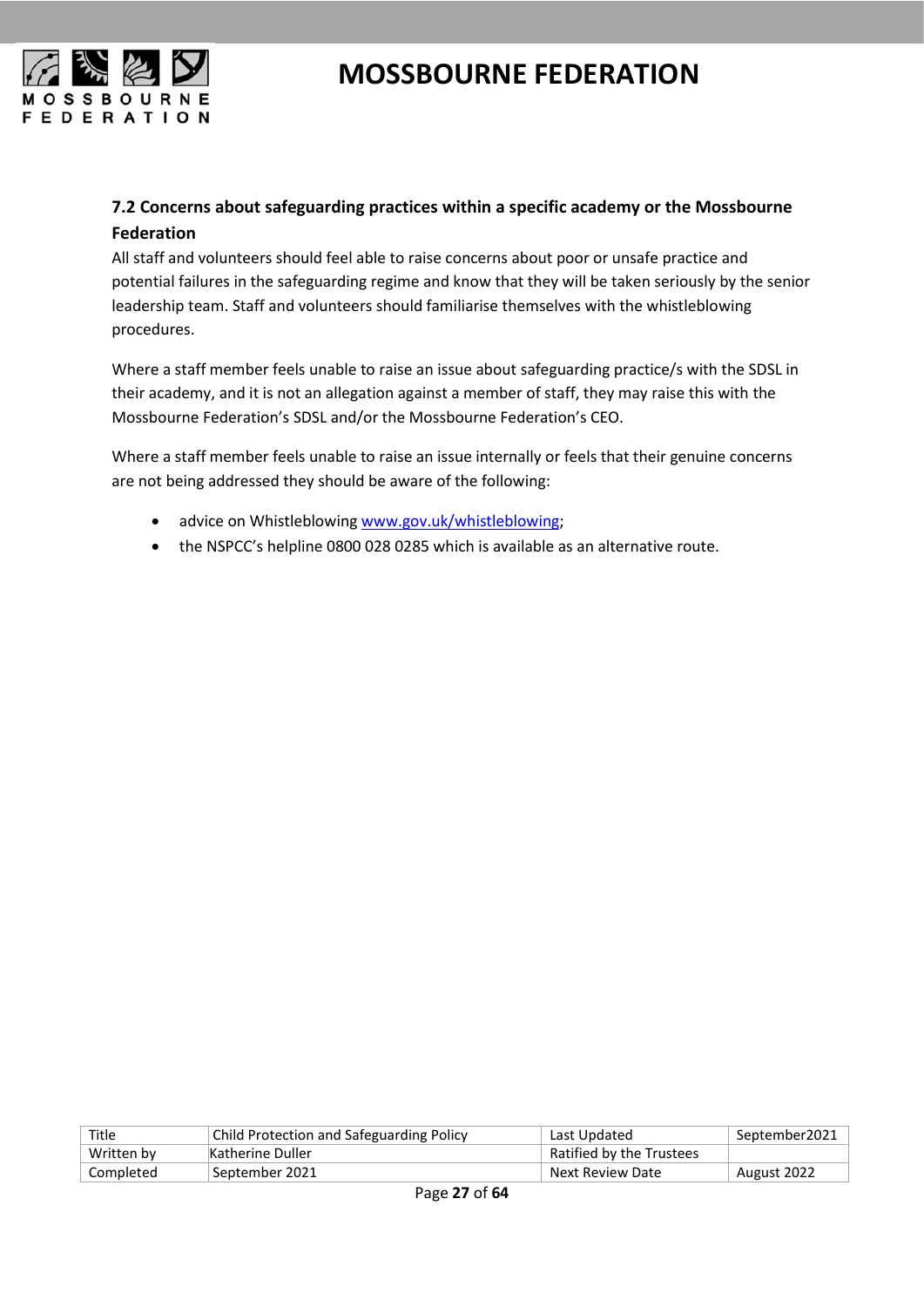



### <span id="page-27-0"></span>**8. Further Information on Specific Safeguarding Areas**

Safeguarding covers more than the contribution made to child protection in relation to individual children. It also encompasses issues such as pupil health and safety, bullying, arrangements for meeting the medical needs of children providing first aid, school security, drugs and substance misuse, gang related activity and promoting positive behaviour. Further information on some of the specific safeguarding areas that are relevant to children in the Mossbourne Federation can be found in this section. All staff who work directly with children should also read Annex A of KCSIE 2021.

#### <span id="page-27-1"></span>**8.1 Children Missing Education (CME)**

All staff should be aware that children going missing, particularly repeatedly, can act as vital warning sign of a range of safeguarding possibilities including CSE and CCE. CME are at significant risk of underachieving, being victims of harm, exploitation or radicalisation, and becoming NEET (not in education, employment or training) later in life. As such early intervention is vital and staff will monitor pupils' attendance through the daily registers and refer all cases of concern. We will always follow up with parents/carers when children are not at school and as such The Federation insists that it has at least two emergency contacts, including telephone numbers, for each child.

In response to KCSIE 2021 each academy:

- 1. Has staff who understand what to do when children do not attend regularly;
- 2. Has appropriate policies, procedures and responses for pupils who go missing from education (especially on repeat occasions);
- 3. Has staff who know the signs and triggers for travelling to conflict zones, FGM and forced marriage;
- 4. Has procedures to inform the local authority when we plan to take pupils off-roll when they:
	- a. leave school to be home educated
	- b. move away from the school's location
	- c. remain medically unfit beyond compulsory school age
	- d. are in custody for four months or more (and will not return to school afterwards); or
	- e. are permanently excluded;
- 5. Ensures that pupils who are expected to attend the school, but fail to take up the place will be referred to the local authority.
- 6. Makes sure when a pupil leaves the school, that the name of the pupil's new school and their expected start date are recorded.

In addition, all academies will refer any concerns about CME to the Education Attendance Service (EAS) and Children's Social Care. School Leaders will act in accordance with 'Children missing education', Statutory guidance for local authorities, September 2016 and recognise that Hackney Learning Trust (HLT) is responsible for the delivery of CME (Children Missing Education) duties defined by the Education Act Amendments.

| Title      | Child Protection and Safeguarding Policy | Last Updated             | September2021 Septemb |
|------------|------------------------------------------|--------------------------|-----------------------|
| Written by | Katherine Duller                         | Ratified by the Trustees |                       |
| Completed  | September 2021                           | Next Review Date         | August 2022           |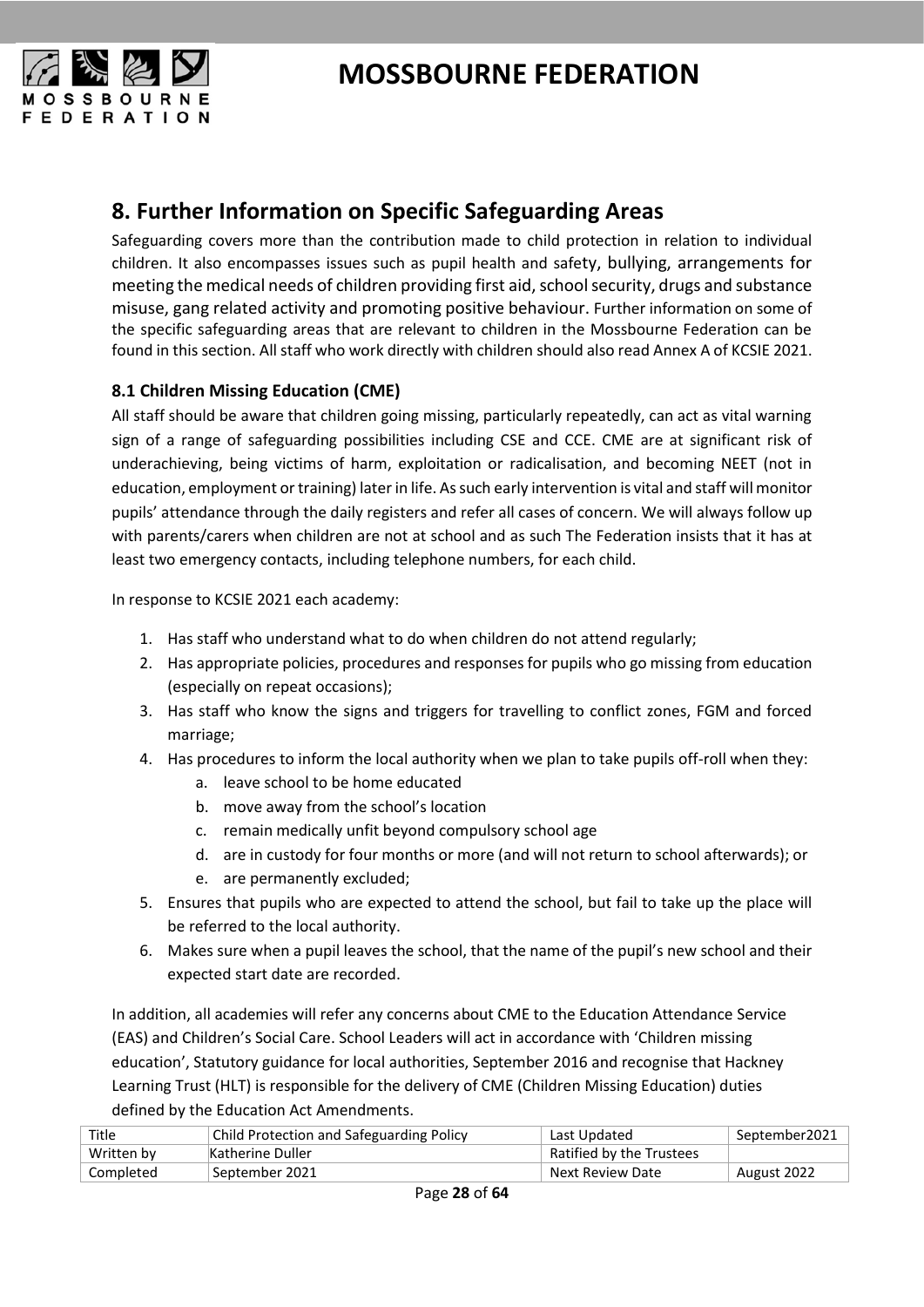

#### <span id="page-28-0"></span>**8.2. Serious Violent Crime**

All staff should be aware of the associated risks of being a victim or perpetrator of serious violent crime and the indicators, which may signal that children are at risk from, or are involved with serious violent crime. These may include but are not limited to:

- increased absence;
- a change in relationships particularly with older individuals;
- a significant decline in performance;
- self-harm or a significant change in wellbeing;
- signs of assault or unexplained injuries;
- unexplained gifts or new possessions.

All staff should recognise that there are a range of risk factors which increase the likelihood of involvement in serious violence. These risk factors include being male, frequent absence from school, permanent exclusion, a victim of child maltreatment, being involved in offending such as theft or robbery. Should staff become aware of an incident involving serious violent crime they must report it to a DSL immediately as they would any safeguarding concern. DSLs will familiarise themselves with the Home Office'[s 'Preventing youth violence and gang involvement'](https://assets.publishing.service.gov.uk/government/uploads/system/uploads/attachment_data/file/418131/Preventing_youth_violence_and_gang_involvement_v3_March2015.pdf).

#### <span id="page-28-1"></span>**8.2.1 Child Criminal Exploitation (CCE)**

Child Criminal Exploitation is where an individual or group takes advantage of an imbalance of power to coerce, control, manipulate or deceive a child into any criminal activity (a) in exchange for something the victim needs or wants, and/or (b) for the financial or other advantage of the perpetrator or facilitator and/or (c) through violence or the threat of violence. It is important to note that both boys and girls can be the victims of CCE but that they may have very different experiences. It is also important to recognise that a child who is the victim of CCE may be at higher risk of sexual exploitation.

The victim may have been criminally exploited even if the activity appears consensual. CCE does not always involve physical contact; it can also occur through the use of technology.

Some of the following can be indicators of CCE: children who appear with unexplained gifts or new possessions; children who associate with other young people involved in exploitation; children who suffer from changes in emotional well-being; children who misuse drugs and alcohol; children who go missing for periods of time or regularly come home late; and children who regularly miss school or education or do not take part in education. Should staff become aware of an incident involving CCE they must report it to a DSL immediately as they would any safeguarding concern.

| Title      | Child Protection and Safeguarding Policy | Last Updated             | September2021 |
|------------|------------------------------------------|--------------------------|---------------|
| Written by | Katherine Duller                         | Ratified by the Trustees |               |
| Completed  | ∣September 2021                          | Next Review Date         | August 2022   |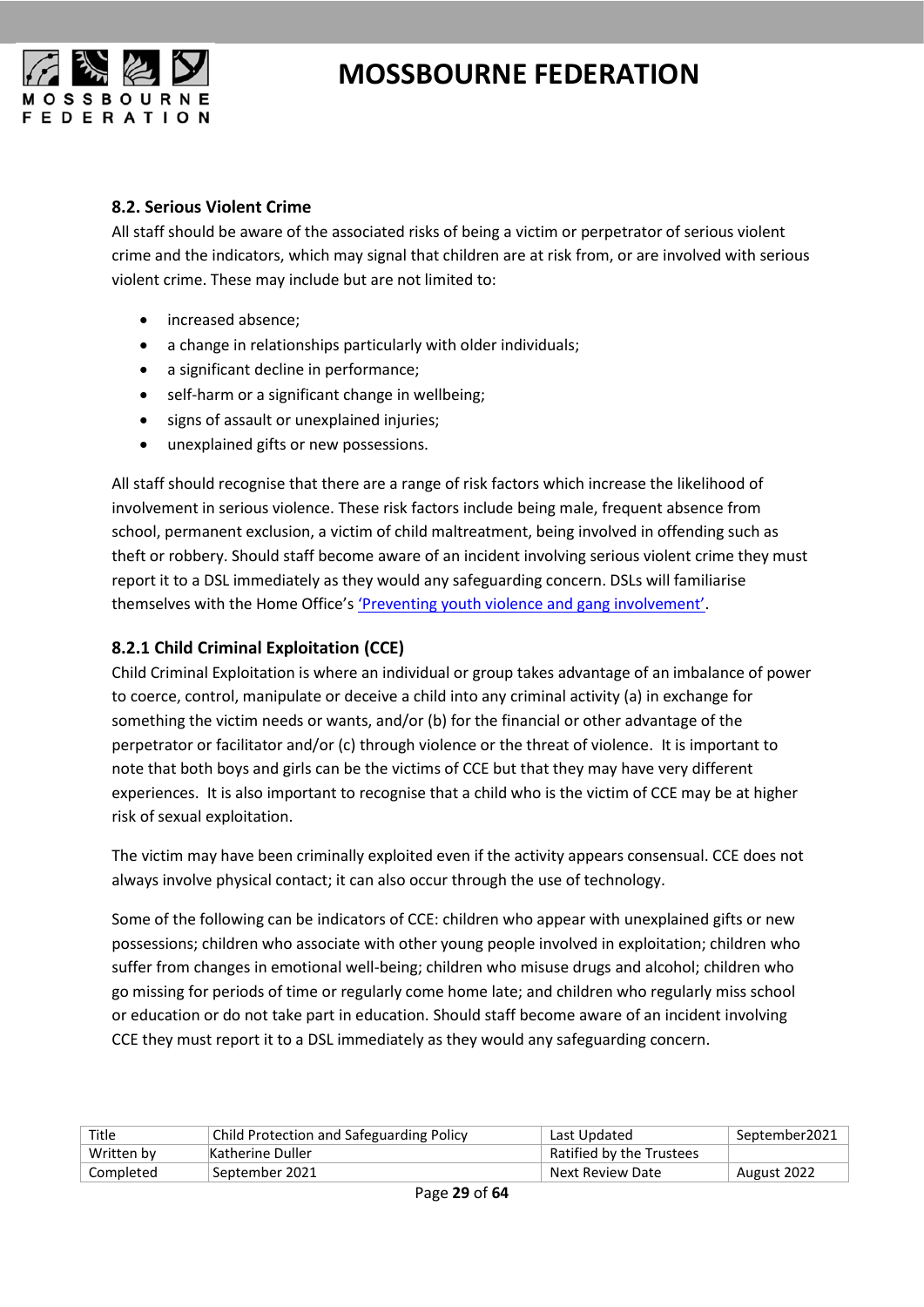

#### <span id="page-29-0"></span>**8.2.1.1 County Lines**

County Lines is a term used to describe gangs and organised criminal networks involved in exporting illegal drugs (primarily crack cocaine and heroin) into one or more importing areas [within the UK], using dedicated mobile phone lines or other form of "deal line".'

Exploitation is an integral part of the county lines offending model with children and vulnerable adults exploited to move [and store] drugs and money. Offenders will often use coercion, intimidation, violence (including sexual violence) and weapons to ensure compliance of victims.

Children can easily become trapped by this type of exploitation as county lines gangs create drug debts and can threaten serious violence and kidnap towards victims (and their families) if they attempt to leave the county lines network.

The key to identifying potential involvement in 'county lines' are missing episodes. Like other forms of abuse and exploitation, county lines exploitation can affect any child under the age of 18 or vulnerable adult over the age of 18, and can still be exploitation even if the activity appears consensual. County line exploitation is typified by some form of power imbalance in favour of those perpetrating the exploitation. Other indicators specific to county line involvement are: being a victim or a perpetrator of serious violence, been linked or involved with any commercial element of drugs, found in accommodation with which the child has no link, owe monies or are subject to a 'debt bond' or seem to have multiple or concern around the use of bank accounts.

Should staff become aware of an incident involving County Lines they must report it to a DSL immediately as they would any safeguarding concern. DSLs will familiarise themselves with the Home Office's ['Criminal exploitation of children and vulnerable adults: county lines'](https://assets.publishing.service.gov.uk/government/uploads/system/uploads/attachment_data/file/741194/HOCountyLinesGuidanceSept2018.pdf?_ga=2.166013690.576704384.1566815809-1660803633.1566500150) guidance. If a federation academy becomes concerned that a child is being criminally exploited we will follow the procedures set out in this document and where appropriate make a referral to the National Referral Mechanism (national crime agency human-trafficking).

#### <span id="page-29-1"></span>**8.2.1.2 Child Sexual Exploitation (CSE)**

Child sexual exploitation is a form of child sexual abuse. It occurs where an individual or group takes advantage of an imbalance of power to coerce, manipulate or deceive a child or young person under the age of 18 into sexual activity (a) in exchange for something the victim needs or wants, and/or (b) for the financial advantage or increased status of the perpetrator or facilitator. The victim may have been sexually exploited even if the sexual activity appears consensual. Child sexual exploitation does not always involve physical contact; it can also occur through the use of technology. Child sexual exploitation can occur over time or be a one-off occurrence. It may happen without the child's knowledge (eg through the sharing of videos on social media).

| Title      | <b>Child Protection and Safeguarding Policy</b> | Last Updated             | September2021 |
|------------|-------------------------------------------------|--------------------------|---------------|
| Written by | Katherine Duller                                | Ratified by the Trustees |               |
| Completed  | September 2021 !                                | Next Review Date         | August 2022   |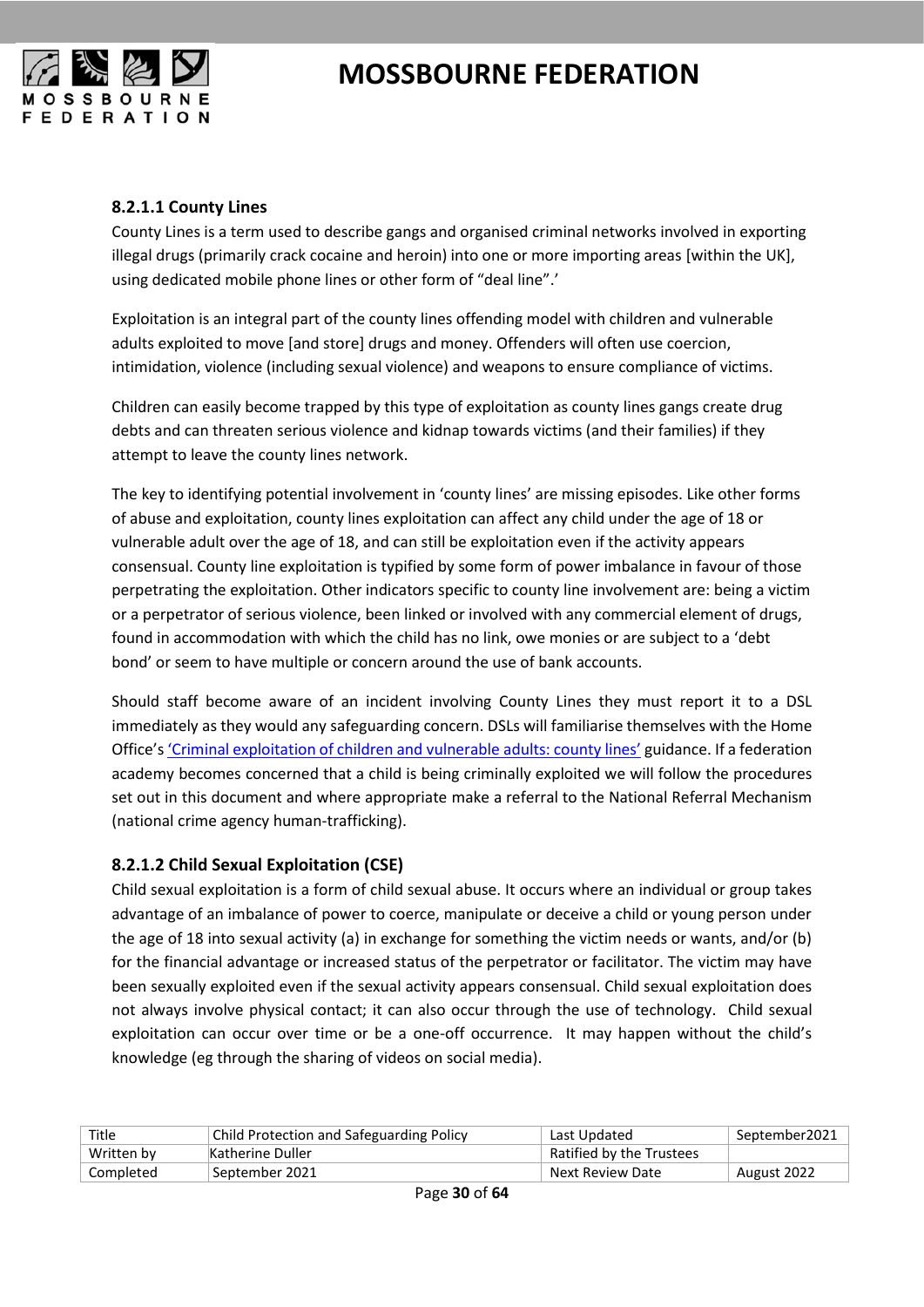

Indicators of child sexual exploitation may include: acquisition of money, clothes, mobile phones, etc. without plausible explanation; gang-association and/or isolation from peers/social networks; exclusion or unexplained absences from school, college or work; leaving home/care without explanation and persistently going missing or returning late; excessive receipt of texts/phone calls; returning home under the influence of drugs/alcohol; inappropriate sexualised behaviour for age/sexually transmitted infections; evidence of/suspicions of physical or sexual assault; relationships with controlling or significantly older individuals or groups; multiple callers (unknown adults or peers); frequenting areas known for sex work; concerning use of internet or other social media; increasing secretiveness around behaviours; and self-harm or significant changes in emotional well-being.

Potential vulnerabilities include (although the following vulnerabilities increase the risk of child sexual exploitation, it must be remembered that not all children with these indicators will be exploited. Child sexual exploitation can occur without any of these issues): having a prior experience of neglect, physical and/or sexual abuse; lack of a safe/stable home environment, now or in the past (domestic abuse or parental substance misuse, mental health issues or criminality, for example); recent bereavement or loss; social isolation or social difficulties; absence of a safe environment to explore sexuality; economic vulnerability; homelessness or insecure accommodation status; connections with other children and young people who are being sexually exploited; family members or other connections involved in adult sex work; having a physical or learning disability; being in care (particularly those in residential care and those with interrupted care histories); and sexual identity.

Should staff become aware of an incident involving CSE they must report it to a DSL immediately as they would any safeguarding concern. If a federation academy becomes concerned that a child is being sexually exploited we will follow the procedures set out in this document and make reference to the guidance provided by both CHSCB and 'Child sexual exploitation: Definition and a guide for practitioners (DfE 2017)'.

#### <span id="page-30-0"></span>**8.3 Domestic Abuse**

Domestic Abuse is any incident or pattern of incidents of controlling, coercive, threatening behaviour, violence or abuse between those aged 16 or over who are, or have been, intimate partners or family members regardless of gender or sexuality. The abuse can encompass, but is not limited to: psychological; physical; sexual; financial; and emotional.

Children are victims in their own right of domestic abuse as a result of the impact of seeing, hearing or feeling the effects of abuse. All children can witness and be adversely affected by domestic abuse in the context of their home life where domestic abuse occurs between family members. Exposure to domestic abuse and/or violence can have a serious, long lasting emotional and psychological impact on children. In some cases, a child may blame themselves for the abuse or may have had to leave the family home as a result.

| Title      | <b>Child Protection and Safeguarding Policy</b> | Last Updated             | September2021 |
|------------|-------------------------------------------------|--------------------------|---------------|
| Written by | Katherine Duller                                | Ratified by the Trustees |               |
| Completed  | September 2021                                  | Next Review Date         | August 2022   |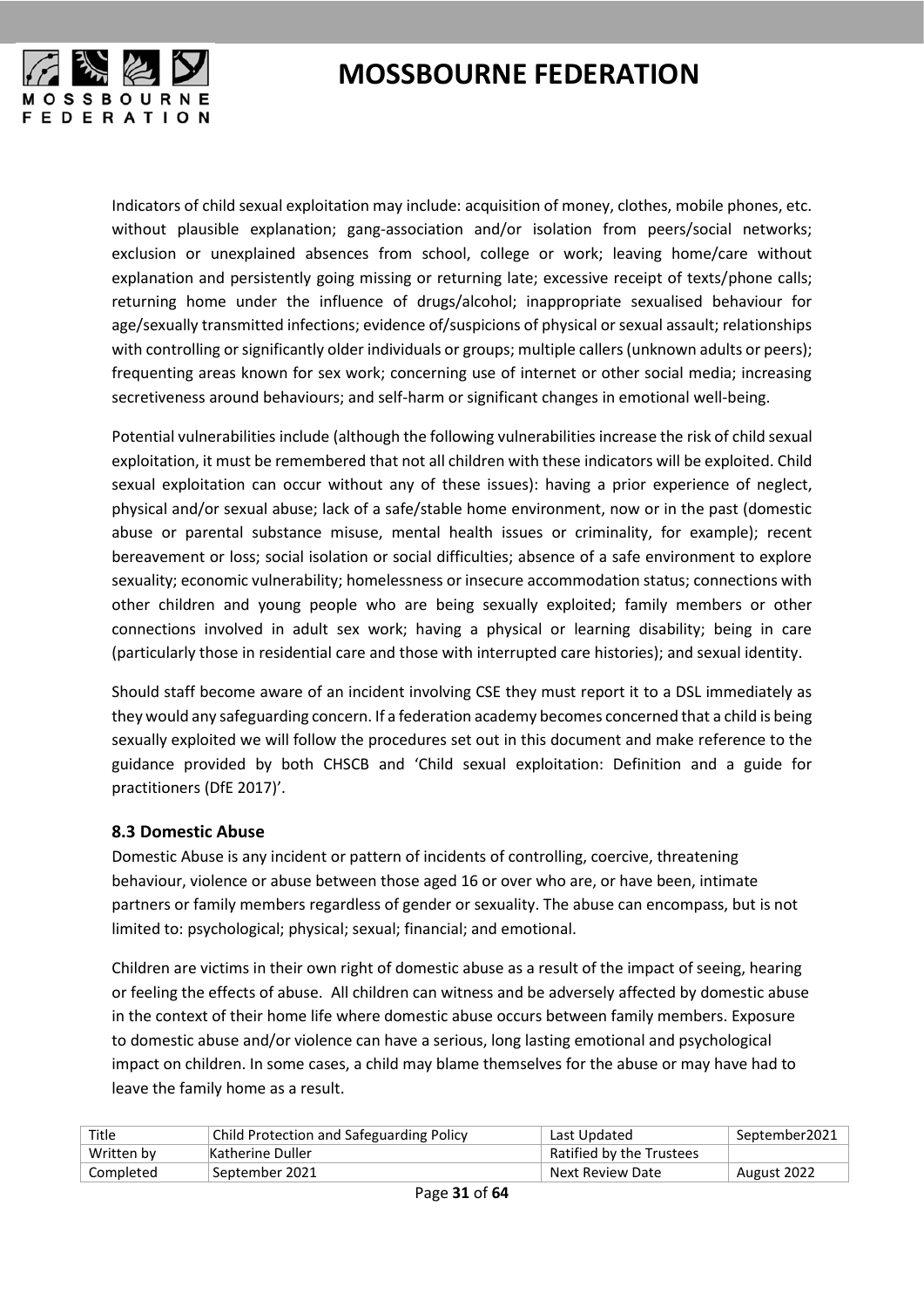

Should staff become aware of an incident involving domestic abuse they must report it to a DSL immediately as they would any safeguarding concern. The federation has signed up to Operation Encompass which helps police and schools work together to provide emotional and practical help to children. DSLs ensure they are familiar with the additional advice in relation to Domestic Abuse in Annex A of KCSIE 2021, including the National Domestic Abuse Helpline run by Refuge - 0808 2000 247.

#### <span id="page-31-0"></span>**8.4 So called 'Honour-based' abuse**

So-called 'honour-based' violence (HBA) includes all incidents or crimes which have been committed to protect/defend the honour of the family/community. These include but are not limited to FGM, forced marriage, and breast ironing. HBA often involves a wider network of family or community pressure and so individuals and groups in relevant communities need to be alert to the possibility of a child being at risk of HBA or already having suffered HBA.

Should staff become aware of an incident involving HBA they must report it to a DSL immediately as they would any safeguarding concern. If a federation academy becomes concerned that a child is at risk of HBA or may have suffered from HBA then we will follow the procedures set out in this document and make reference to the guidance provided by CHSCB.

#### <span id="page-31-1"></span>**8.4.1 Female Genital Mutilation**

Female Genital Mutilation (FGM) comprises all procedures involving partial or total removal of the external female genitalia or other injury to the female genital organs. It is illegal in the UK and a form of child abuse with long-lasting harmful consequences. Professionals in all agencies, and individuals and groups in relevant communities, need to be alert to the possibility of a girl being at risk of FGM, or already having suffered FGM.

FGM typically takes place between birth and around 15 years old; however, it is believed that the majority of cases happen between the ages of 5 and 8. Risk factors for FGM include (but are not limited to): low level of integration into UK society; mother or a sister who has undergone FGM; girls who are withdrawn from PSHE or RSE (where they would learn about FGM); visiting female elder from the country of origin; being taken on a long holiday to the country of origin; talk about a 'special' procedure to become a woman. FGM may be likely if parents wish to take their daughter out-of-school to visit an 'at-risk' country (especially before the summer holidays). Staff should not assume that FGM only happens outside the UK.

Indications that FGM may have already taken place may include (but are not limited to): difficulty walking, sitting or standing and may even look uncomfortable; spending longer than normal in the bathroom or toilet due to difficulties urinating; spending long periods of time away from a classroom during the day with bladder or menstrual problems; frequent urinary, menstrual or stomach problems; prolonged or repeated absences from school or college, especially with noticeable behaviour changes

| Title      | <b>Child Protection and Safeguarding Policy</b> | Last Updated             | September2021 |
|------------|-------------------------------------------------|--------------------------|---------------|
| Written by | Katherine Duller                                | Ratified by the Trustees |               |
| Completed  | 'September 2021                                 | Next Review Date         | August 2022   |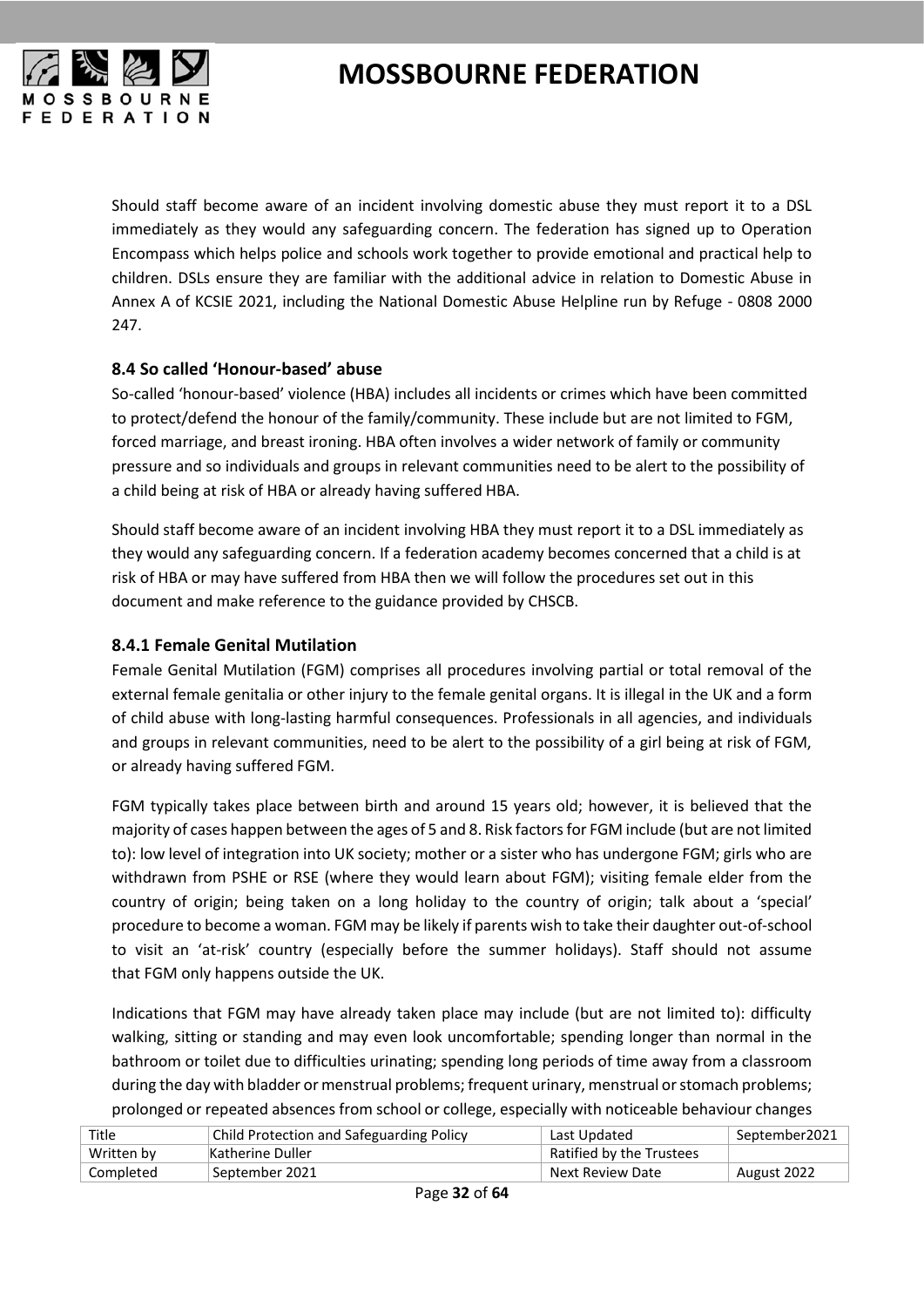



(e.g. withdrawal or depression) on the girl's return; reluctance to undergo normal medical examinations; confiding in a professional without being explicit about the problem due to embarrassment or fear; talking about pain or discomfort between her legs.

Should staff become aware of an incident of FGM they must report it to a DSL immediately as they would any safeguarding concern. In addition, where a **teacher** discovers that an act of FGM appears to have been carried out on a girl who is aged under 18, there is a statutory duty upon that individual to report it to the police. Section 5B of the Female Genital Mutilation Act 2003 (as inserted by section 74 of the Serious Crime Act 2015) places a statutory duty upon teachers, along with social workers and healthcare professionals, to report to the police where they discover (either through disclosure by the victim or visual evidence) that FGM appears to have been carried out on a girl under 18. Those failing to report such cases will face disciplinary sanctions. It will be rare for teachers to see visual evidence, and they should not be examining pupils, but the same definition of what is meant by "to discover that an act of FGM appears to have been carried out" is used for all professionals to whom this mandatory reporting duty applies. The duty does not apply in relation to at risk or suspected cases.

#### <span id="page-32-0"></span>**8.4.2 Forced Marriage**

Forced marriage is a crime and defined as a marriage entered into with the full consent of one or both parties and where violence, threats or any other form of coercion is used to cause a person to enter into a marriage. Threats can be physical or psychological. We recognise that as educators we can play an important role in safeguarding children from forced marriage.

Should staff become concerned about a child and forced marriage they must report it to a DSL immediately as they would any safeguarding concern. DSLs know to contact the Forced Marriage Unit if they need advice or support and will refer to the relevant multi-agency guidelines.

#### <span id="page-32-1"></span>**8.5 Preventing Radicalisation and Extremism (Prevent Duty)**

As part of the Counter Terrorism and Security Act 2015, The Mossbourne Federation will fulfil the Prevent Duty. It is essential that staff are able to identify children who may be vulnerable to radicalisation, and know what to do when they are identified. Protecting children from the risk of radicalisation is seen as part of schools' wider safeguarding duties, and is similar in nature to protecting children from other harms (e.g. drugs, gangs, neglect, sexual exploitation), whether these come from within their family or are the product of outside influences.

There are three specific objectives to the Government Prevent strategy:

- Respond to the ideological challenge of terrorism and the threat the UK faces from those who promote it;
- Prevent people from being drawn into terrorism and ensure that they are given appropriate advice and support; and

| Title      | <b>Child Protection and Safeguarding Policy</b> | Last Updated             | September2021 |
|------------|-------------------------------------------------|--------------------------|---------------|
| Written by | Katherine Duller                                | Ratified by the Trustees |               |
| Completed  | September 2021                                  | Next Review Date         | August 2022   |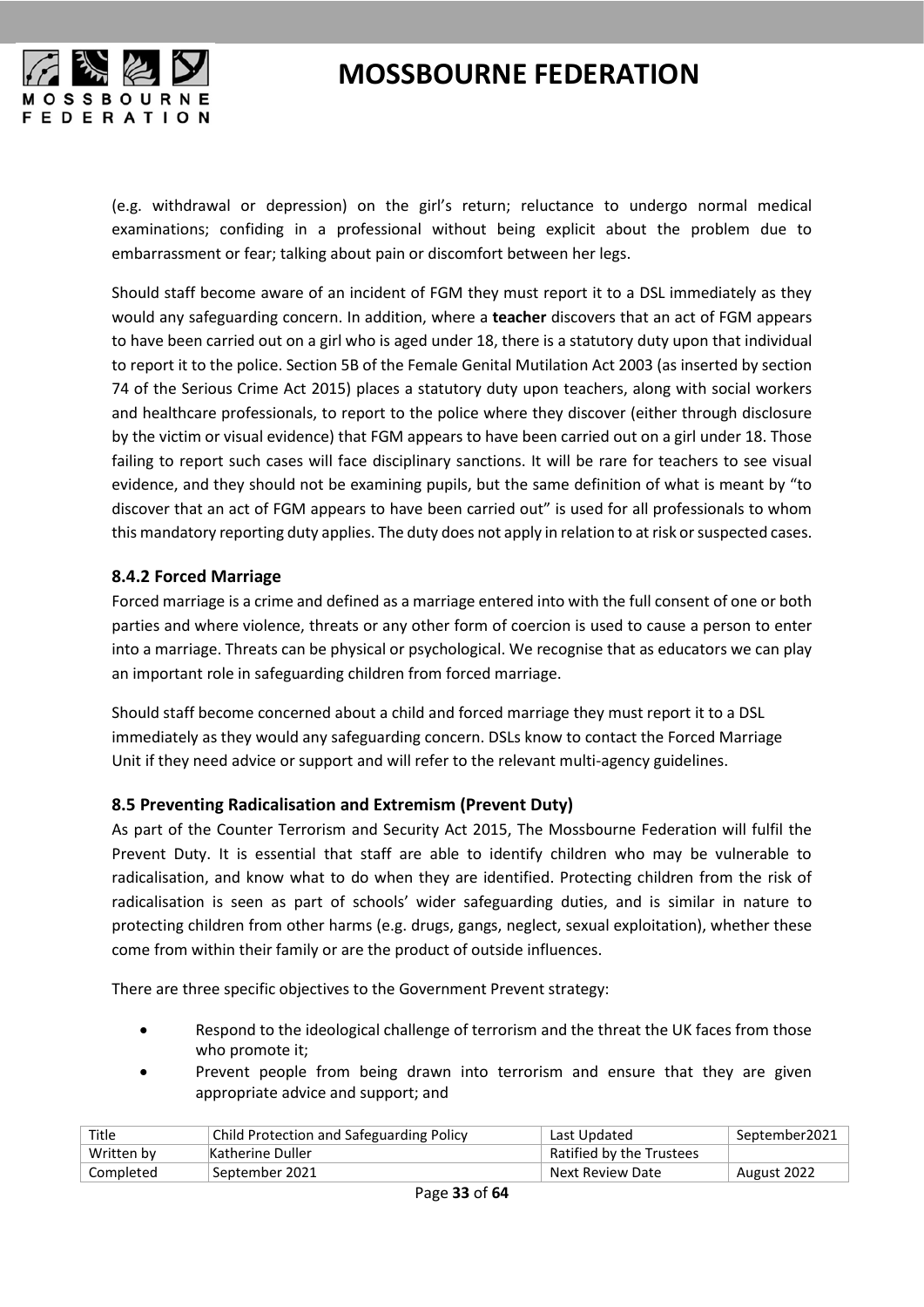

• Work with sectors and institutions where there are risks of radicalisation that we need to address.

Mossbourne staff should be aware of the signs and symptoms of a young person being at risk of becoming radicalised:

- spending increasing time in the company of other suspected extremists;
- changing their style of dress or personal appearance to accord with the group;
- their day-to-day behaviour becoming increasingly centred around an extremist ideology, group or cause;
- loss of interest in other friends and activities not associated with the extremist ideology, group or cause;
- possession of material or symbols associated with an extremist cause (e.g. the swastika for far-right groups);
- attempts to recruit others to the group/cause/ideology;
- communications with others that suggest identification with a group/cause/ideology.

The examples above are not exhaustive and vulnerability may manifest itself in other ways.

We aim to build pupils' resilience to radicalisation by [promoting fundamental British values](https://www.gov.uk/government/uploads/system/uploads/attachment_data/file/380595/SMSC_Guidance_Maintained_Schools.pdf) and enabling them to challenge extremist views. We encourage pupils to respect the fundamental British values of democracy, the rule of law, individual liberty and mutual respect, and tolerance of those with different faiths and beliefs. We ensure that partisan political views are not promoted in the teaching of any subject in the school and where political issues are brought to the attention of the pupils, reasonably practicable steps will be taken to offer a balanced presentation of opposing views to pupils. Each academy also has a robust 'Visiting Speakers' procedures.

The Prevent duty is not intended to stop pupils debating controversial issues. On the contrary, federation schools will provide a safe space in which children, young people and staff can understand the risks associated with terrorism and develop the knowledge and skills to be able to challenge extremist arguments. We use the curriculum to ensure that children and young people understand how people with extreme views share these with others, especially using the internet.

Should staff become aware of an incident involving radicalisation or extremism they must report it to a DSL immediately as they would any safeguarding concern. If a federation school is concerned about a pupil we will follow the procedures set out in this document, make reference to the guidance provided by CHSCB, and where appropriate make a referral to the Channel programme.

#### <span id="page-33-0"></span>**8.6 Peer on Peer Abuse**

The Mossbourne Federation recognises that the harm caused to children by the harmful and bullying behaviour of other children can be significant. It is noted that this abuse can happen both inside and outside of school or online. Children who harm others should be held responsible for their harmful behaviour and school staff alerted to the fact that they are likely to pose a risk to other children in the

| Title      | Child Protection and Safeguarding Policy | Last Updated             | September2021 |
|------------|------------------------------------------|--------------------------|---------------|
| Written by | Katherine Duller                         | Ratified by the Trustees |               |
| Completed  | September 2021                           | Next Review Date         | August 2022   |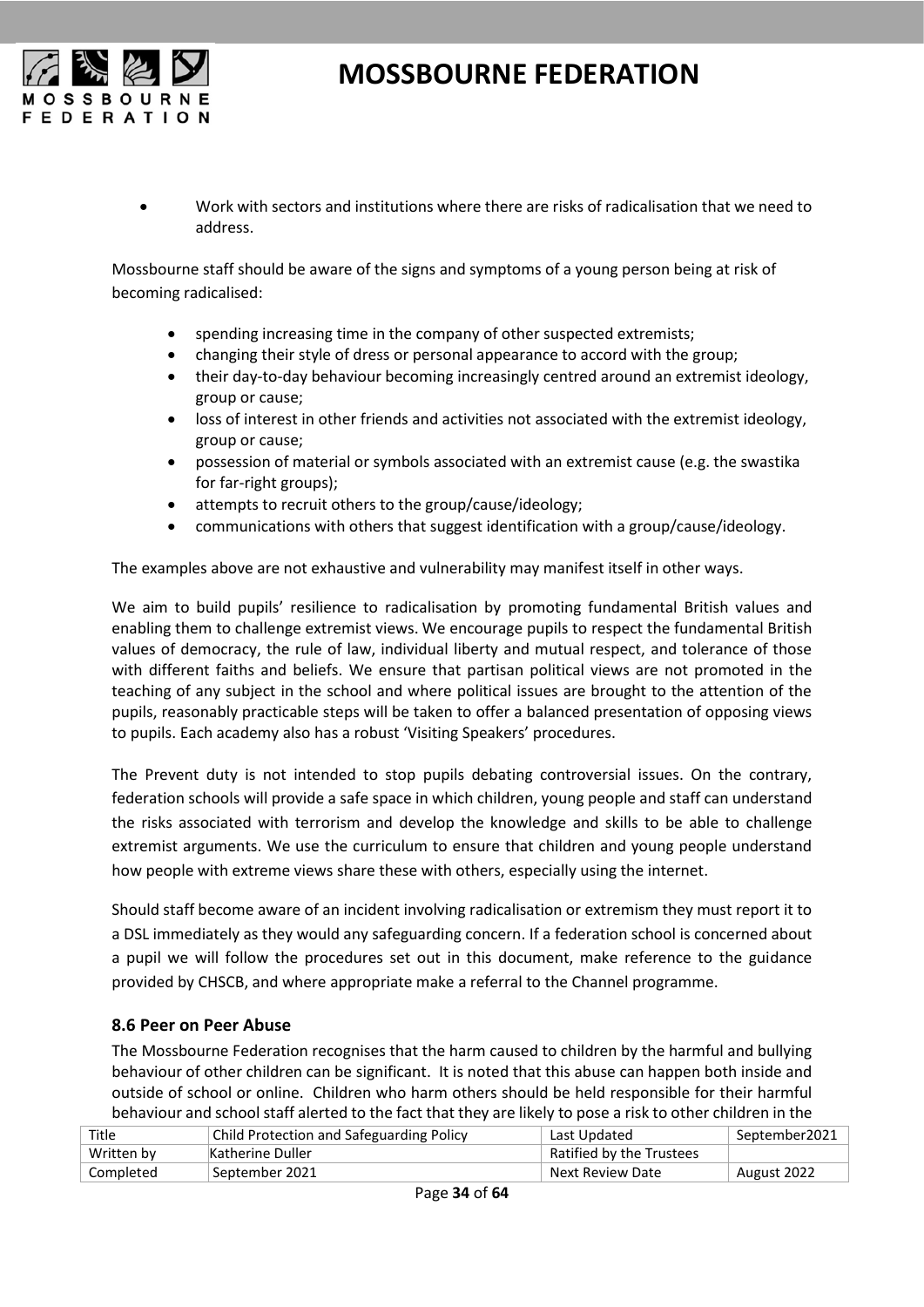

school, home and community. Peer on peer abuse can take many forms including but not limited to; bullying (including cyber-bullying, prejudice based and discriminatory bullying); abuse in intimate personal relationships between peers; physical abuse; sexual violence and sexual harassment; causing someone to engage in sexual activity without consent; consensual and non-consensual sharing of nudes/semi-nude photographs and/or videos and initiation type rituals.

The sharing of images is sometimes referred to as 'Sexting' which is defined as the production and/or sharing of sexual photos and videos of and by young people who are under the age of 18. It includes nude or nearly nude images and/or sexual acts. It is also referred to as 'youth produced sexual imagery'. Sexting does not include the sharing of sexual photos and videos of under 18-year olds with or by adults as this is a form of child sexual abuse.

Should staff become aware of an incident involving sexting they must:

- report it to a DSL immediately as they would any safeguarding concern;
- never view, download or share the imagery themselves, or ask a child to share or download it –this is illegal;
- report to a DSL if they have viewed the imagery by accident (e.g. the child shows it to them before they could tell the child not to);
- not delete the imagery or ask the child to delete it;
- not ask the child/ren involved in the incident to disclose information regarding the imagery;
- not share information about the incident with other members of staff or the child/ren's parents/carers;

Staff can find more information via the UKCCIS Guidance: Sexting in schools and colleges, responding to incidents and safeguarding young people.

Abuse is abuse and should never be tolerated or passed off as "banter" or "part of growing up". We believe that all children have a right to attend school and learn in a safe environment. Children should be free from harm by adults in the school and other students. All staff must act on any concern informing a Designated Safeguarding Lead via an initial concern form. This concern may not be a result of a direct disclosure but may be raised as a result of other avenues of concern such as a change in behaviour or an overheard conversation.

We recognise that some students will sometimes negatively affect the learning and wellbeing of others and their behaviour will be dealt with under each academy's Behaviour Policy. Where this harm involves sexual abuse, serious physical or serious emotional abuse, the safeguarding procedures set out in this policy will be applied.

We recognise that children who harm others are likely to have considerable needs themselves and may have experienced or be experiencing significant harm themselves. Where a child has caused

| Title      | <b>Child Protection and Safeguarding Policy</b> | Last Updated             | September2021 |
|------------|-------------------------------------------------|--------------------------|---------------|
| Written by | Katherine Duller                                | Ratified by the Trustees |               |
| Completed  | ' September 2021                                | Next Review Date         | August 2022   |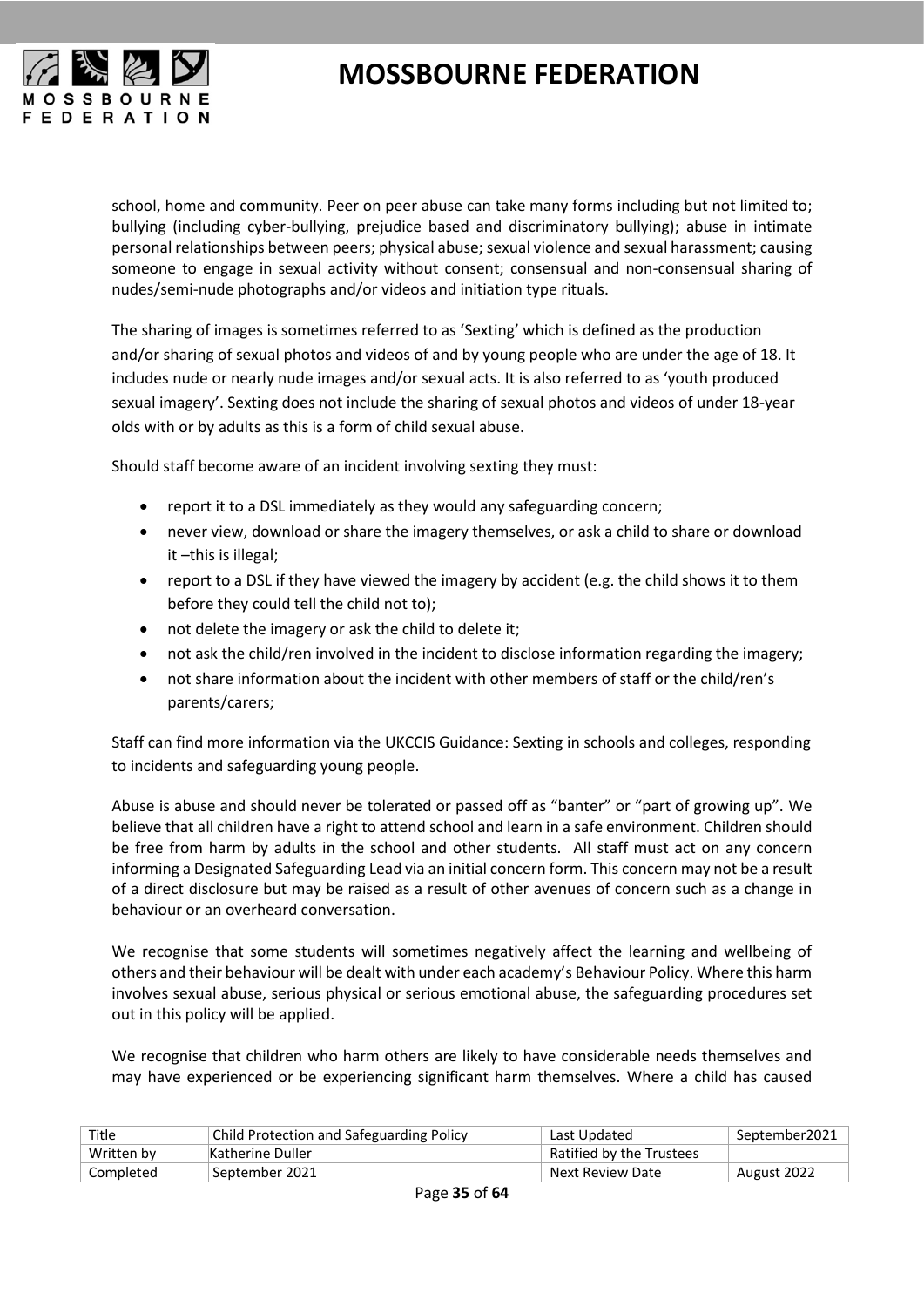

significant harm to another child, through sexual abuse or serious physical or emotional abuse, the school will make separate referrals to Children's Social Care of the victim(s) and perpetrator(s).

We will support victims of peer on peer abuse by reassuring them that they are being taken seriously, that they will be supported and kept safe. A victim will never be given the impression that they are creating a problem by reporting peer on peer abuse nor ever be made to feel ashamed for making a report.

We will be mindful of the sections in the London Child Protection Procedures concerning 'Harming Others' and 'Sexually Active Children' and work closely with social care, the police and other agencies following a referral.

#### <span id="page-35-0"></span>**8.6.1 Sexual Violence and Sexual Harassment between children in schools and colleges**

All staff should recognise that sexual violence and sexual harassment: can occur between two children of any age and sex; exist on a continuum and may overlap; can occur online and offline. All victims must be taken seriously and offered appropriate support. Staff must note that evidence shows some groups are more at risk than others including girls, children with SEND, and LGBT children. Staff must:

- make clear that sexual violence and sexual harassment is not acceptable, will never be tolerated and is not an inevitable part of growing up;
- challenge all behaviours that are potentially criminal in nature including grabbing bottoms, breasts and genitalia, flicking bras and lifting up skirts;
- not tolerate or dismiss incidents as being "banter", "just having a laugh", "boys being boys" or "part of growing up";
- read the additional information pertaining to peer on peer abuse, sexual violence and sexual harassment found in this document and in part five of Keeping Children Safe in Education 2021;
- act in line with their Academy's Behaviour Policy and report any incidents of this nature using the Initial Concern Referral Record (Appendix 1).

DSLs will have full regard to Part 5: Child on child sexual violence and sexual harassment of Keeping Children Safe in Education 2021 when dealing with incidents of this nature.

#### <span id="page-35-1"></span>**8.6.2 Upskirting (Voyeurism (Offences) Act 2019)**

The Criminal Prosecution Service (CPS) defines 'upskirting' as a colloquial term referring to the action of placing equipment such as a camera or mobile phone beneath a person's clothing to take a voyeuristic photograph without their permission. It is not only confined to victims wearing skirts or dresses, and equally applies when men or women are wearing kilts, cassocks, shorts or trousers. It is often performed in crowded public places, for example on public transport or at music festivals,

| Title      | Child Protection and Safeguarding Policy | Last Updated             | September2021 |
|------------|------------------------------------------|--------------------------|---------------|
| Written by | Katherine Duller                         | Ratified by the Trustees |               |
| Completed  | September 2021                           | Next Review Date         | August 2022   |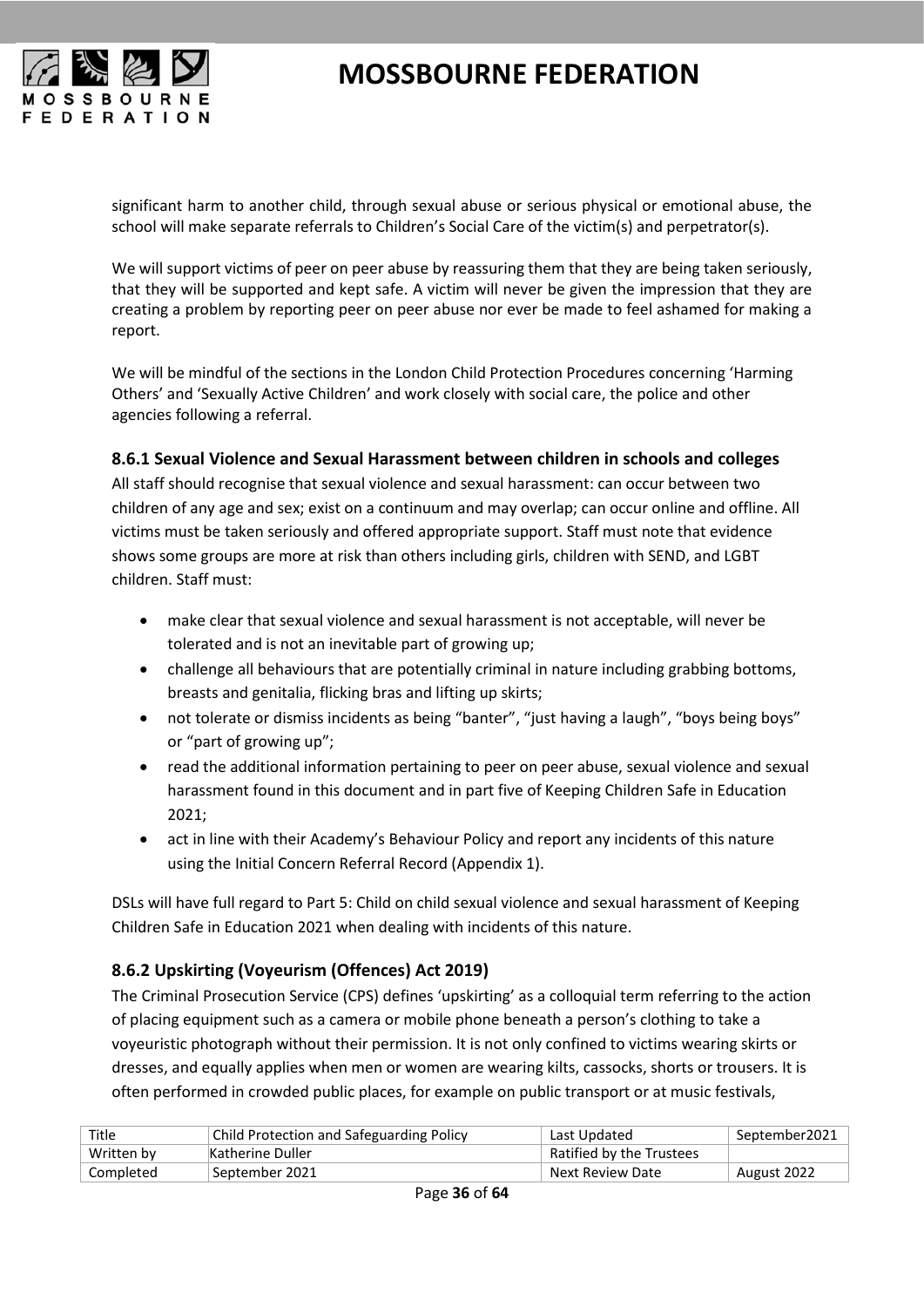

which can make it difficult to notice offenders. The Voyeurism (Offences) Act 2019 was changed to criminalise upskirting.

Should staff become aware of an incident involving upskirting they must:

- report it to a DSL immediately as they would any safeguarding concern;
- never view, download or share the imagery themselves, or ask a child to share or download it;
- report to a DSL if they have viewed the imagery by accident (e.g. the child shows it to them before they could tell the child not to);
- not delete the imagery or ask the child to delete it;

#### <span id="page-36-0"></span>**8.6.3 Bullying**

Bullying is behaviour by an individual or group, repeated over time, that intentionally hurts another individual or group either physically or emotionally. Bullying can take many forms (for instance, cyberbullying via text messages or the internet), and is often motivated by prejudice against particular groups, for example on grounds of race, religion, gender, sexual orientation, or because a child is adopted or has caring responsibilities. It might be motivated by actual differences between children, or perceived differences. Stopping violence and ensuring immediate physical safety is obviously a school's first priority but emotional bullying can be more damaging than physical bullying.

While bullying between children is not a separate category of abuse and neglect, it is a very serious issue that can cause considerable anxiety and distress. At its most serious level, can have a significant effect on a child's wellbeing and in very rare cases has been a feature in the suicide of some young people.

All incidences of bullying, including cyber-bullying and prejudice-based bullying must be reported and will be managed through the anti-bullying procedures. All pupils and parents are informed of what to do about bullying should they become aware of it. The subject of bullying is addressed at regular intervals. If the bullying is particularly serious, or the anti-bullying procedures are deemed to be ineffective, the Principal and the SDSL will consider implementing safeguarding procedures.

#### <span id="page-36-1"></span>**8.7 Private Fostering**

A private fostering arrangement is one that is made privately (without the involvement of a local authority) for the care of a child under the age of 16 years (under 18, if disabled) by someone other than a parent or close relative, in their own home, with the intention that it should last for 28 days or more. A close family relative is defined as a 'grandparent, brother, sister, uncle or aunt' and includes half-siblings and step-parents; it does not include great-aunts or uncles, great grandparents or cousins. Parents and private foster carers both have a legal duty to inform the relevant local authority at least six weeks before the arrangement is due to start; not to do so is a criminal offence.

| Title      | Child Protection and Safeguarding Policy | Last Updated             | September2021 |
|------------|------------------------------------------|--------------------------|---------------|
| Written by | Katherine Duller                         | Ratified by the Trustees |               |
| Completed  | September 2021                           | Next Review Date         | August 2022   |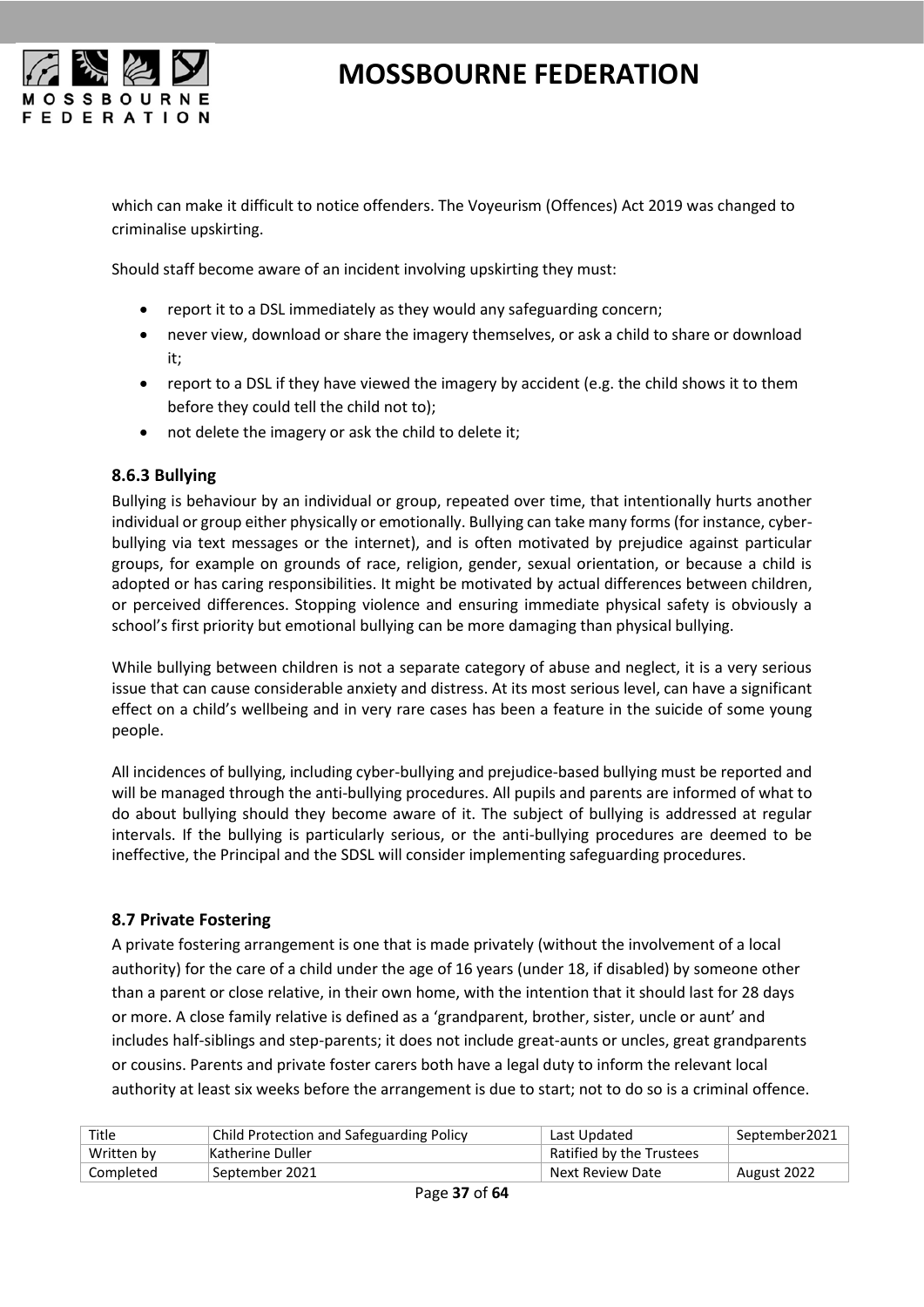

Whilst most privately fostered children are appropriately supported and looked after, they are a potentially vulnerable group who should be monitored by the local authority, particularly when the child has come from another country. In some cases, privately fostered children are affected by abuse and neglect, or can be involved in trafficking, child sexual exploitation or modern-day slavery.

Schools (usually the DSL) have a mandatory duty to report to the local authority where they are aware or suspect that a child is subject to a private fostering arrangement. We take steps on admission to verify the relationship of the adults to the child who is being registered.

Should staff have a concern that a child is being privately fostered they must report it to a DSL immediately as they would any safeguarding concern.

#### <span id="page-37-0"></span>**8.8 Mental Health**

Mental health problems can, in some cases, be an indicator that a child has suffered or is at risk of suffering abuse, neglect or exploitation. School staff are not expected or trained to diagnose mental health conditions or issues, indeed, non-professional diagnose, however well meant, can exacerbate or promote mental health problems, but we are well placed to observe and notice behaviours that may suggest a child is experiencing a mental health problem or be at risk of developing one.

Negative experiences and distressing life events can affect mental health in a way that can bring about changes in a child's behaviour or emotional state, displayed in a range of different ways, all of which can be an indication of an underlying problem. These include (but are not limited to): becoming fearful; becoming withdrawn; developing a low self-esteem; becoming aggressive; developing a habitual body rocking; affection seeking; over-friendliness; excessive clinginess; failing to accept support from an appropriate person when significantly distressed; demonstrating coercive or controlling behaviours; and demonstrating a lack of ability to understand and recognise emotions.

Certain groups and individuals are more at risk of developing mental health problems than others. Risk factors are cumulative i.e. children exposed to multiple risks such as social disadvantage, family adversity and cognitive problems are much more likely to develop behavioural problems. Known risk factors for mental health problems include (but are not limited to): having a low IQ; having a physical illness; academic failure; communication difficulties; autism; being a LAC or PLAC; being a Child In Need; family breakdown; inconsistent or unclear discipline in the family home; rejecting relationships; parental psychiatric illness; parental criminality, parental substance abuse; death and loss (including loss of friendship); bullying; discrimination; deviant peer influences; peer on peer abuse; poor teacher relationships, being socio-economically disadvantaged; being homeless; gang involvement; overwhelming events e.g. moving house, changing schools, birth of a sibling, accidents, disasters and war.

| Title      | Child Protection and Safeguarding Policy | Last Updated             | September2021 |
|------------|------------------------------------------|--------------------------|---------------|
| Written by | Katherine Duller                         | Ratified by the Trustees |               |
| Completed  | September 2021                           | Next Review Date         | August 2022   |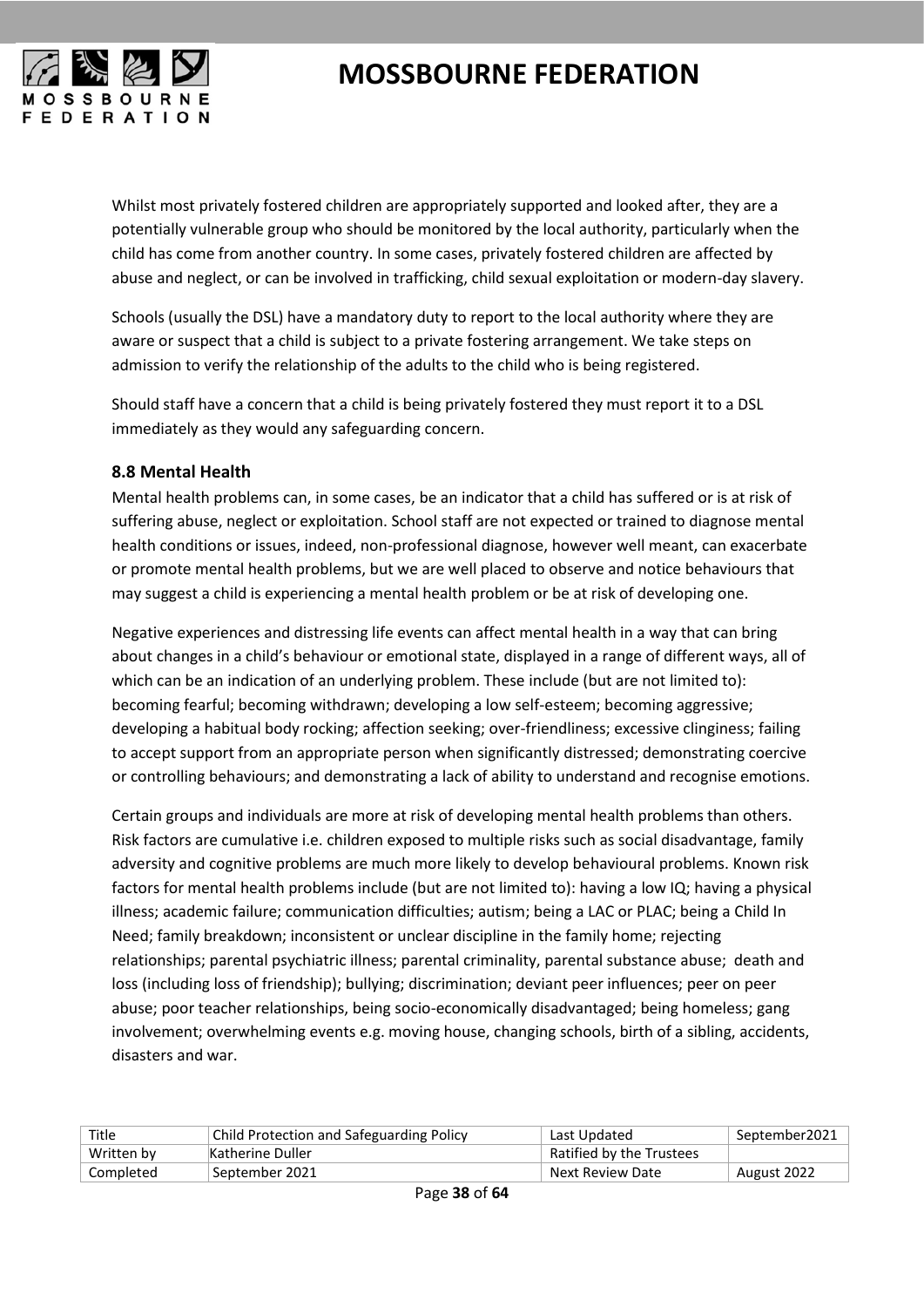

There is a complex interplay between the risk factors in children's lives and the protective factors that promote their resilience. The more risk factors there are the more protective factors are needed to act as a counterbalance. We recognise that as schools we play a pivotal role in promoting the resilience of our pupils, particularly for the children with less supportive home lives, who may not have a trusted adult they can talk to. There are two key elements that enable us to identify and support pupils at risk of mental health problems: effective use of data (so that changes in pupils' patterns of attainment, attendance or behaviour are noticed and can therefore be acted upon; along with staff adhering to our effective safeguarding and pastoral systems which include ensuring at least one member of staff knows a pupil well e.g. class teacher or form tutor, having a large number of DSLs, and having policies, including this one, that provide a structure through which staff can escalate concerns. Every academy in the Mossbourne Federation has a Mental Health Lead, employs an external counselling service, and The Mossbourne Federation is part of the Hackney WAMHS (Well-being And Mental Health in Schools) initiative. This initiative shares aims with the guidance found in [mental health and behaviour in schools guidance.](https://www.gov.uk/government/publications/mental-health-and-behaviour-in-schools--2)

Whilst it is recognised that not all mental health problems constitute a safeguarding concern, they frequently do, and as such, should staff have a mental health concern about a child they must report it to a DSL immediately as they would any safeguarding concern. Further information is provided to staff and pupils about the maintenance of good mental health.

| Title      | Child Protection and Safeguarding Policy | Last Updated             | September2021 |
|------------|------------------------------------------|--------------------------|---------------|
| Written by | Katherine Duller                         | Ratified by the Trustees |               |
| Completed  | September 2021                           | Next Review Date         | August 2022   |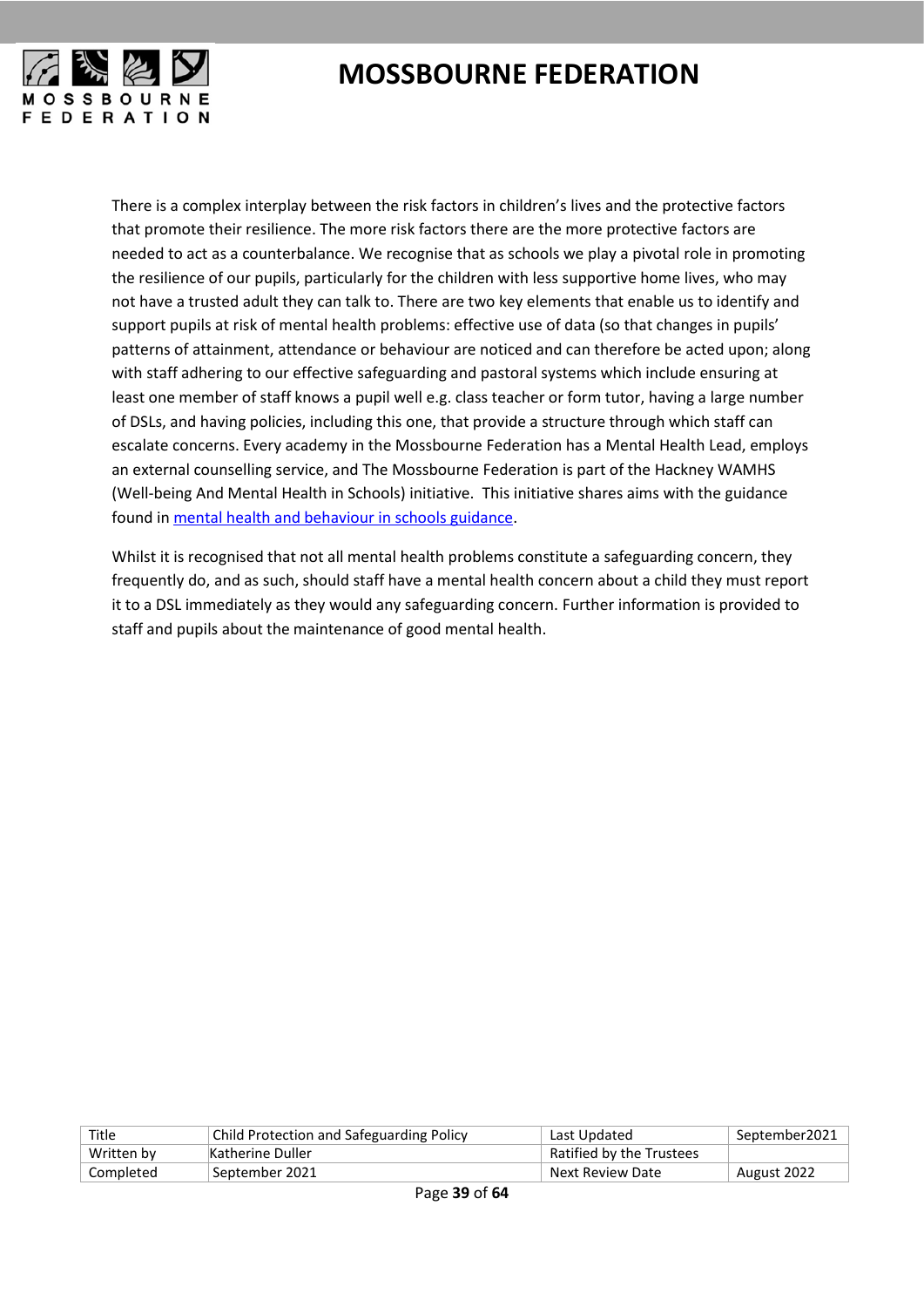

**Appendix 1** – Mossbourne Federation Initial Concern Referral Record

#### Mossbourne Federation Initial Concern Referral Record

If you are worried about a child please complete this form and immediately pass to a Designated Safeguarding Lead (DSL).

| Name of child                                               |     |             |     |     |
|-------------------------------------------------------------|-----|-------------|-----|-----|
| <b>Name of Academy</b><br>(circle/highlight as appropriate) | MCA | <b>MVPA</b> | MPA | MRA |
| <b>Name of Reporter</b>                                     |     |             |     |     |
| Date of incident/concern                                    |     |             |     |     |
| <b>Time of incident</b>                                     |     |             |     |     |
| Time of report                                              |     |             |     |     |
| Context e.g. PHSCE lesson<br>on                             |     |             |     |     |
|                                                             |     |             |     |     |
|                                                             |     |             |     |     |
|                                                             |     |             |     |     |
|                                                             |     |             |     |     |
| Please complete both sides of this form                     |     |             |     |     |

| Title      | Child Protection and Safeguarding Policy | Last Updated             | September2021 |
|------------|------------------------------------------|--------------------------|---------------|
| Written by | Katherine Duller                         | Ratified by the Trustees |               |
| Completed  | September 2021                           | Next Review Date         | August 2022   |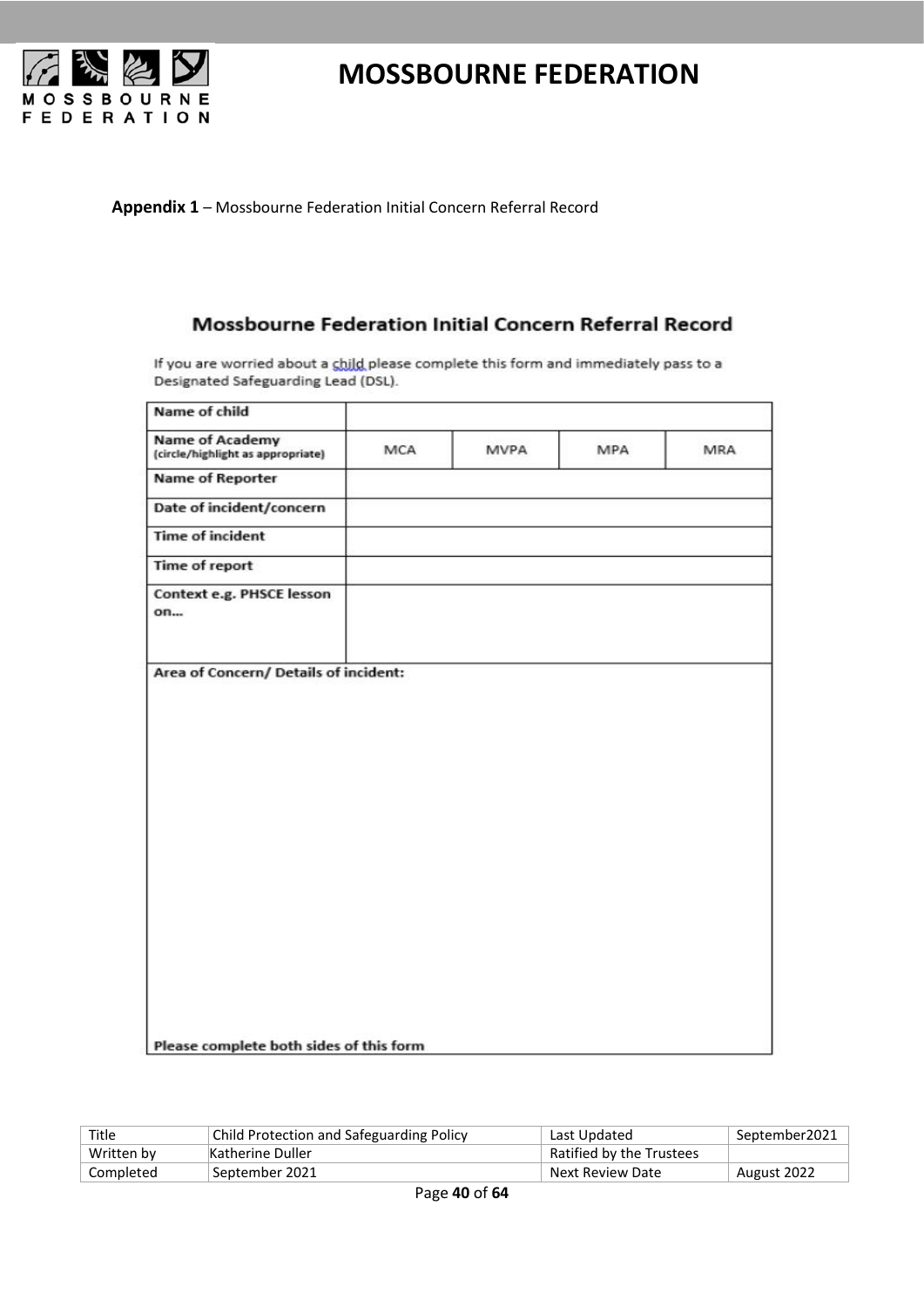



If hard copy please complete the section below:

| Signed (reporter) | Signed (DSL) | Date | Time of report |
|-------------------|--------------|------|----------------|
|                   |              |      | handover       |
|                   |              |      |                |
|                   |              |      |                |
|                   |              |      |                |

| Title      | Child Protection and Safeguarding Policy | Last Updated             | September2021 |
|------------|------------------------------------------|--------------------------|---------------|
| Written by | Katherine Duller                         | Ratified by the Trustees |               |
| Completed  | September 2021                           | Next Review Date         | August 2022   |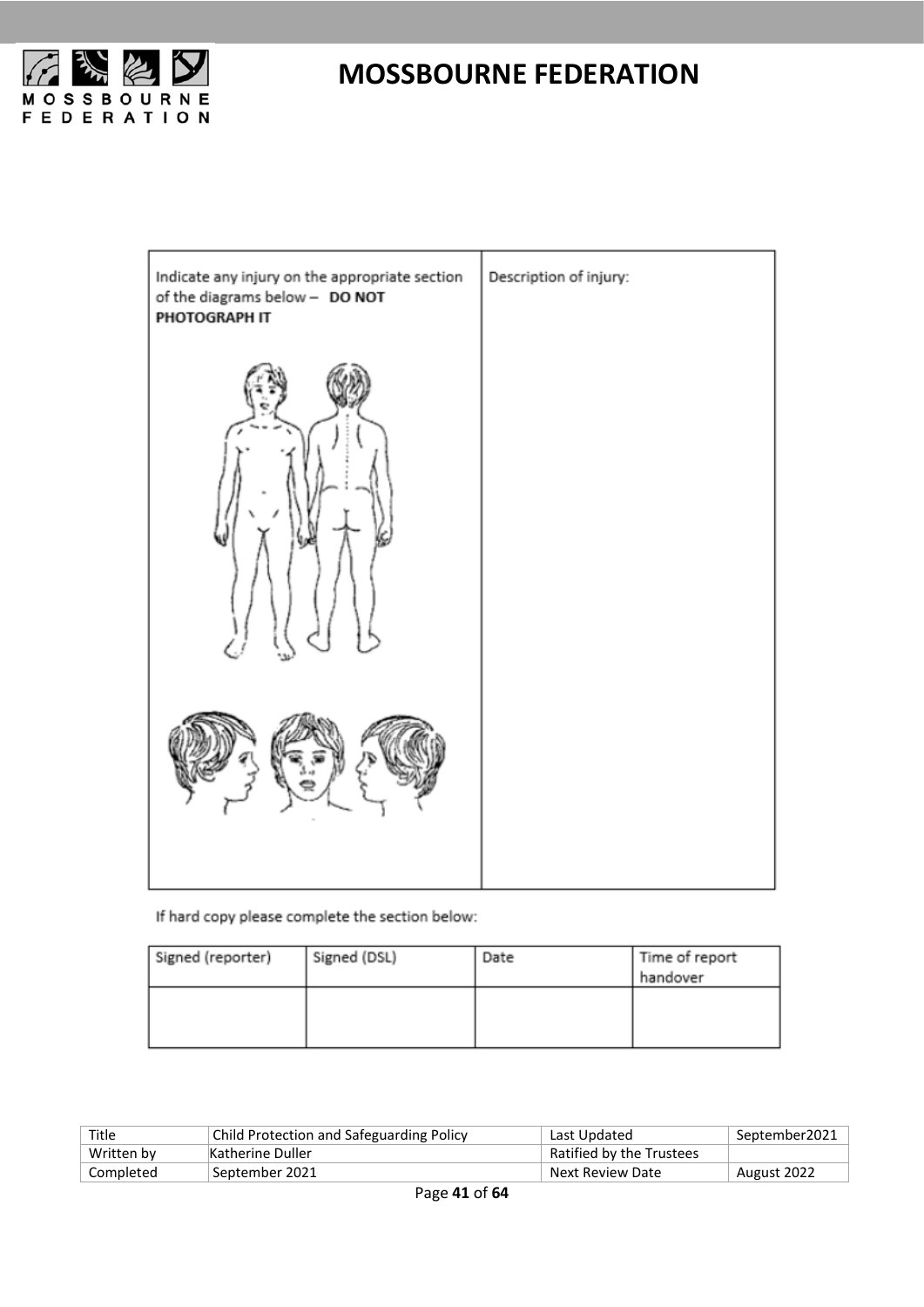

#### <span id="page-41-0"></span>**Appendix 2 – Mossbourne Federation's approach to equality; seven key principles**

All learners are of equal value, whether or not they are disabled, whatever their ethnicity, culture, national origin or national status, whatever their gender and gender identity, whatever their religious or non-religious affiliation or faith background and whatever their sexual orientation.

In the Mossbourne Federation, difference is recognised, respected and valued and diversity is regarded as a strength. The Federation takes account of differences and strives to remove barriers and disadvantages which people may face, in relation to disability, ethnicity, gender, religion, belief or faith and sexual orientation. The Federation believes that diversity is a strength, which should be respected and celebrated by all those who learn, teach and visit here.

Positive attitudes and relationships are fostered. The Mossbourne Federation actively promotes positive attitudes and mutual respect between groups and communities that are different from each other.

A shared sense of cohesion and belonging is fostered. The Federation wants all members of its community to feel a sense of belonging and to feel that they are respected and able to participate fully in school life.

Good equalities practices are observed for staff. The Federation seeks to ensure that policies and procedures benefit all employees and potential employees in all aspects of their work, including in recruitment and promotion, and in continuing professional development.

There are the highest expectations for all our children. The Federation expects that all pupils can make good progress and achieve to their highest potential.

The Federation works to raise standards for all pupils, but especially for the most vulnerable. The Academy believes that improving the quality of education for the most vulnerable groups of pupils raises standards across the whole Academy.

| Title      | <b>Child Protection and Safeguarding Policy</b> | Last Updated             | September2021 |
|------------|-------------------------------------------------|--------------------------|---------------|
| Written by | Katherine Duller                                | Ratified by the Trustees |               |
| Completed  | September 2021                                  | Next Review Date         | August 2022   |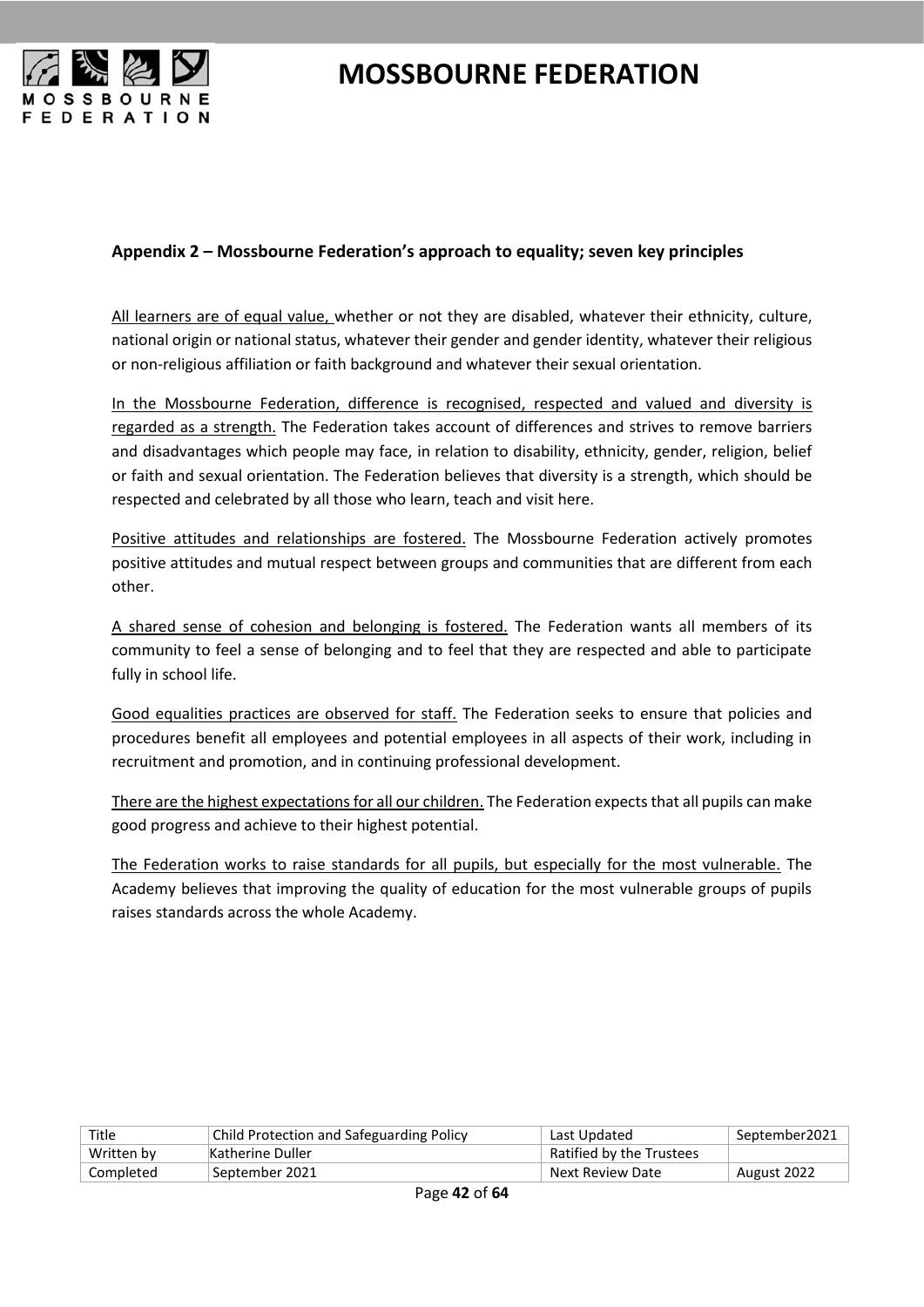

<span id="page-42-0"></span>**Appendix 3 – Chart: responding to concerns about a child in a federation school**



| Title      | <b>Child Protection and Safeguarding Policy</b> | Last Updated             | September2021 |
|------------|-------------------------------------------------|--------------------------|---------------|
| Written by | Katherine Duller                                | Ratified by the Trustees |               |
| Completed  | September 2021                                  | Next Review Date         | August 2022   |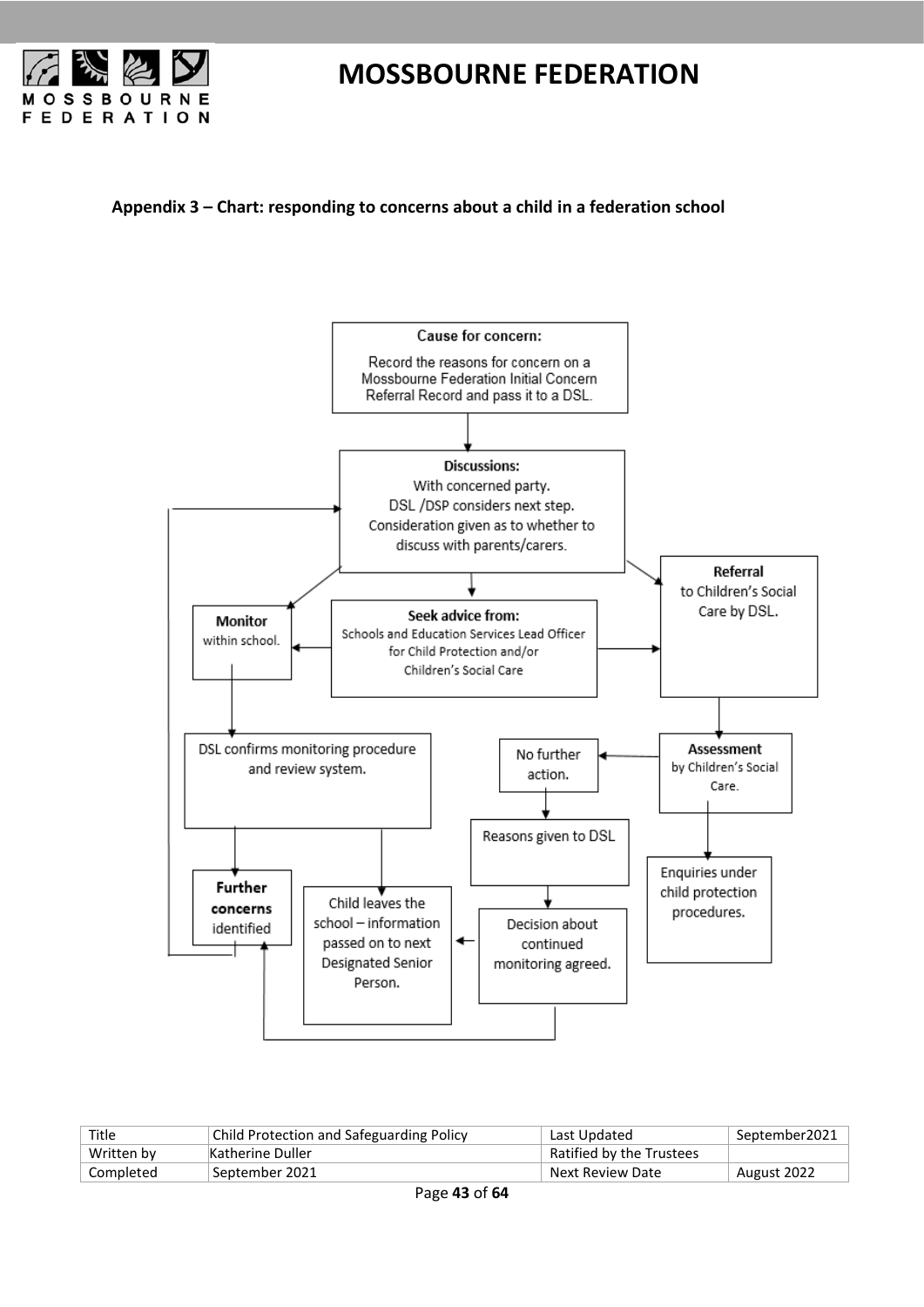

#### <span id="page-43-0"></span>**Appendix 4 – Confirmation of compliance form**

**Your Name:\_\_\_\_\_\_\_\_\_\_\_\_\_\_\_\_\_\_\_\_\_\_\_\_\_\_\_\_\_\_\_\_\_\_\_\_\_\_\_\_\_\_**

**Your Position:\_\_\_\_\_\_\_\_\_\_\_\_\_\_\_\_\_\_\_\_\_\_\_\_\_\_\_\_\_\_\_\_\_\_\_\_\_\_\_\_**

**The academy you normally work in:**  $\blacksquare$ 

All staff who work in a Mossbourne Federation Academy, both teaching and non-teaching, are required to read the Mossbourne Federation Child Protection and Safeguarding Policy and to adhere to the guidance and procedures in relation to child protection. Staff must also read the Mossbourne Federation Code of Conduct for Teaching and Support Staff, the Behaviour Policy for the Academy in which they work, and the Visiting Speakers Policy for the Academy in which they work.

- **I have read the Mossbourne Federation Child Protection and Safeguarding Policy and am familiar with the policy and procedures related to safeguarding.**
- **I received appropriate child protection and safeguarding training at induction including information about the Behaviour Policy and managing children who are missing education.**
- **I know I should receive relevant updates as required but at least annually.**
- **I will speak to a DSL if at any point I am concerned about my training needs in this area.**
- **I know that \_\_\_\_\_\_\_\_\_\_\_\_\_\_\_\_\_\_\_\_\_\_\_\_ is the Senior Designated Safeguarding Lead (SDSL) for child protection and safeguarding at the academy I normally work in.**
- **When/if I attend another Mossbourne academy I will ensure I know the details of the SDSL for that academy.**

*Please sign below to indicate that you understand the details above and that you accept your duties in relation to child protection and safeguarding.*

**Signed:\_\_\_\_\_\_\_\_\_\_\_\_\_\_\_\_\_\_\_\_\_\_\_\_\_\_\_\_\_\_\_\_\_\_\_ Date:\_\_\_\_\_\_\_\_\_\_\_\_\_\_**

| Title      | Child Protection and Safeguarding Policy | Last Updated             | September2021 |
|------------|------------------------------------------|--------------------------|---------------|
| Written by | Katherine Duller                         | Ratified by the Trustees |               |
| Completed  | September 2021                           | Next Review Date         | August 2022   |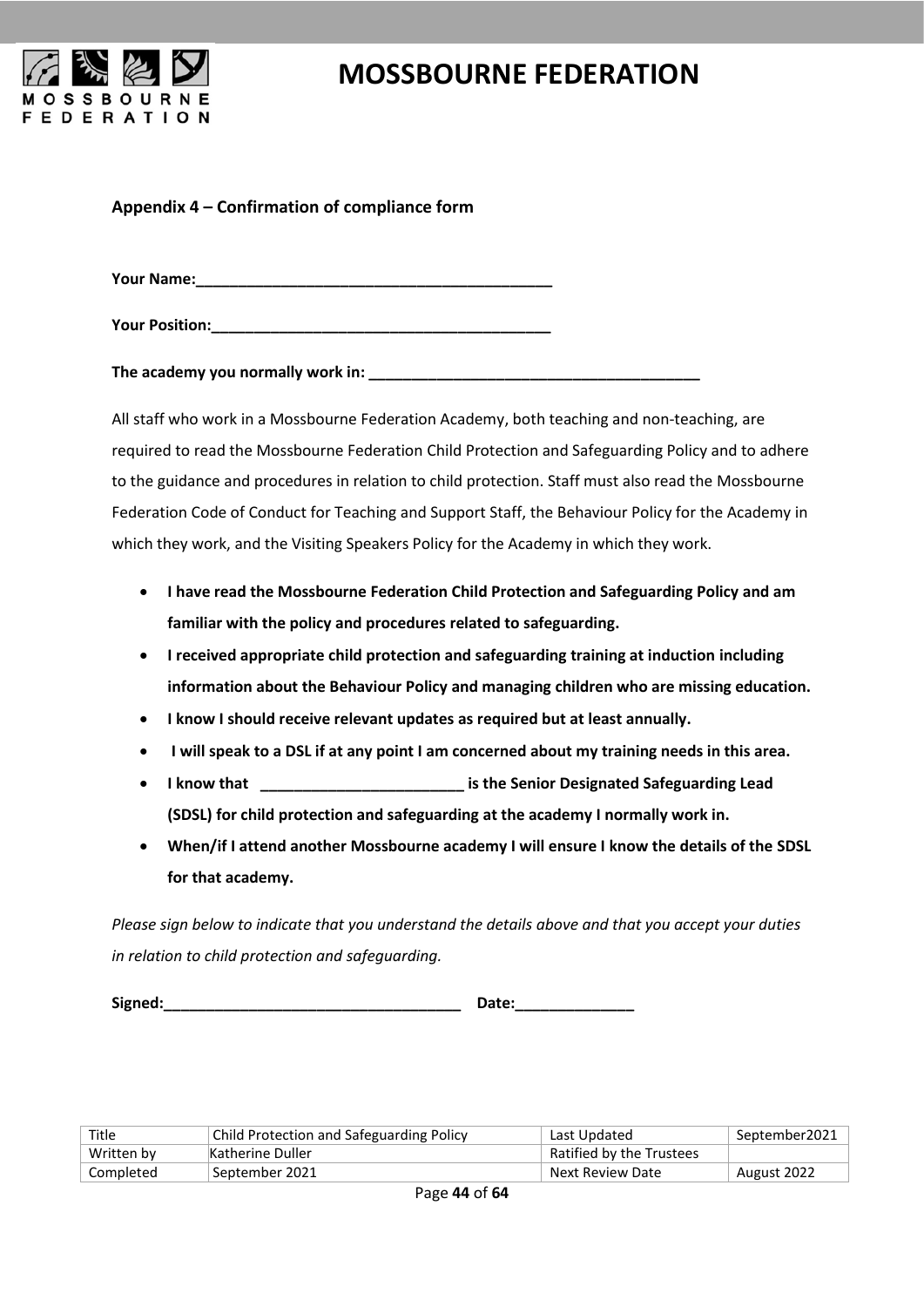

#### <span id="page-44-0"></span>**Appendix 5 - Federation Early Years Disqualification Disclaimer Form Federation Staff Self Declaration**

All staff who meet any/all of the following criteria within any Federation Academy should complete this declaration;

- **Staff Involved in the provision of childcare for children up to reception age.**
- **Staff involved with childcare provision outside of school hours with children up to 8 years of age.**
- **Staff in direct management of the above provisions.**

**This is a statutory form**, required by the Department for Education on the application of Childcare (Disqualification) and Childcare (Early Years Provision Free of Charge) (Extended Entitlement) (Amendment) Regulations 2018 ("the 2018 Regulations") and Obligations under the Childcare Act 2006 in schools.

This declaration is compliant with Section 175 of the Education Act 2002, Paragraph 7(b) The Education [independent Schools Standards] Regulations 2014, and Paragraph 3 of the schedule to the Education [non Maintained Special Schools] (England) Regulations 2011.

*NB: Providing information found to be false, may lead to dismissal and possible criminal charges.* 

- **1. Have you ever had Child Care Registration Refused for a child in your care**
- Yes
- No

If yes, please give details:

- **2. Have you ever had a child in your care placed under a care order?**
- Yes
- $\neg$  No

If yes, please give details:

- **3. Have you ever received any criminal convictions either in the United Kingdom, or Overseas?**
- Yes
- No

If yes, please give details:

**I hereby certify that the above information is truthful and accurate to the best of my knowledge.** 

| <b>Full Name</b> | Signature | Date |
|------------------|-----------|------|
|                  |           |      |
|                  |           |      |

| Title      | Child Protection and Safeguarding Policy | Last Updated             | September2021 |
|------------|------------------------------------------|--------------------------|---------------|
| Written by | Katherine Duller                         | Ratified by the Trustees |               |
| Completed  | September 2021                           | Next Review Date         | August 2022   |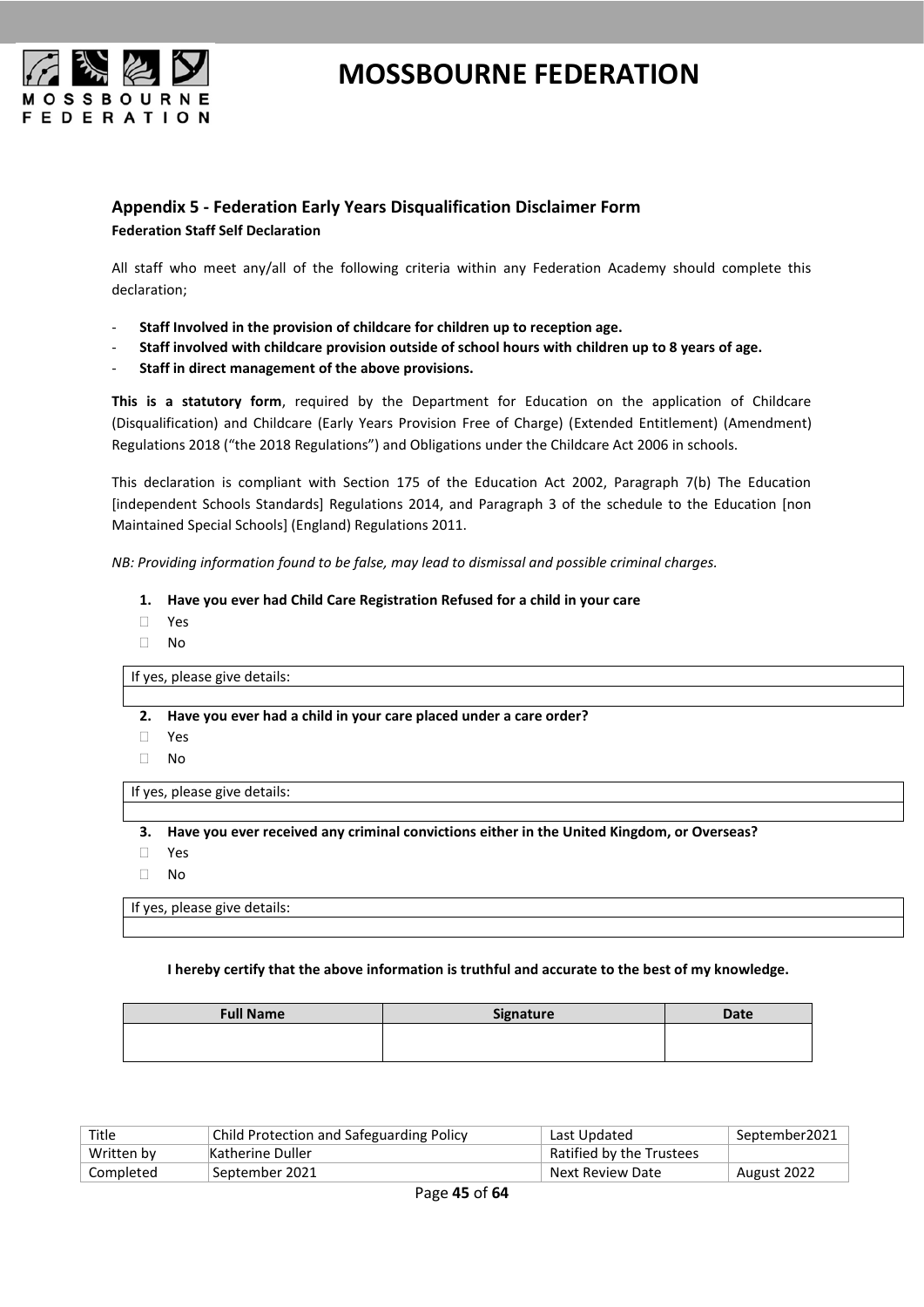



#### <span id="page-45-0"></span>**Appendix 6 – Mossbourne Federation DSLs and Nominated Safeguarding Governor**

| <b>Mossbourne Community Academy</b> |                                           |                                    |  |
|-------------------------------------|-------------------------------------------|------------------------------------|--|
| <b>Name</b>                         | Role                                      | <b>Email</b>                       |  |
| Katherine Duller                    | <b>Head of Pastoral Care Senior</b>       | kduller@mca.mossbourne.org         |  |
|                                     | <b>Designated Safeguarding Lead</b>       |                                    |  |
| <b>Alice Painter</b>                | Director of Admissions & Inclusions       | apainter@mca.mossbourne.org        |  |
|                                     | <b>Deputy Senior Designated</b>           |                                    |  |
|                                     | <b>Safeguarding Lead</b>                  |                                    |  |
| Rebecca Warren                      | <b>Principal Deputy Senior Designated</b> | rwarren@mca.mossbourne.org         |  |
|                                     | <b>Safeguarding Lead</b>                  |                                    |  |
| <b>Juliet Stewart</b>               | PA to Principal                           | jstewart@mossbourne.org            |  |
| Marziya Hussain                     | Pastoral Administrator                    | mhussain@mca.mossbourne.org        |  |
| <b>Benjamin Haines</b>              | Head of Year 7                            | bhaines@mca.mossbourne.org         |  |
| Alexander Rodker                    | Head of Year 8                            | arodker@mca.mossbourne.org         |  |
| <b>Cameron Dutch</b>                | Head of Year 9                            | cdutch@mca.mossbourne.org          |  |
| Jodie Smallwood                     | Head of Year 10                           | jsmallwood@mca.mossbourne.org      |  |
| Sharon Abraham                      | Head of Year 11                           | sabraham@mca.mossbourne.org        |  |
| Zoe D'Souza                         | Head of Year 12                           | zdsouza@mca.mossbourne.org         |  |
| Daisy Collings-James                | Head of Year 13                           | dcollings-james@mca.mossbourne.org |  |
| Jane Sames                          | Head of Sixth Form                        | jsames@mca.mossbourne.org          |  |
| <b>Thomas Austin</b>                | Assistant Vice Principal, Pastoral        | taustin@mca.mossbourne.org         |  |
| <b>Matthew Farley</b>               | Head of Upper School                      | mfarley@mca.mossbourne.org         |  |
| Neil Robinson                       | <b>Assistant Vice Principal</b>           | nrobinson@mca.mossbourne.org       |  |
| Sophie Metcalf                      | Head of Inclusion                         | smetcalf@mca.mossbourne.org        |  |
| Donna Hamilton                      | <b>Alternative Provision Centre</b>       | dhamilton@mca.mossbourne.org       |  |
| Joanna Street                       | <b>Curriculum Support Department</b>      | jstreet@mca.mossbourne.org         |  |
| Jane Reynolds                       | <b>Head of ASD Provision</b>              | jreynolds@mca.mossbourne.org       |  |

| <b>Mossbourne Parkside Academy</b> |                                                   |                              |  |
|------------------------------------|---------------------------------------------------|------------------------------|--|
| <b>Name</b>                        | Role                                              | Email                        |  |
| Laura Green                        | Head of School Senior Designated Safeguarding     | lgreen@mpa.mossbourne.org    |  |
|                                    | Lead                                              |                              |  |
| Dawn Layton                        | Senior Admin Officer/PA to the Head of School     | dlayton@mpa.mossbourne.org   |  |
|                                    | <b>Deputy Senior Designated Safeguarding Lead</b> |                              |  |
| Sabina                             | <b>Assistant Principal Y3-Y5</b>                  | sconjamalay-                 |  |
| Conjamalay-Hall                    |                                                   | hall@mpa.mossbourne.org      |  |
| Sarah Cobourne                     | Associate Vice Principal Year 6                   | scobourne@mpa.mossbourne.org |  |
| Claire Russell                     | <b>Associate Vice Principal EYFS</b>              | crussell@mpa.mossbourne.org  |  |
| Juliette Davis                     | <b>Associate Vice Principal KS1</b>               | JDavis@mpa.mossbourne.org    |  |

| Title      | Child Protection and Safeguarding Policy | Last Updated             | September2021 |
|------------|------------------------------------------|--------------------------|---------------|
| Written by | Katherine Duller                         | Ratified by the Trustees |               |
| Completed  | September 2021                           | Next Review Date         | August 2022   |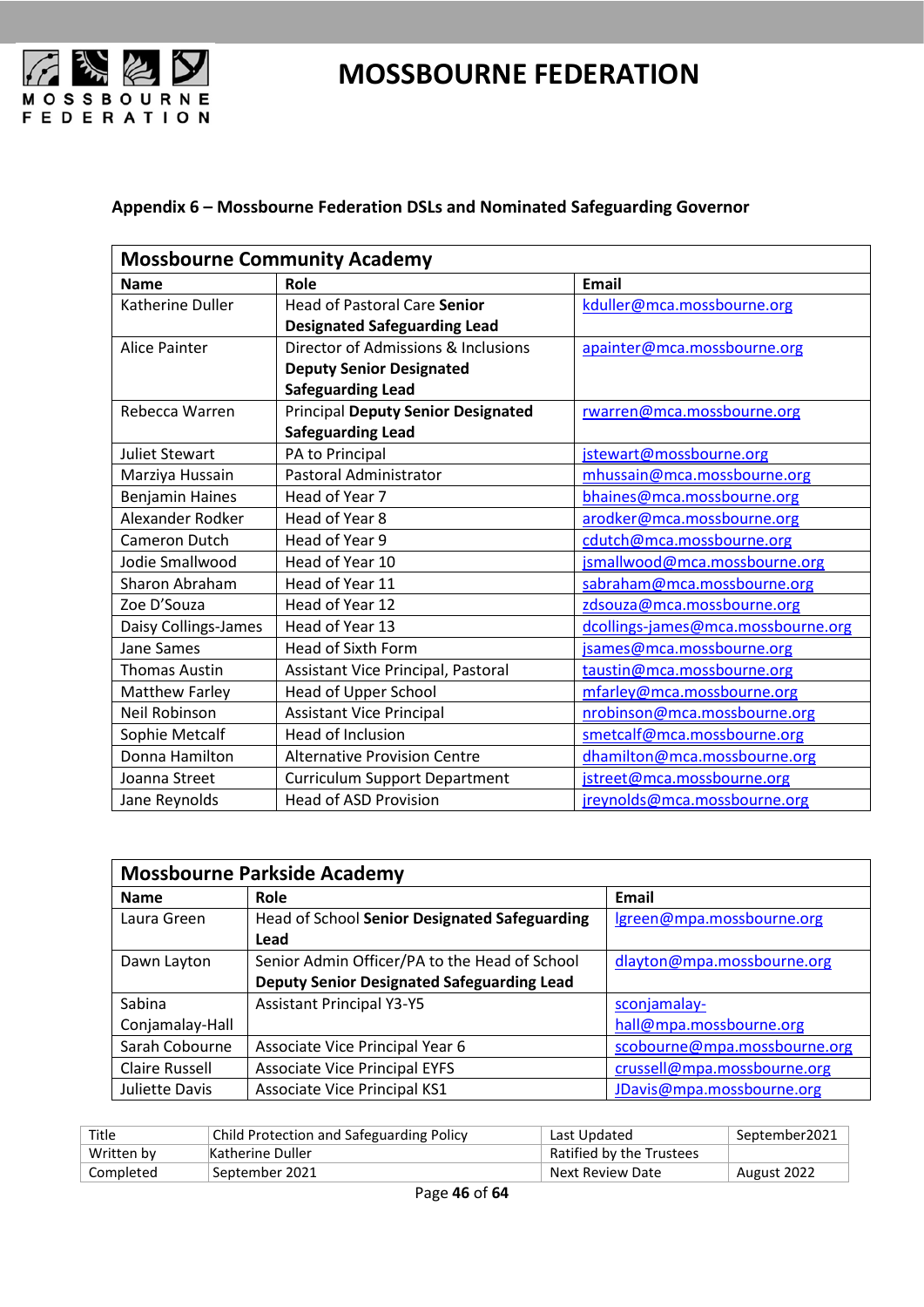

| <b>Mossbourne Riverside Academy</b> |                                                      |                              |  |
|-------------------------------------|------------------------------------------------------|------------------------------|--|
| <b>Name</b>                         | Role                                                 | Email                        |  |
| Amy Wood                            | <b>Principal Senior Designated Safeguarding Lead</b> | awood@mra.mossbourne.org     |  |
| <b>Neil Douglas</b>                 | Senior Admin Officer/PA to the Principal Deputy      | nedouglas@mra.mossbourne.org |  |
|                                     | <b>Senior Designated Safeguarding Lead</b>           |                              |  |
| Sophie Oliver                       | <b>Associate Vice Principal</b>                      | soliver@mra.mossbourne.org   |  |

| <b>Mossbourne Victoria Park Academy</b> |                                                   |                               |  |
|-----------------------------------------|---------------------------------------------------|-------------------------------|--|
| <b>Name</b>                             | Role                                              | <b>Email</b>                  |  |
| Samuel Wells                            | Associate Vice Principal, Head of Student         | swells@mvpa.mossbourne.org    |  |
|                                         | Behaviour, Attitudes and Attendance               |                               |  |
|                                         | <b>Senior Designated Safeguarding Lead</b>        |                               |  |
| Owen Puttock                            | Associate Vice Principal                          | oputtock@mvpa.mossbourne.org  |  |
|                                         | <b>Deputy Senior Designated Safeguarding Lead</b> |                               |  |
| Claire Way                              | Pastoral Liaison                                  | cway@mvpa.mossbourne.org      |  |
|                                         | <b>Senior Mental Health Lead</b>                  |                               |  |
| Susana Dafonte                          | Head of Year 7                                    | sdafonte@mvpa.mossbourne.org  |  |
| Tanesha Bryan                           | Head of Year 8                                    | tbryan@mvpa.mossbourne.org    |  |
| Michael Dunnage                         | Head of Year 9                                    | mdunnage@mvpa.mossbourne.org  |  |
| Seauntelle Brady                        | Head of Year 10                                   | sbrady@mvpa.mossbourne.org    |  |
| Joanne Wilson                           | Head of Year 11                                   | jowilson@mvpa.mossbourne.org  |  |
| Nicole Newby                            | Head of SEN Inclusion                             | nnewby@mvpa.mossbourne.org    |  |
| Liah Campbell                           | Second in Charge of SEN Inclusion                 | lcampbell@mvpa.mossbourne.org |  |
| Atter Kalsi                             | Head of the Alternative Provision Centre and      | akalsi@mvpa.mossbourne.org    |  |
|                                         | <b>PSHCERSE</b>                                   |                               |  |
| <b>Emily Smith</b>                      | Pastoral and Safeguarding Administrator           | esmith@mvpa.mossbourne.org    |  |

| Mossbourne Federation's Senior Designated Safeguarding Lead |                                        |                            |
|-------------------------------------------------------------|----------------------------------------|----------------------------|
| <b>Name</b>                                                 | Role                                   | Email                      |
|                                                             | Katherine Duller   Vice Principal, MCA | kduller@mca.mossbourne.org |

**Mossbourne Federation's Nominated Governor for Child Protection and Safeguarding** Emma Swinton

| Title      | <b>Child Protection and Safeguarding Policy</b> | Last Updated             | September2021 |
|------------|-------------------------------------------------|--------------------------|---------------|
| Written by | Katherine Duller                                | Ratified by the Trustees |               |
| Completed  | September 2021                                  | Next Review Date         | August 2022   |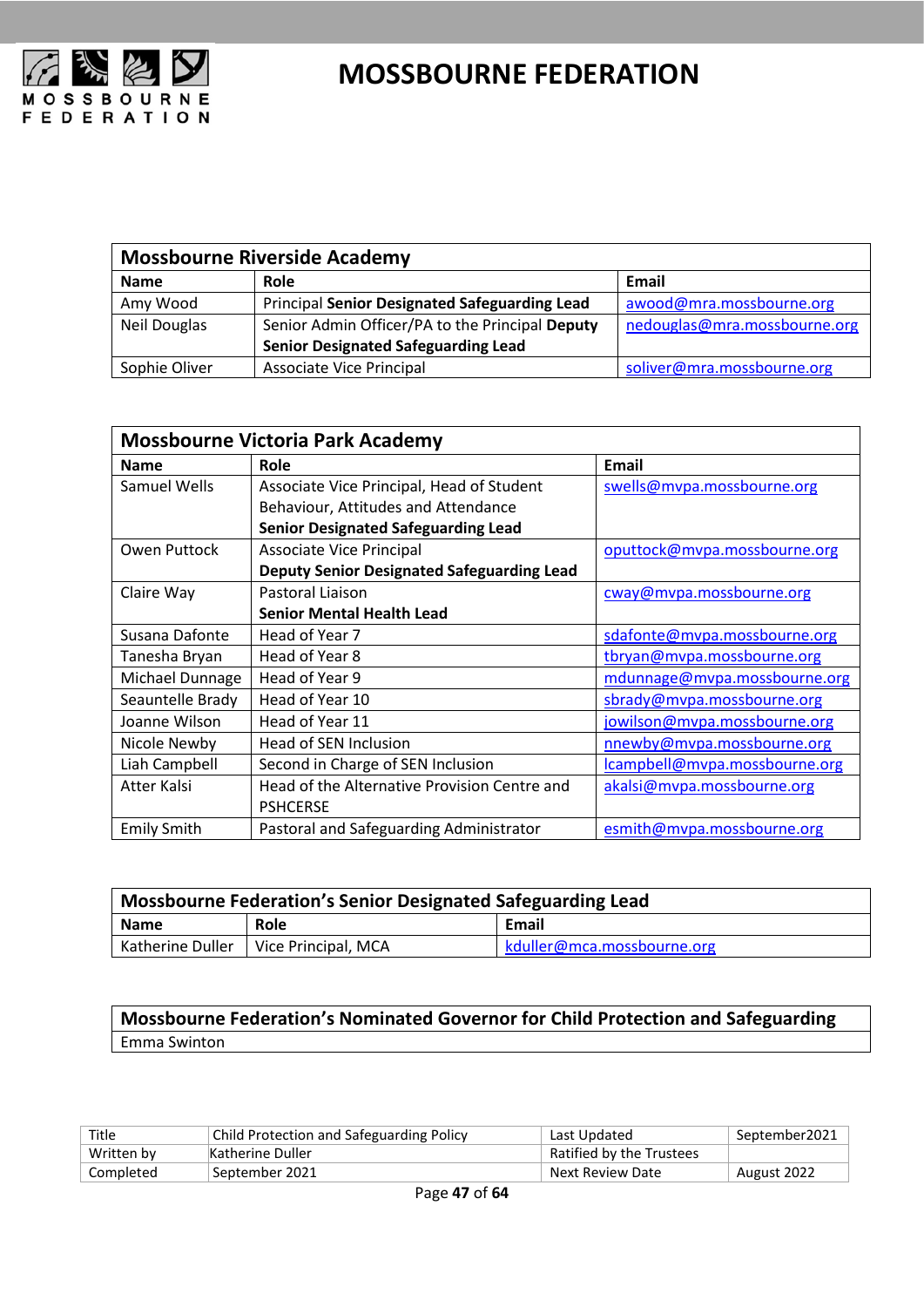

#### <span id="page-47-0"></span>**Appendix 7 - Specific Safeguarding Information for Mossbourne Community Academy**

1. Site Information

| Focus                                                                                  | <b>Specific Risk Factors</b>                                                                                      | Procedures in place to mitigate risk                                                                                                                                                                                                                                            |
|----------------------------------------------------------------------------------------|-------------------------------------------------------------------------------------------------------------------|---------------------------------------------------------------------------------------------------------------------------------------------------------------------------------------------------------------------------------------------------------------------------------|
| Entry & Egress                                                                         |                                                                                                                   |                                                                                                                                                                                                                                                                                 |
| Main Gate                                                                              | Pupils accessible to public                                                                                       | Gates only open at specific times-<br>$\bullet$<br>and always staffed by senior staff<br>when open<br>Duties run during opening<br>$\bullet$<br>Duty teams communicate issues to<br><b>SLT Leader</b><br>Pupils use specific crossing places-<br>$\bullet$<br>pelican or island |
| Reception                                                                              | Unauthorised persons entering with<br>those authorised<br>Low fence to playground/bike rack area                  | Buzzer system with camera<br>$\bullet$<br>Swipe card entry to school<br>Reception emergency call to SLT<br>$\bullet$<br>procedure                                                                                                                                               |
| <b>Vehicle Gate</b>                                                                    | Entry to school on swipe card<br>Unauthorised persons able to enter with<br>those authorised including sixth form | Delivery to site reporting procedure<br>$\bullet$<br>Pupils briefed regarding safety<br>$\bullet$<br>measures                                                                                                                                                                   |
| Entry via BR land                                                                      | Unauthorised persons able to enter rear<br>of site via wall/fence to BR land                                      | Pupils always supervised when using<br>$\bullet$<br>rear of building<br>Rear door swipe card entry                                                                                                                                                                              |
| Corridors on<br>balconies above 3-<br>floor atrium areas                               | Pupils falling/being pushed off balcony<br>Pupils climbing on balcony<br>Pupils throwing items from balconies     | Code of Conduct and Behaviour policy:<br>Pupils not permitted to<br>look/climb/lean over balconies<br>Clear sanctions for throwing items<br>$\bullet$                                                                                                                           |
| <b>Exterior fire stairs</b><br>and walkways<br>accessible via upper<br>classroom doors | Risk of falls due to unauthorised access<br>either deliberate or accidental                                       | Clear codes of behaviour<br>$\bullet$<br>Walkways and stairs used only by<br>$\bullet$<br>staff<br>Walkways fully staffed for fire<br>escape and drills<br>Clear signage prohibits access to<br>external stairway                                                               |

| Title      | Child Protection and Safeguarding Policy | Last Updated             | September2021 |
|------------|------------------------------------------|--------------------------|---------------|
| Written by | Katherine Duller                         | Ratified by the Trustees |               |
| Completed  | September 2021                           | Next Review Date         | August 2022   |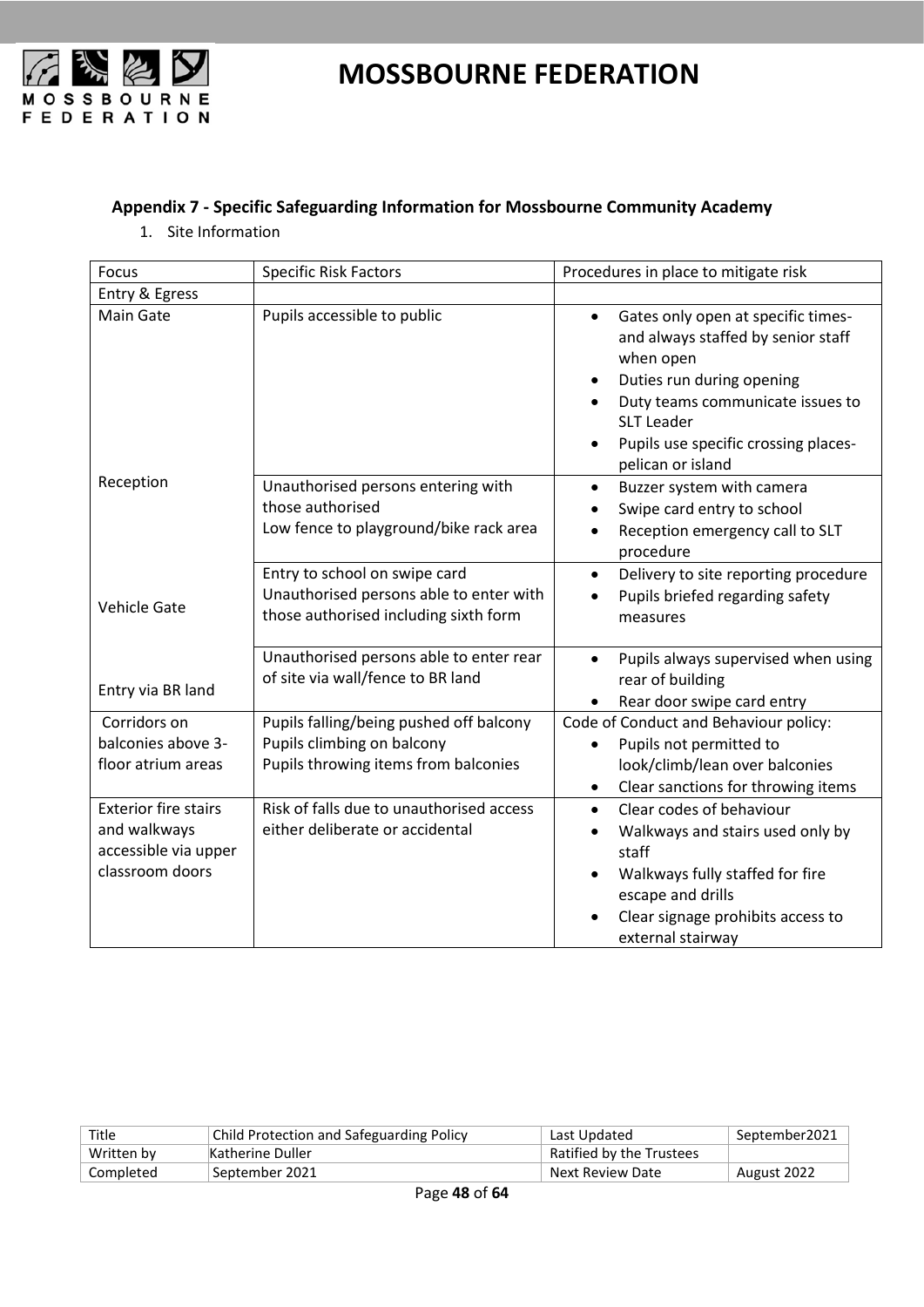

#### 2. Contextual/Local Vicinity Information

| Focus                                                             | <b>Specific Risk Factors</b>                                                                                                                                                           | Procedures in place to mitigate risk                                                                                                                                                                                                                                                                                                                                                                                                                                                                                                                                                                                                   |
|-------------------------------------------------------------------|----------------------------------------------------------------------------------------------------------------------------------------------------------------------------------------|----------------------------------------------------------------------------------------------------------------------------------------------------------------------------------------------------------------------------------------------------------------------------------------------------------------------------------------------------------------------------------------------------------------------------------------------------------------------------------------------------------------------------------------------------------------------------------------------------------------------------------------|
| Downs Park Road                                                   | Road traffic-unauthorised parking, turning,<br>driving past, general congestion poses risk<br>to pupils on pavements, when crossing road,<br>when walking on pavements or riding bikes | Gate area is staffed when open<br>$\bullet$<br>Pupils cross at pelican crossing or island<br>$\bullet$<br>only<br>Signs alert drivers to dangers posed to<br>pupils by illegal parking<br>Safer schools police support duty team<br>on request<br>Parents and pupils advised regarding<br>٠<br>the wearing of bike helmets                                                                                                                                                                                                                                                                                                             |
| Downs Park-sited<br>directly opposite main<br>gates               | Downs Park accessible to public at all times<br>including pupils from other schools at the<br>end of the school day                                                                    | Code of Conduct requires pupils to<br>$\bullet$<br>walk straight home via quickest route<br>Pupils not permitted to meet friends on<br>$\bullet$<br>way home<br>Pupils not permitted to carry mobile<br>phone (except sixth form)<br>Main gate and local area re duty areas<br>at start and end of school days<br>PE lessons, sports fixtures and events<br>$\bullet$<br>held in Down's Park are well staffed<br>Spectator areas clearly defined and<br>$\bullet$<br>separated during fixtures/events<br>all events/fixtures subject to risk<br>assessments<br>Safer Schools Police-strong links with<br>MCA ensures support available |
| Railway lines-MCA sited<br>between railway lines                  | -unauthorised persons accessing site<br>-pupils accessing via rear of academy                                                                                                          | <b>CCTV</b><br>$\bullet$<br>Pupils supervised when accessing rear<br>of building                                                                                                                                                                                                                                                                                                                                                                                                                                                                                                                                                       |
| Gang Activity-known<br>gang related activity<br>near academy site | -pupils drawn into gang activity                                                                                                                                                       | PHSCE programme<br>$\bullet$<br>Robust safeguarding procedures<br>٠<br>ensure that suspected gang related is<br>reported via Initial Concern and<br>onward referral to relevant agency<br>CSC, Young Hackney etc.<br>Safer Schools police<br>Assembly and letter to parents to advise<br>on 'how to be safe'                                                                                                                                                                                                                                                                                                                           |
| Serious Crime                                                     | Pupils at risk being a target<br>Pupils posing a risk to others                                                                                                                        | Random search policy within the<br>academy<br>Code of Conduct: no physical contact<br>rule and pupils not permitted to<br>congregate in large groups                                                                                                                                                                                                                                                                                                                                                                                                                                                                                   |

| Title      | <b>Child Protection and Safeguarding Policy</b> | Last Updated             | September2021 |
|------------|-------------------------------------------------|--------------------------|---------------|
| Written by | Katherine Duller                                | Ratified by the Trustees |               |
| Completed  | September 2021                                  | Next Review Date         | August 2022   |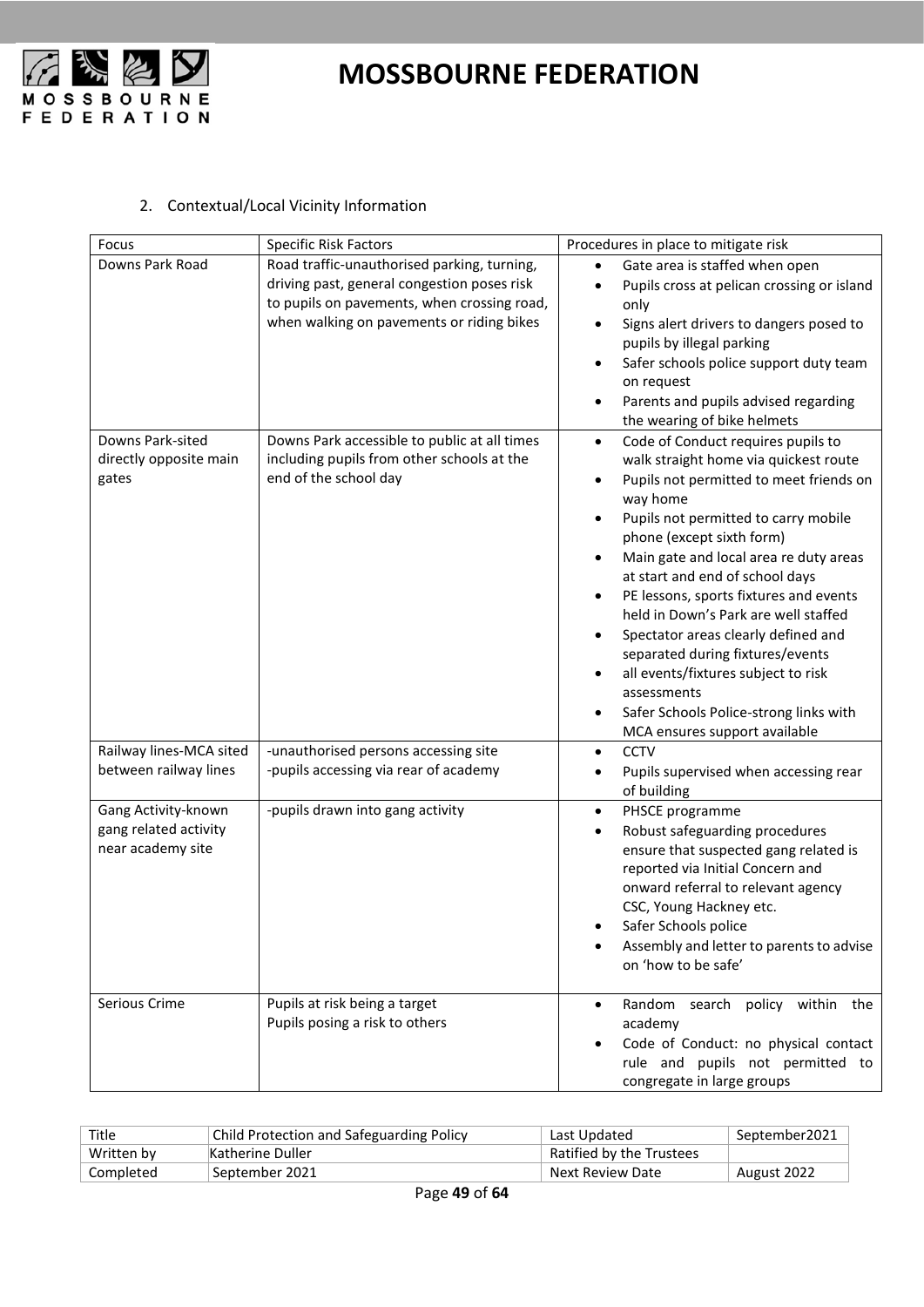

|                             |                                                                                                                                                                                                                                                                                                                                                                                                                                                                                                                                                   | Concerns re pupils perceived at logged<br>$\bullet$<br>by staff via safeguarding procedures<br>Referrals to agencies made for pupils<br>viewed to be at risk of posing harm to<br>others/self<br>PSHE and assembly programme to<br>highlight issues                                                            |
|-----------------------------|---------------------------------------------------------------------------------------------------------------------------------------------------------------------------------------------------------------------------------------------------------------------------------------------------------------------------------------------------------------------------------------------------------------------------------------------------------------------------------------------------------------------------------------------------|----------------------------------------------------------------------------------------------------------------------------------------------------------------------------------------------------------------------------------------------------------------------------------------------------------------|
| <b>SEND</b>                 | -MCA includes a large proportion of SEND<br>pupils, 5% of pupils have an EHCP; over 50<br>pupils have a diagnosed autistic spectrum<br>disorder; pupils with SEND are statistically<br>more at risk of abuse                                                                                                                                                                                                                                                                                                                                      | Staff training raises awareness of SEND<br>$\bullet$<br>issues including ASD awareness training<br>Specialist staff work support pupils to<br>keep safe through specific strategies<br>including PSD course and via specific<br>strategies including social stories                                            |
| Rowing Academy              | MCA includes a large proportion of pupils<br>who take part in a significant number of<br>trips and water-based activities                                                                                                                                                                                                                                                                                                                                                                                                                         | Involvement of experienced staff at<br>$\bullet$<br>MCA and London youth Rowing<br>Risk assessments undertaken by the<br>Senior Master and DSL                                                                                                                                                                 |
| <b>Combined Cadet Force</b> | Pupils involved in a range of activities and<br>training including use of replica weapons                                                                                                                                                                                                                                                                                                                                                                                                                                                         | Supervision by fully-trained officers<br>$\bullet$<br>Full risk assessments undertaken for all<br>activities including use of replica<br>weapons<br>Mossbourne Federation's SDSL, to<br>review the safeguarding as this initiative<br>grows                                                                    |
| Mossbourne Sixth Form       | Sixth Form may leave and enter the<br>academy via the pedestrian gate adjacent to<br>the vehicle entrance. Set times are set for<br>this i.e. lunchtime during the majority of the<br>school year; pupils use swipe cards to access<br>the site but it is possible for unauthorised<br>persons to gain admittance with pupils.<br>Throughout study leave/examination<br>periods, sixth form access times are<br>increased to allow students to enter and<br>leave during the day; this poses more a<br>greater risk of unauthorised entry to site | Students are taught to enter and leave<br>$\bullet$<br>safely and are made fully aware that<br>unauthorised persons may not enter<br>Students wear identity swipe cards on a<br>sixth form lanyard to enable ready<br>identification<br>Student wearing of the lanyard is<br>rigorously monitored and enforced |

#### 3. Current Academy Focus: **Mental Health**

- Raising awareness of mental health understanding of what it is a how to maintain via From Tutors, assemblies, speaker slots, PHSCE days, mental health week
- Rigorous reporting via Safeguarding procedures of all concerns (mental health concern/self-harm) via initial concern and onward referrals

| Title      | Child Protection and Safeguarding Policy | Last Updated             | September2021 |
|------------|------------------------------------------|--------------------------|---------------|
| Written by | Katherine Duller                         | Ratified by the Trustees |               |
| Completed  | ' September 2021                         | Next Review Date         | August 2022   |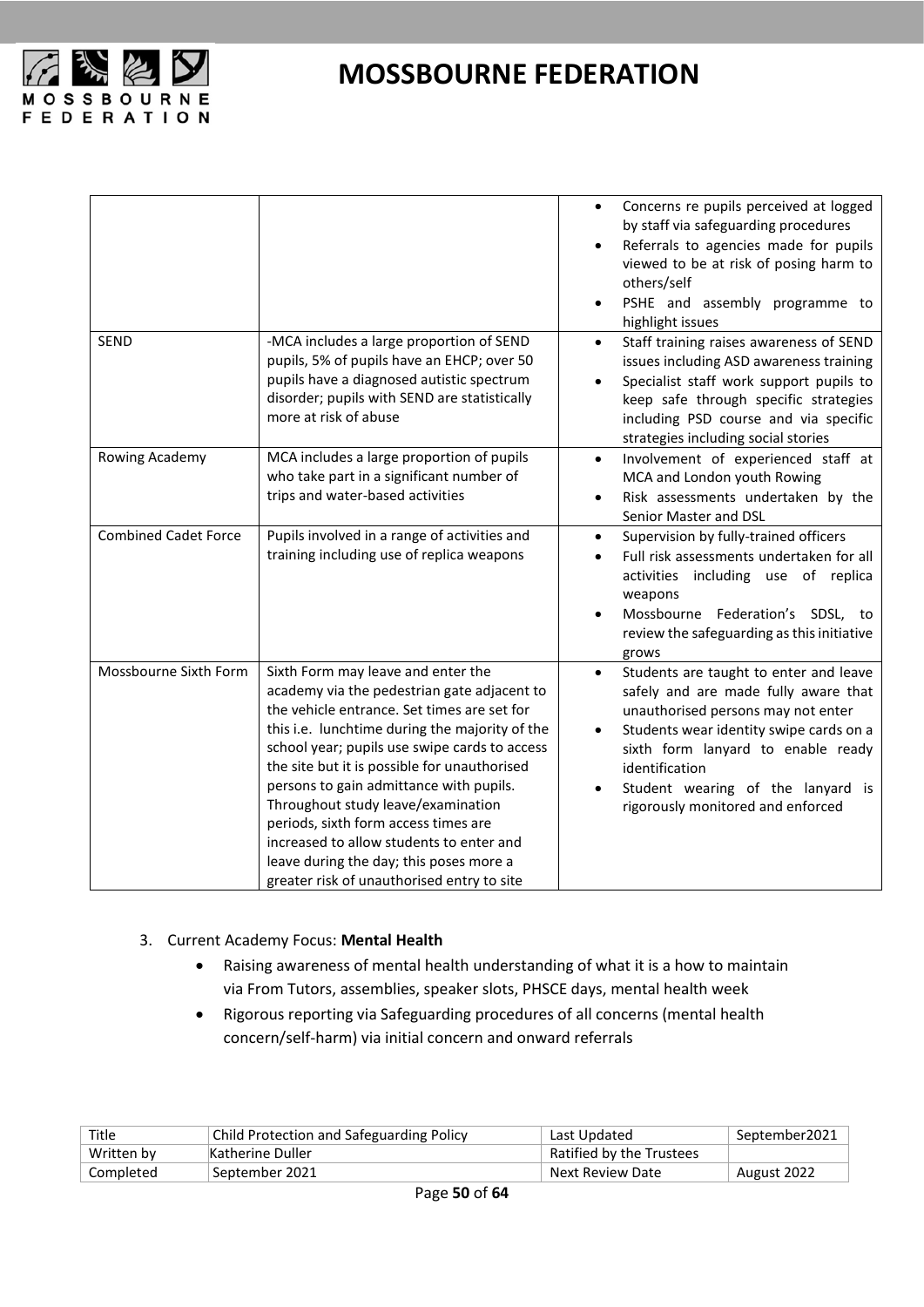

#### <span id="page-50-0"></span>**Appendix 8 - Specific Safeguarding Information for Mossbourne Parkside Academy**

1. Site Information

| Focus                         | <b>Specific Risk Factors</b>                                                              |                                       | Procedures in place to mitigate risk                                                                                      |                                                                                                                                                                                                                                                             |
|-------------------------------|-------------------------------------------------------------------------------------------|---------------------------------------|---------------------------------------------------------------------------------------------------------------------------|-------------------------------------------------------------------------------------------------------------------------------------------------------------------------------------------------------------------------------------------------------------|
| <b>Main Gate</b><br>Reception | Pupils accessible to public                                                               |                                       | open at several key areas to<br>the site.<br>Duties run during opening<br>$\bullet$                                       | Gates only open at specific times<br>(8:40-8:55 and 3:30-3:40) and<br>always staffed by senior staff when<br>prevent unknown adults entering                                                                                                                |
| <b>Nursery Gate</b>           | those authorised                                                                          | Unauthorised persons entering with    | $\bullet$<br>Admin team control entry<br>Swipe card entry to school<br>$\bullet$<br>procedure                             | Buzzer system used at all times.<br>Reception emergency call to SLT<br>All internal doors to the school can<br>only be accessed with swipe card                                                                                                             |
|                               | No electronic access control<br>Is visible through the fencing<br>Items being thrown over |                                       | $\bullet$<br><b>SLT</b><br>Padlocked when not open<br>by<br>pupils' names<br>Site Manager checks the<br>undesirable items | Staffed at all times when open by<br>Staff on duty are vigilant to passers-<br>Outdoor displays not to contain<br>playground every morning for                                                                                                              |
| Car Park Gate                 | Pupils accessible to public<br>those authorised                                           | Unauthorised persons entering with    | $\bullet$<br>and 17.00<br>them during academy hours.<br>opened.<br>Potential danger has been<br>$\bullet$<br>team.        | Staff are advised to avoid opening<br>and closing gates between 08:00<br>Staff must lock the gates behind<br>Support staff to ensure gates on<br>pitches are closed and no pupil<br>enters car park if gates are being<br>highlighted to staff and premises |
| Kitchen                       |                                                                                           | Kitchen door is opened in hot weather | $\bullet$<br>duty and vigilant to the risk                                                                                | Kitchen and playground staff are on                                                                                                                                                                                                                         |
| Title                         | Child Protection and Safeguarding Policy                                                  |                                       | Last Updated                                                                                                              | September2021                                                                                                                                                                                                                                               |
| Written by                    | Katherine Duller                                                                          |                                       | Ratified by the Trustees                                                                                                  |                                                                                                                                                                                                                                                             |
| Completed                     | September 2021                                                                            |                                       | <b>Next Review Date</b>                                                                                                   | August 2022                                                                                                                                                                                                                                                 |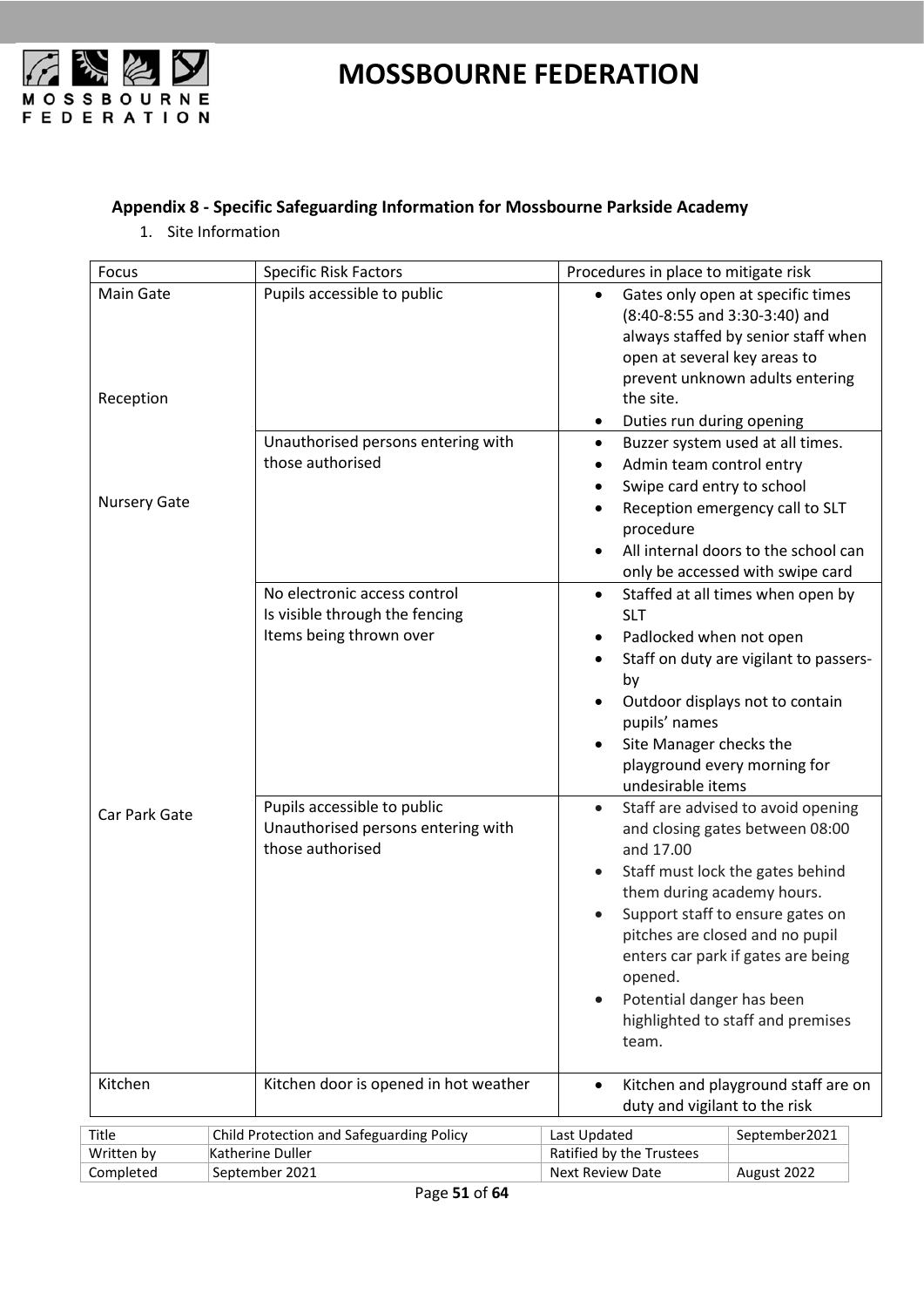

|            |                         | Pupils have been briefed about<br>never going into the kitchen<br>Barriers to prevent entry to the<br>kitchen                                                                                                                  |
|------------|-------------------------|--------------------------------------------------------------------------------------------------------------------------------------------------------------------------------------------------------------------------------|
| Playground | Can be viewed by public | Staff trained to challenge any<br>member of the public who<br>attempts to interact with pupils and<br>then report to a DSL<br>Pupils have been trained and<br>instructed to refrain from any<br>conversations with the public. |

| Title      | <b>Child Protection and Safeguarding Policy</b> | Last Updated             | September2021 |
|------------|-------------------------------------------------|--------------------------|---------------|
| Written by | Katherine Duller                                | Ratified by the Trustees |               |
| Completed  | September 2021                                  | Next Review Date         | August 2022   |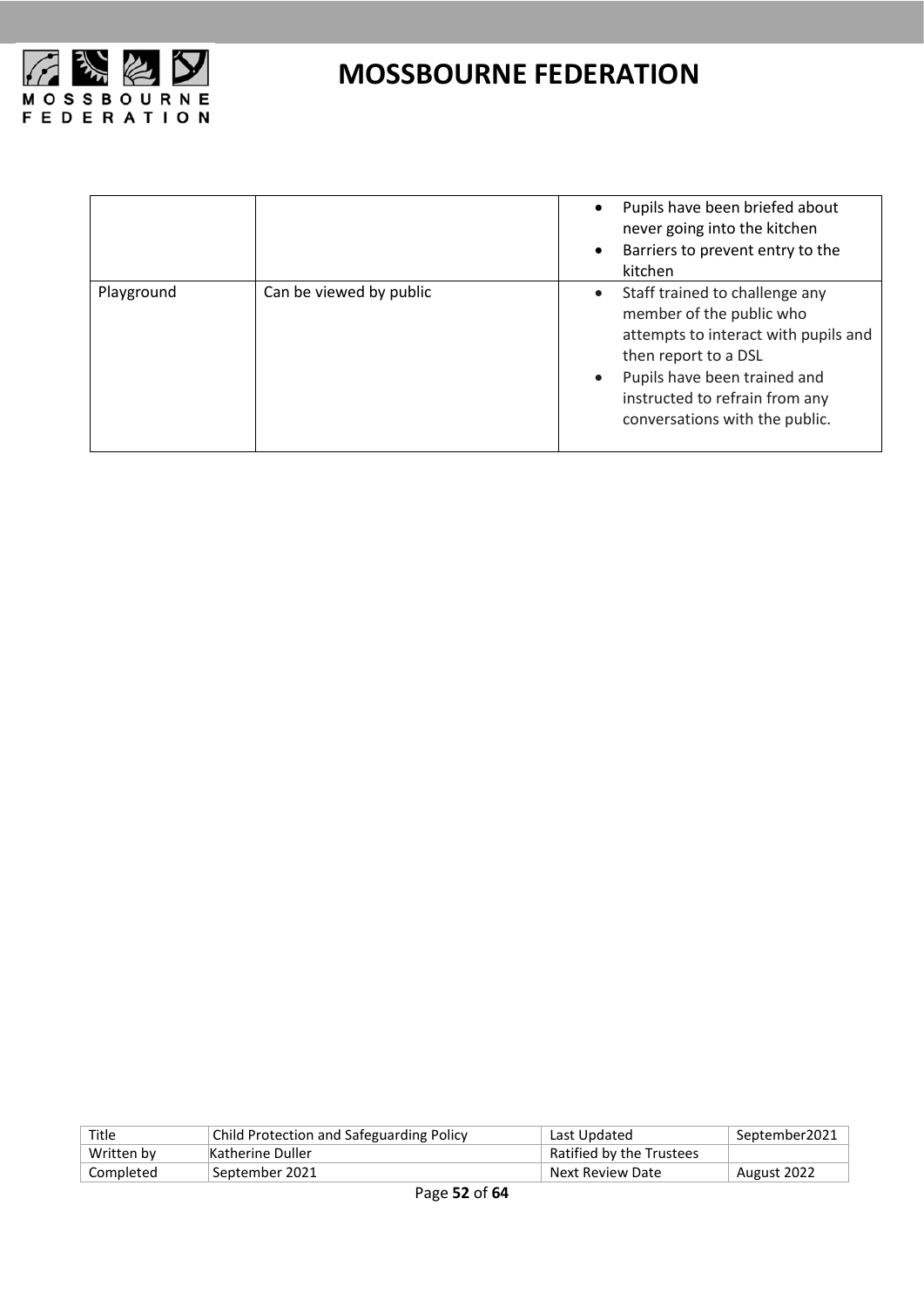

#### 2. Contextual/Local Vicinity Information

| Focus                                                                                                            | <b>Specific Risk Factors</b>                                                                                                                                                                           | Procedures in place to mitigate risk                                                                                                                                                                                                                                                                                                                           |
|------------------------------------------------------------------------------------------------------------------|--------------------------------------------------------------------------------------------------------------------------------------------------------------------------------------------------------|----------------------------------------------------------------------------------------------------------------------------------------------------------------------------------------------------------------------------------------------------------------------------------------------------------------------------------------------------------------|
| Hackney Downs Train<br>Station                                                                                   | Pupils are swiftly connected to national<br>travel links via the train to Liverpool<br>Street, enabling a significant distance<br>from the academy to be travelled in a<br>relatively short time frame | All pupils are taught about the<br>danger of talking to strangers<br>and must receive consent from<br>teacher to be dismissed.<br>Safeguarding procedures in<br>place for dismissal and entry<br>timings and parents informed of<br>this.<br>SLT always present by main<br>entry points and a member of<br>SLT to be stationed on Sigdon<br>Road at all times. |
| Sigdon<br>Passage/Amhurst Road                                                                                   | There is no pedestrian crossing after<br>the passage despite it crossing a busy<br>main road                                                                                                           | Pupils are informed of how to<br>cross at pelican crossings and<br>traffic lights as part of PHSE<br>curriculum.                                                                                                                                                                                                                                               |
| Gang Activity-known<br>gang related activity as<br>the academy sits on the<br>boarders of six different<br>gangs | Pupils drawn into gang activity                                                                                                                                                                        | <b>Staff</b><br>safeguarding<br>training<br>$\bullet$<br>scheduled throughout the year<br>focused upon this issue.<br>PHSE programme<br>Robust safeguarding<br>procedures ensure that<br>suspected gang related is<br>reported via Initial Concern and<br>onward referral to relevant<br>agency CSC, Young Hackney etc.<br>Safer Schools police for Year 6     |

#### **3.** Current Academy Focus: **Online Safety and Peer on Peer Abuse**

| Title      | <b>Child Protection and Safeguarding Policy</b> | Last Updated             | September2021 |
|------------|-------------------------------------------------|--------------------------|---------------|
| Written by | Katherine Duller                                | Ratified by the Trustees |               |
| Completed  | September 2021                                  | Next Review Date         | August 2022   |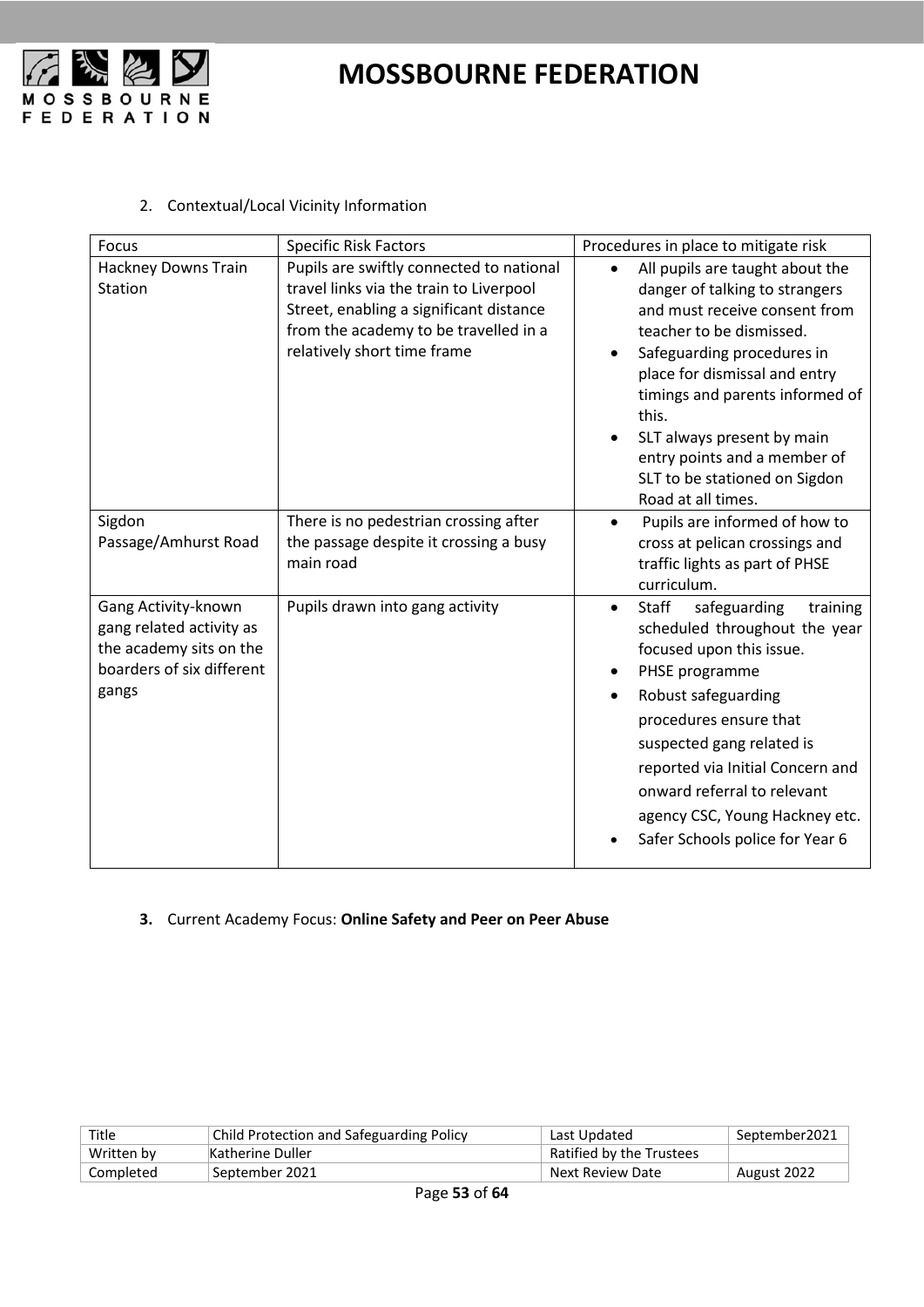

#### <span id="page-53-0"></span>**Appendix 9 - Specific Safeguarding Information for Mossbourne Riverside Academy**

1. Site Information

| <b>Focus</b>                                                                | <b>Specific Risk Factors</b>                                               | Procedures in place to mitigate risk                                                                                                                                                                                                                     |
|-----------------------------------------------------------------------------|----------------------------------------------------------------------------|----------------------------------------------------------------------------------------------------------------------------------------------------------------------------------------------------------------------------------------------------------|
| Car Park Gate                                                               | Unauthorised persons entering site<br>Danger posed by cars to young pupils | Staff are advised to avoid<br>opening and closing them<br>between 08:00 and 16:40<br>Staff must request permission to<br>access the key and return it<br>immediately after use<br>Potential danger has been<br>highlighted to staff and premises<br>team |
| <b>Sporting Pitches</b><br>adjacent to the<br>academy are let via<br>agency | Unauthorised person having contact<br>with pupils in after school clubs    | No access to the main academy<br>site is possible<br>Staff trained to be vigilant where<br>lettings take place before 18:00                                                                                                                              |
| Playgrounds                                                                 | Can be viewed with relative ease by<br>public                              | Staff trained to challenge any<br>$\bullet$<br>member of the public who<br>attempts to interact with pupils<br>and then report to a DSL<br>Pupils have been trained and<br>instructed to refrain from any<br>conversations with the public               |

| Title      | Child Protection and Safeguarding Policy | Last Updated             | September2021 |
|------------|------------------------------------------|--------------------------|---------------|
| Written by | Katherine Duller                         | Ratified by the Trustees |               |
| Completed  | September 2021                           | Next Review Date         | August 2022   |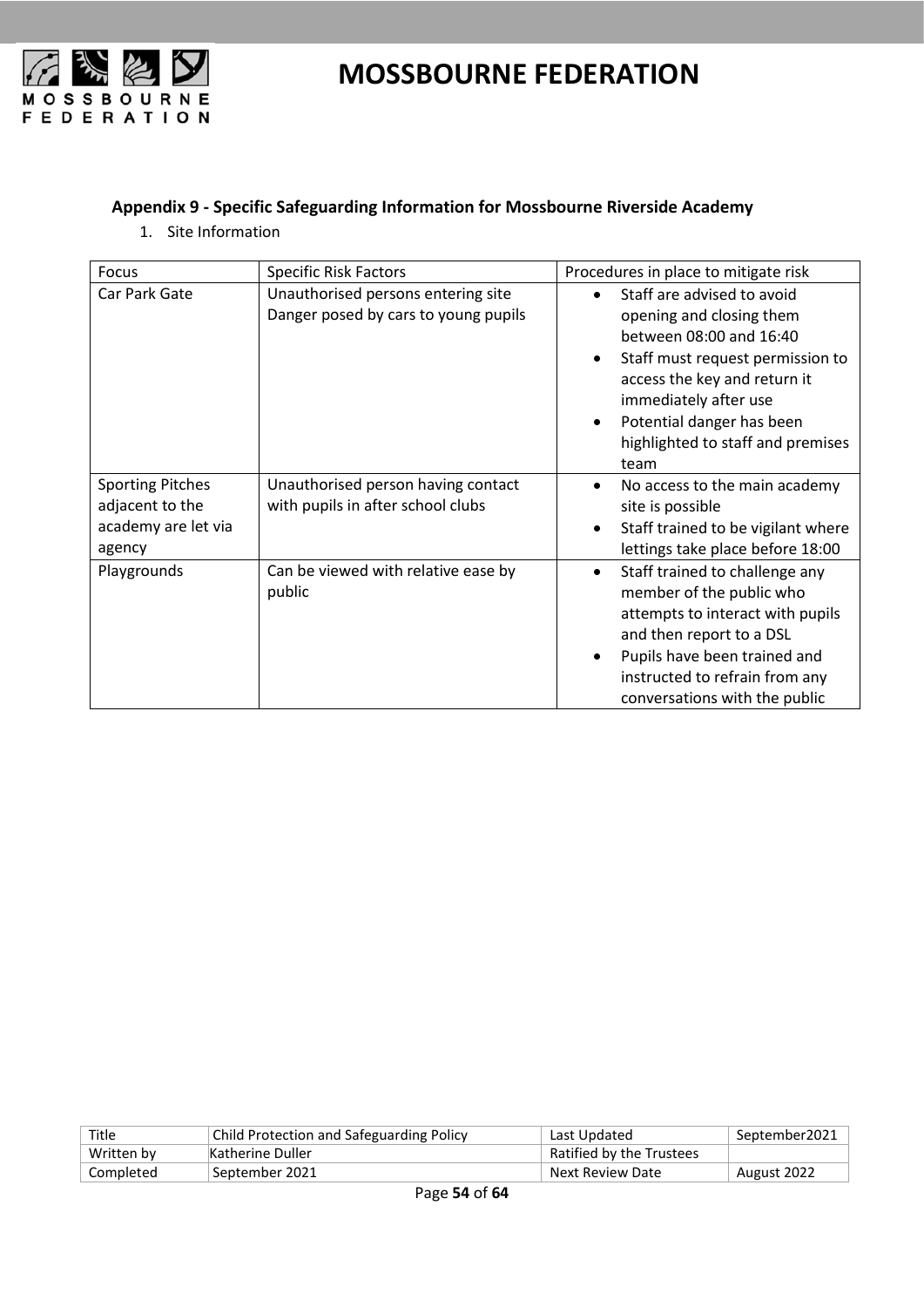

2. Contextual/Local Vicinity Information

| <b>Focus</b>                             | <b>Specific Risk Factors</b>                                                                     | Procedures in place to mitigate risk                                                                                                                                                                                                                                   |
|------------------------------------------|--------------------------------------------------------------------------------------------------|------------------------------------------------------------------------------------------------------------------------------------------------------------------------------------------------------------------------------------------------------------------------|
| Riverside                                | Pupils falling or knocked into the river by<br>cyclists<br>Lack of lighting in the winter months | Parents have been advised to be<br>vigilant when using this path<br>with their children                                                                                                                                                                                |
| Building Works in the<br>developing area | Noise pollution<br>Air pollution<br><b>Traffic incidents</b>                                     | Building companies have been<br>met with and actively work with<br>the academy to minimise air and<br>noise pollution during school<br>hours<br>Building firms asked to avoid<br>drop off and pick up times for<br>their deliveries<br>Parents informed to be vigilant |

3. Current Academy Focus: **Online Safety**

| Title      | Child Protection and Safeguarding Policy | Last Updated             | September2021 |
|------------|------------------------------------------|--------------------------|---------------|
| Written by | Katherine Duller                         | Ratified by the Trustees |               |
| Completed  | September 2021                           | Next Review Date         | August 2022   |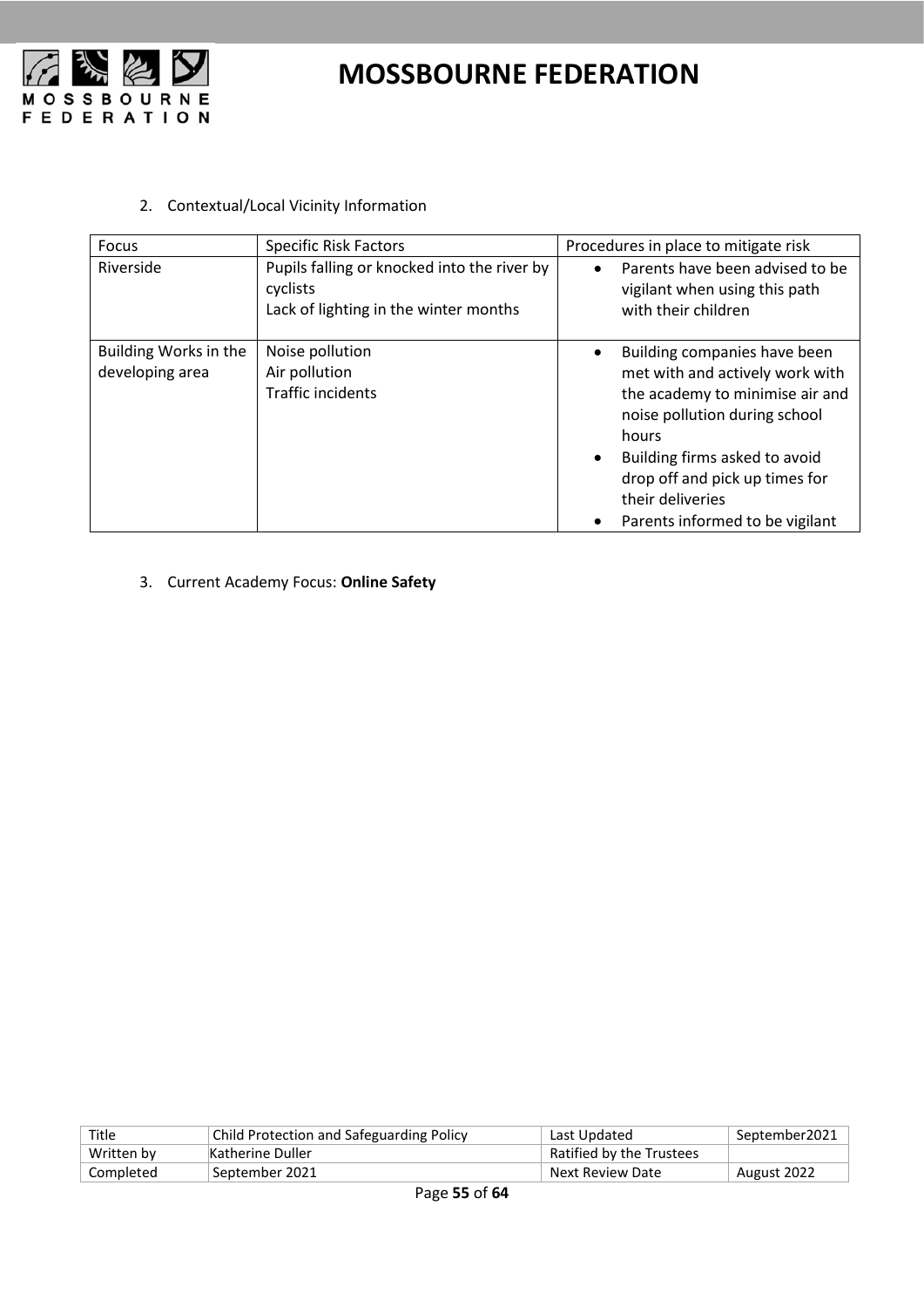

#### <span id="page-55-0"></span>**Appendix 10 - Specific Safeguarding Information for Mossbourne Victoria Park Academy**

1. Site Information

| Focus                                                      |                  | <b>Specific Risk Factors</b>                                                                                                 |                                                                                                                                                                                                                                                                                                      | Procedures in place to mitigate risk                                                                                                                                                                                                                                                                                |               |
|------------------------------------------------------------|------------------|------------------------------------------------------------------------------------------------------------------------------|------------------------------------------------------------------------------------------------------------------------------------------------------------------------------------------------------------------------------------------------------------------------------------------------------|---------------------------------------------------------------------------------------------------------------------------------------------------------------------------------------------------------------------------------------------------------------------------------------------------------------------|---------------|
| Entry & Egress                                             |                  |                                                                                                                              |                                                                                                                                                                                                                                                                                                      |                                                                                                                                                                                                                                                                                                                     |               |
| Main Student Gate                                          |                  | Pupils accessible to public                                                                                                  | $\bullet$<br>٠                                                                                                                                                                                                                                                                                       | Gates only open at specific times-and always<br>staffed by senior staff when open<br>Duties run during opening<br>Duty teams communicate issues to SLT                                                                                                                                                              |               |
| Reception                                                  |                  | Unauthorised persons entering<br>with those authorised                                                                       | $\bullet$<br>٠<br>$\bullet$<br>$\bullet$                                                                                                                                                                                                                                                             | Buzzer system with camera<br>Swipe card entry to school<br>Reception emergency call to SLT procedure<br>Staff do not use reception as entry or exit<br>Parents not allowed in reception without and<br>appointment                                                                                                  |               |
| Vehicle Gate                                               |                  | Unauthorised persons able to<br>enter with those authorised as<br>automatic gates take a long<br>time to close after opening | $\bullet$<br>$\bullet$<br>$\bullet$                                                                                                                                                                                                                                                                  | Delivery to site reporting procedure<br>Only staff who drive to the academy have access<br>cards for the vehicle gate<br>Staff who have access to the vehicle gate receive<br>specific training and have the access removed if<br>they do not follow procedures<br>Gates only open on exit when vehicle is detected |               |
| Lodge Entrance                                             |                  | Unauthorised persons entering<br>with those authorised                                                                       | $\bullet$<br>$\bullet$<br>$\bullet$                                                                                                                                                                                                                                                                  | Swipe card entry for staff only<br>Students only allowed to use when under<br>supervision of staff<br>Gates only open at specific times-and always<br>staffed by senior staff when open                                                                                                                             |               |
|                                                            |                  | Pupils accessible to public                                                                                                  | ٠                                                                                                                                                                                                                                                                                                    | Duties run during opening or specific staff member<br>greets student at lodge gate as student cannot<br>enter without staff pass.<br>Duty teams communicate issues to SLT                                                                                                                                           |               |
| <b>Community Entrance</b>                                  |                  | Unauthorised persons entering<br>with those authorised                                                                       | $\bullet$<br>$\bullet$                                                                                                                                                                                                                                                                               | PE staff advised to remain vigilant to unauthorised<br>use<br>Turnstile only rotates one way and limits to single<br>person use                                                                                                                                                                                     |               |
|                                                            |                  | Pupils accessible to public                                                                                                  | Side gate needs staff swipe card entry to school<br>Duties run during student exiting<br>Students only allowed to use when under<br>supervision of staff<br>Staff swipe card required to open community exit<br>$\bullet$<br>during academy day<br>Duty teams communicate issues to SLT<br>$\bullet$ |                                                                                                                                                                                                                                                                                                                     |               |
| Corridors on 2 <sup>nd</sup> Floor<br>of Huguenot Building | balcony          | Pupils falling/being pushed off<br>Pupils climbing on balcony<br>Pupils throwing items from<br>balconies                     | <b>Student Code of Conduct</b><br>$\bullet$<br>Pupils not permitted to look over or throw things<br>over balconies                                                                                                                                                                                   |                                                                                                                                                                                                                                                                                                                     |               |
| Title                                                      |                  | Child Protection and Safeguarding Policy                                                                                     |                                                                                                                                                                                                                                                                                                      | Last Updated                                                                                                                                                                                                                                                                                                        | September2021 |
| Written by                                                 | Katherine Duller |                                                                                                                              |                                                                                                                                                                                                                                                                                                      | Ratified by the Trustees                                                                                                                                                                                                                                                                                            |               |
| Completed                                                  | September 2021   |                                                                                                                              |                                                                                                                                                                                                                                                                                                      | <b>Next Review Date</b>                                                                                                                                                                                                                                                                                             | August 2022   |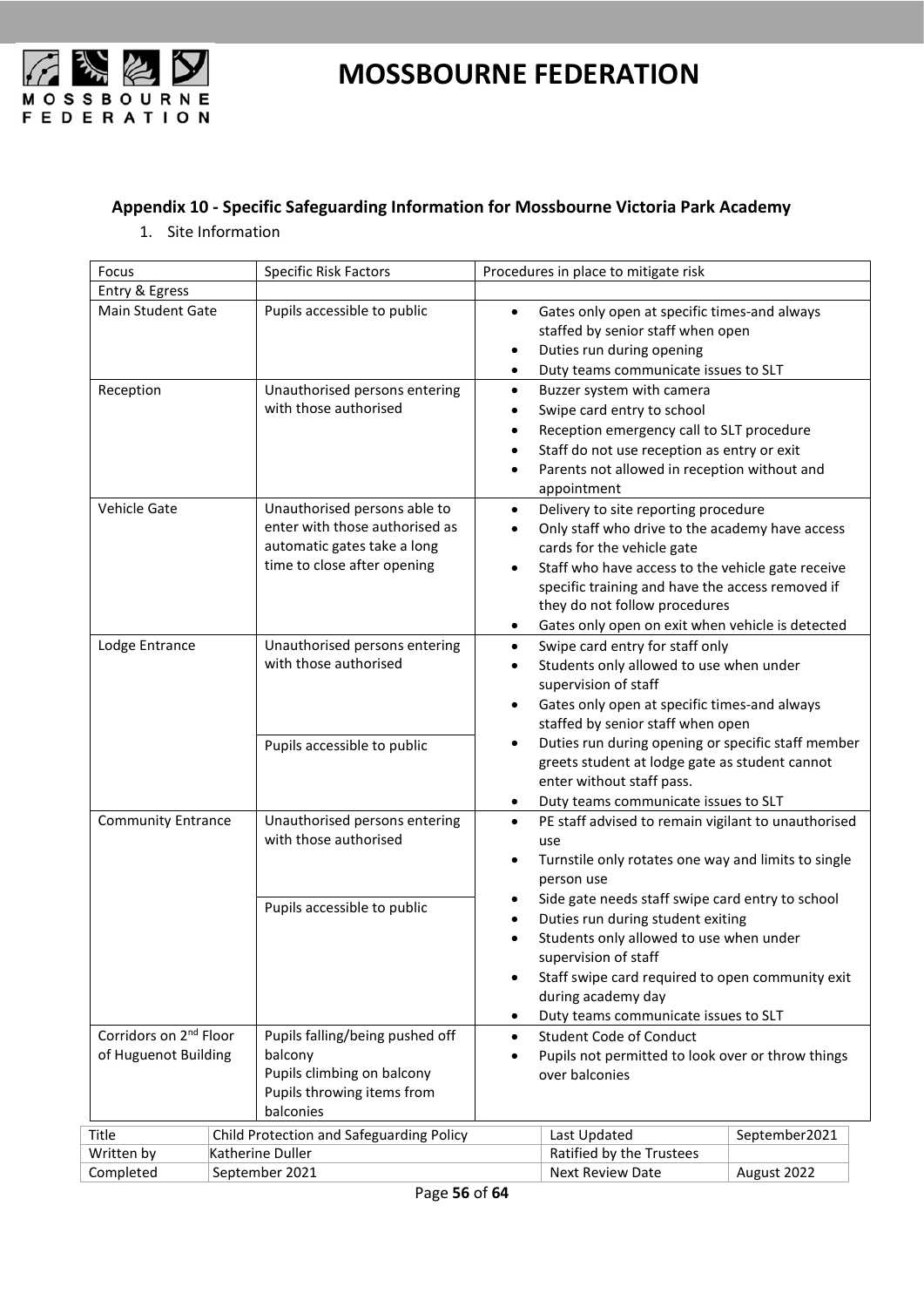

| Steep narrow stairwells<br>in Huguenot Towers<br>that go up five storeys | Risk of falls due to<br>unauthorised access either<br>deliberate or accidental<br>Risk of falls during emergency<br>evacuation procedure | Clear codes of behaviour and one way system<br>$\bullet$<br>Walkways and stairs used only by staff<br>٠<br>Clear signage prohibits pupil access except when<br>٠<br>accompanied by staff or in an emergency<br>Dangers highlighted to pupils<br>٠ |
|--------------------------------------------------------------------------|------------------------------------------------------------------------------------------------------------------------------------------|---------------------------------------------------------------------------------------------------------------------------------------------------------------------------------------------------------------------------------------------------|
| Entry to CP02                                                            | Entry to CP02 is via CA02 where<br>a DSL works. Safeguarding and<br>confidentiality issues.                                              | Clear codes of behaviour by site and IT personal.<br>Only enter when DSL not on phone or with<br>٠<br>student.                                                                                                                                    |
| Site leased out after-<br>school                                         | Pupils accessible to public                                                                                                              | Public only allowed to enter after 18:00<br>During whole school events, site is not leased.<br>Area that public can use is kept totally separate by<br>electronic access control system.                                                          |

#### 2. Contextual/Local Vicinity Information

| Focus                                                                                                                                                               | <b>Specific Risk Factors</b>                                                                                                                                                                                         | Procedures in place to mitigate risk                                                                                                                                                                                                                                                                                                                                                                                                                                                                                                                                                                                                                                                                                                                  |
|---------------------------------------------------------------------------------------------------------------------------------------------------------------------|----------------------------------------------------------------------------------------------------------------------------------------------------------------------------------------------------------------------|-------------------------------------------------------------------------------------------------------------------------------------------------------------------------------------------------------------------------------------------------------------------------------------------------------------------------------------------------------------------------------------------------------------------------------------------------------------------------------------------------------------------------------------------------------------------------------------------------------------------------------------------------------------------------------------------------------------------------------------------------------|
| Penshurst Road                                                                                                                                                      | Unauthorised parking, turning, general<br>congestion poses risk to pupils on<br>pavements, when crossing road, when<br>walking on pavements or riding bikes                                                          | Parents/Carers written to about not<br>$\bullet$<br>using this road for drop off or collection<br>Duty staff challenge parents/carers who<br>$\bullet$<br>are parking waiting for children                                                                                                                                                                                                                                                                                                                                                                                                                                                                                                                                                            |
| Victoria Park Road                                                                                                                                                  | Busy one-way main road but cyclists may<br>ride on the pavement the other way,<br>vehicles rarely adhere to 20mph speed limit,<br>bus stop right opposite school but<br>pedestrian crossing is further down the road | Pupils told to cross at pedestrian<br>$\bullet$<br>crossing only; enforced by duty staff<br>Students can only cycle to the academy<br>$\bullet$<br>if they have the highest level of cycling<br>proficiency; verified by certificate                                                                                                                                                                                                                                                                                                                                                                                                                                                                                                                  |
| Well Street Common -<br>sited directly opposite<br>main gates<br>Victoria Park - sited very<br>close to school and is the<br>route home for a<br>minority of pupils | Accessible to public at all times including<br>pupils from other schools at the end of the<br>school day<br>Well Street Common is poorly lit and no<br>CCTV- risk of being victim of crime                           | Code of Conduct requires pupils to walk<br>$\bullet$<br>straight home via quickest route<br>Pupils not permitted to meet friends on<br>way home<br>Duty teams after school walk through<br>common to support students in<br>returning safely home<br>Pupils not permitted to carry mobile<br>$\bullet$<br>phones or any valuables<br>Main gate and local area are duty areas<br>$\bullet$<br>at start and end of school days<br>PE lessons on the common are staffed<br>$\bullet$<br>at all times and emergency procedures<br>known to PE Staff and Reception<br>all uses of Well Street Common are<br>subject to risk assessments<br>Students not allowed in Victoria Park<br>unless it is the quickest route home and<br>challenge students on this |

| Title      | <b>Child Protection and Safeguarding Policy</b> | Last Updated             | September2021 |
|------------|-------------------------------------------------|--------------------------|---------------|
| Written by | Katherine Duller                                | Ratified by the Trustees |               |
| Completed  | September 2021                                  | Next Review Date         | August 2022   |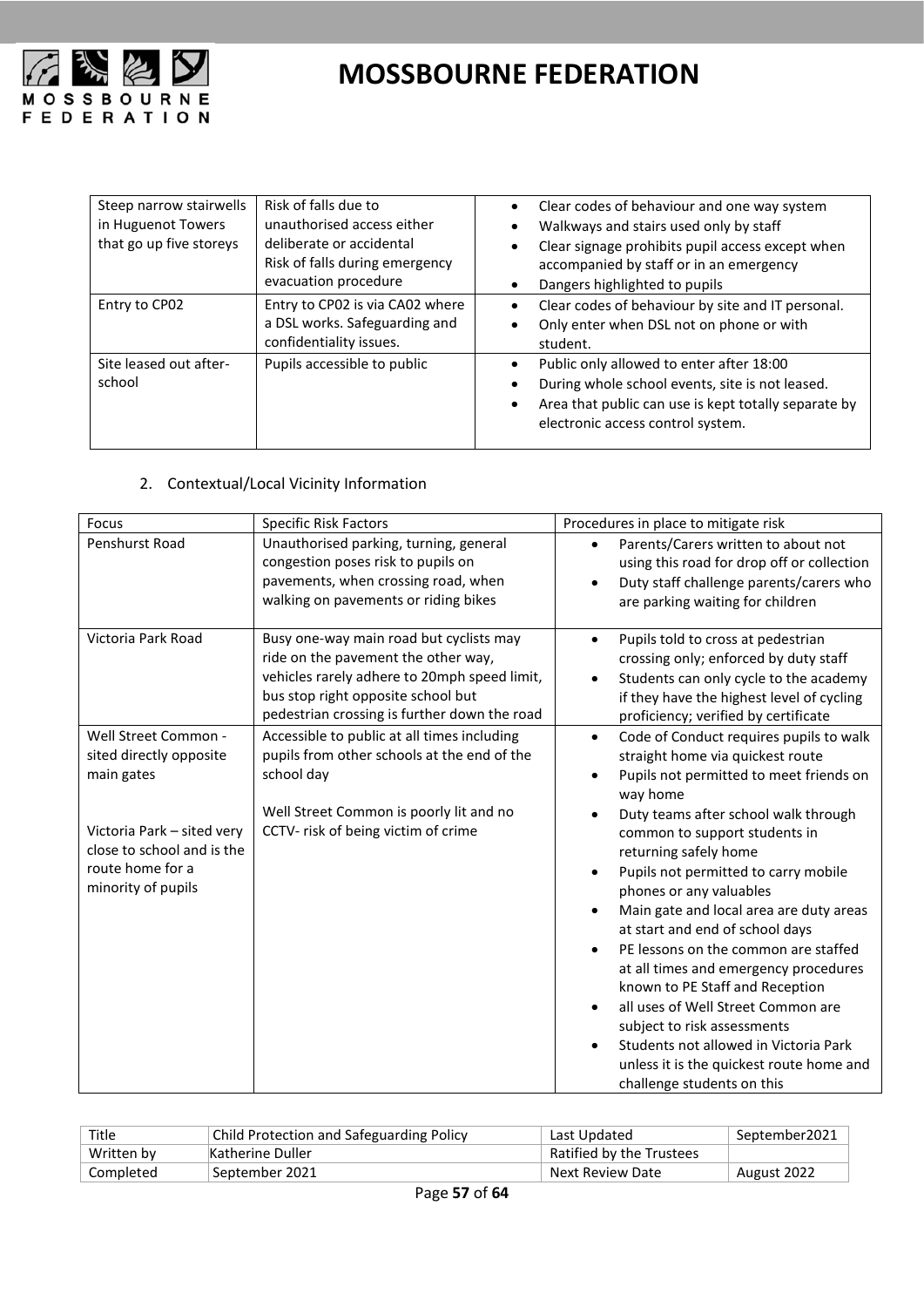

|                                                                   |                                                                                                                                                          | Strong links with Safer Schools Police<br>$\bullet$<br>Officer and Police support at end of day<br>on request.<br>Staying safe in the community delivered<br>as part of the PSHCSE curriculum                                                                                                                                                                                                                                                        |
|-------------------------------------------------------------------|----------------------------------------------------------------------------------------------------------------------------------------------------------|------------------------------------------------------------------------------------------------------------------------------------------------------------------------------------------------------------------------------------------------------------------------------------------------------------------------------------------------------------------------------------------------------------------------------------------------------|
| Gang Activity-known<br>gang related activity<br>near academy site | Pupils drawn into gang activity                                                                                                                          | PSHSRCE programme<br>$\bullet$<br>Robust safeguarding procedures ensure<br>suspected gang activity is reported via<br>Initial Concern and onward referral to<br>relevant agency CSC, Young Hackney<br>etc.<br>Liaison with Safer Schools police and<br>Local Authority                                                                                                                                                                               |
| Serious Crime                                                     | Pupils at risk of being a target<br>Pupils posing a risk to others                                                                                       | Random search policy within the<br>$\bullet$<br>academy<br>Code of Conduct: no physical contact<br>rule and pupils not permitted to<br>congregate in large groups<br>Concerns<br>staff<br>logged<br>by<br>via<br>safeguarding procedures<br>Referrals to agencies made for pupils<br>viewed to be at risk of harm or posing<br>harm to others<br>PSHSRCE and assembly programme to<br>highlight issues<br>Strong link with Safer School Officer<br>٠ |
| <b>SEND</b>                                                       | MVPA includes a large proportion of SEND<br>pupils, just under 5% of pupils have an EHCP;<br>pupils with SEND are statistically more at risk<br>of abuse | Staff training raises awareness of SEND<br>$\bullet$<br>issues<br>Specialist staff work to support pupils to<br>keep safe through specific strategies<br>including social stories                                                                                                                                                                                                                                                                    |
| Rowing Academy                                                    | MVPA includes a growing proportion of<br>pupils who take part in a significant number<br>of trips and water-based activities                             | Liaison<br>between<br>Mossbourne<br>$\bullet$<br>Federation's SDSL, the Head of the<br>Rowing Academy, the EVCs for MVPA<br>and MCA and London Youth Rowing's<br>Safeguarding lead.<br>Risk assessments in place                                                                                                                                                                                                                                     |
| <b>Combined Cadet Force</b>                                       | Pupils involved in a range of activities and<br>training including use of replica weapons                                                                | Supervision by fully-trained officers<br>$\bullet$<br>Full risk assessments undertaken for all<br>activities including use of replica<br>weapons<br>Mossbourne Federation's SDSL, to<br>review the safeguarding as this initiative<br>grows                                                                                                                                                                                                          |

| Title      | Child Protection and Safeguarding Policy | Last Updated             | September2021 |
|------------|------------------------------------------|--------------------------|---------------|
| Written by | Katherine Duller                         | Ratified by the Trustees |               |
| Completed  | September 2021                           | Next Review Date         | August 2022   |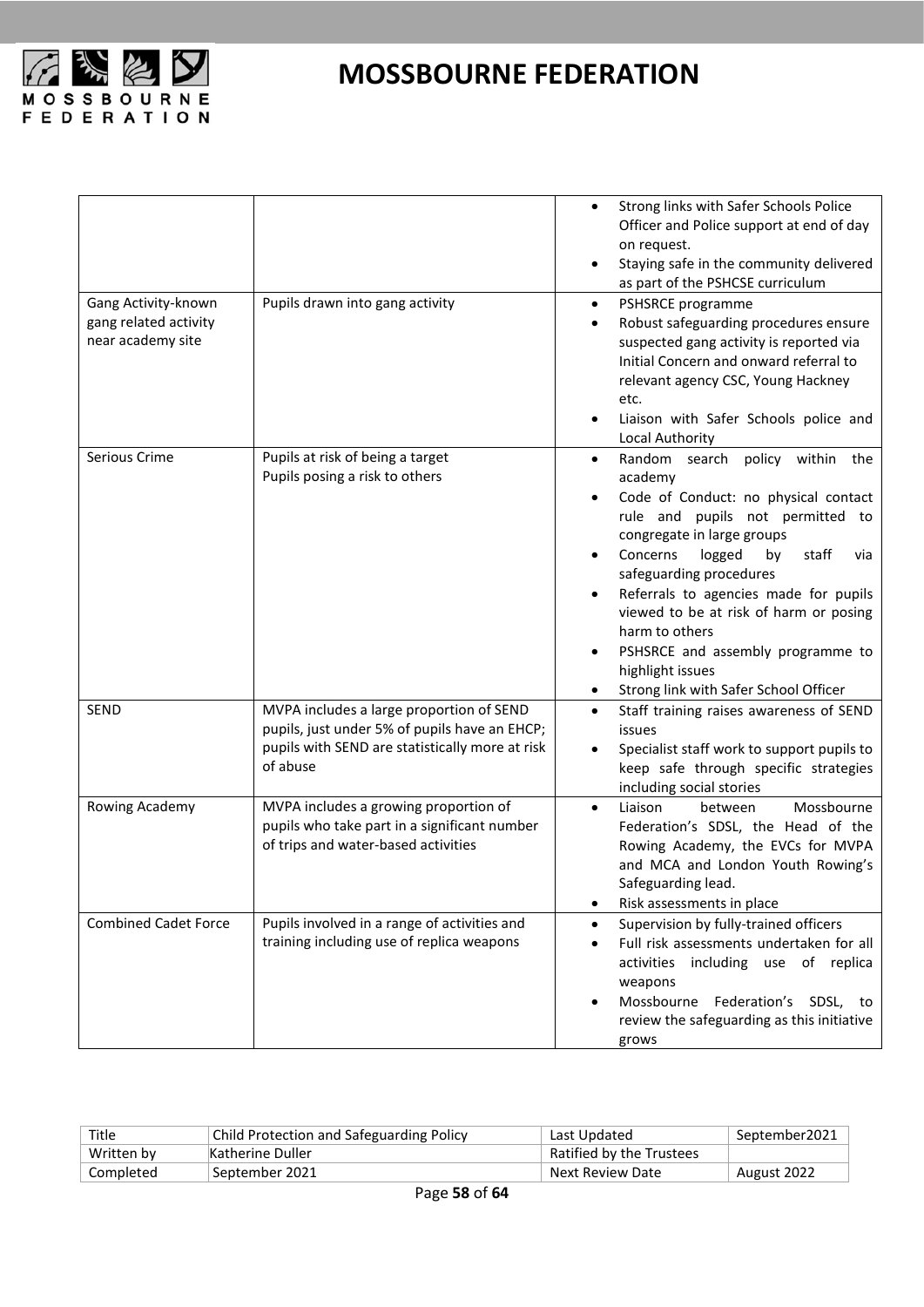

- 3. Current Academy Foci: **Online Safety/Wellbeing and Consent**
	- Raising awareness of online safety and wellbeing via From Tutors, assemblies, speaker slots, PSHCERSE days, Parent/Carer information evenings
	- Raising awareness of consent at age appropriate points, via assemblies and PSHCERSE days for all students.
	- Mental health and wellness focus with implementation of WAMHS.

#### <span id="page-58-0"></span>**Appendix 11 – Safeguarding in relation to COVID-19 (this appendix is not live but remains as part of the policy in case of need for use in the academic year 2021-2022)**

#### **Scope, definitions and review**

Unless specifically referenced elsewhere in this document this appendix applies only during a period of school closure and reflects any updated advice from our 3 local safeguarding partners. This appendix sets out changes and additions to the rest of this policy and unless stated otherwise in this appendix, the rest of this policy continues to apply. This appendix will be reviewed, as guidance from the 3 local safeguarding partners, the LA or DfE is updated, by the Mossbourne Federation's SDSL, and approved by the Chair of the Central Governing Body.

We still have full regard to the statutory safeguarding guidance, Keeping Children Safe in Education (Part 1). Although we are operating in a different way to normal, we are still following these important safeguarding principles:

- protecting children from maltreatment
- preventing impairment of children's mental and physical health or development
- ensuring that children grow up in circumstances consistent with the provision of safe and effective care
- taking action to enable children to have the best outcomes

The Department for Education's (DfE's) definition of 'vulnerable children' includes those who:

- are assessed as being in need under section 17 of the Children Act 1989, including children and young people who have a child in need plan, a child protection plan or who are a looked-after child
- have an education, health and care (EHC) plan
- have been identified as otherwise vulnerable by educational providers or local authorities (including children's social care services), and who could therefore benefit from continued fulltime attendance, this might include:
	- o children and young people on the edge of receiving support from children's social care services or in the process of being referred to children's services
	- o adopted children or children on a special guardianship order

| Title      | Child Protection and Safeguarding Policy | Last Updated             | September2021 |
|------------|------------------------------------------|--------------------------|---------------|
| Written by | Katherine Duller                         | Ratified by the Trustees |               |
| Completed  | 'September 2021                          | Next Review Date         | August 2022   |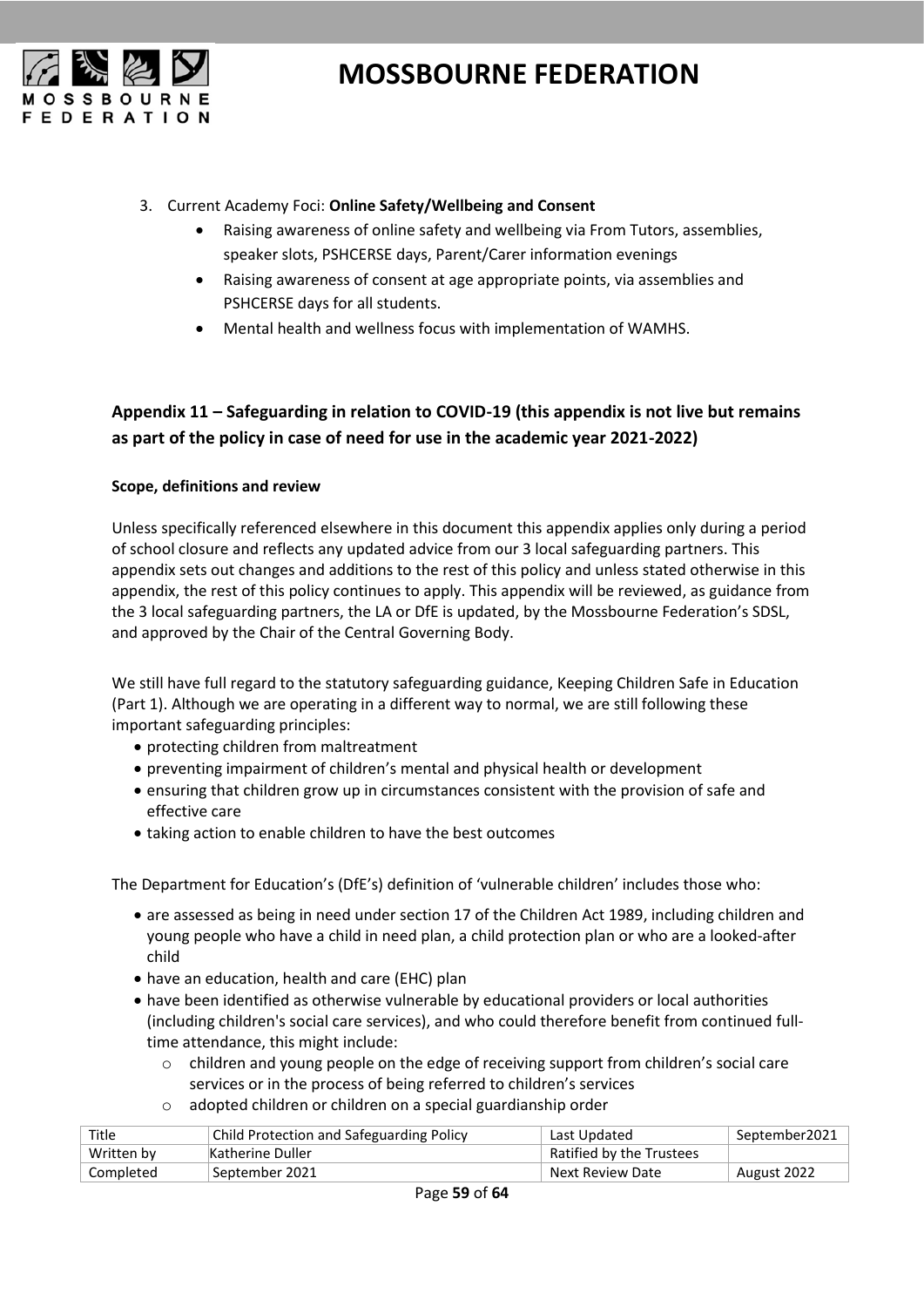

- o those at risk of becoming NEET ('not in employment, education or training')
- o those living in temporary accommodation
- o those who are young carers
- $\circ$  those who may have difficulty engaging with remote education at home (for example, due to a lack of devices or quiet space to study)
- o care leavers
- $\circ$  other children and young people at the provider and local authority's discretion including pupils who need to attend to receive support or manage risks to their mental health

#### **Reporting Concerns**

All staff and volunteers must continue to act on any concerns they have about a child immediately. It is still vitally important to do this.

The reporting procedures in section 3.5.2 remain in place but if staff are unable to complete an Initial Concern Referral Record and ensure a DSL receives it, staff must contact the reception of the academy where the child attends and ask to speak to the DSL on site. The DSL on site should then complete an Initial Concern Referral Record based on the information provided by the member of staff reporting the concern and take appropriate action. Should the academy reception be closed and there is an urgent concern, then the staff member must still act by contacting either Children's Social Care or the Police directly, depending on the nature of the concern, and they then must update the DSL at the earliest possible opportunity.

#### **SDSL and DSL Arrangements**

The aim is to have a trained DSL on every academy site every school day wherever possible. Details for the DSLs in the Federation can be found in Appendix 6. If an occasion arises where there is no DSL on site, a senior leader will take responsibility for co-ordinating safeguarding on site and they will liaise with the off-site SDSL (or deputy) to make sure they (the senior leader) can:

- Identify the most vulnerable children in school
- Access the child protection files, where necessary
- Liaise with children's social workers where they need to

Staff who are on site will be informed as to who the DSL, or in the absence of a DSL, the senior leader responsible for coordinating safeguarding, on site is that day and how to contact them. Staff who are off site can contact the DSL, or in the absence of a DSL, the senior leader responsible for coordinating safeguarding, on site by calling the academy reception and asking to speak to the DSL.

#### **Working with other agencies**

We will continue to work with children's social care, and with virtual school heads for looked after and previously looked after children. We will update this appendix where necessary to reflect any additional guidance from our 3 local safeguarding partners.

| Title      | <b>Child Protection and Safeguarding Policy</b> | Last Updated             | September2021 |
|------------|-------------------------------------------------|--------------------------|---------------|
| Written by | Katherine Duller                                | Ratified by the Trustees |               |
| Completed  | September 2021                                  | Next Review Date         | August 2022   |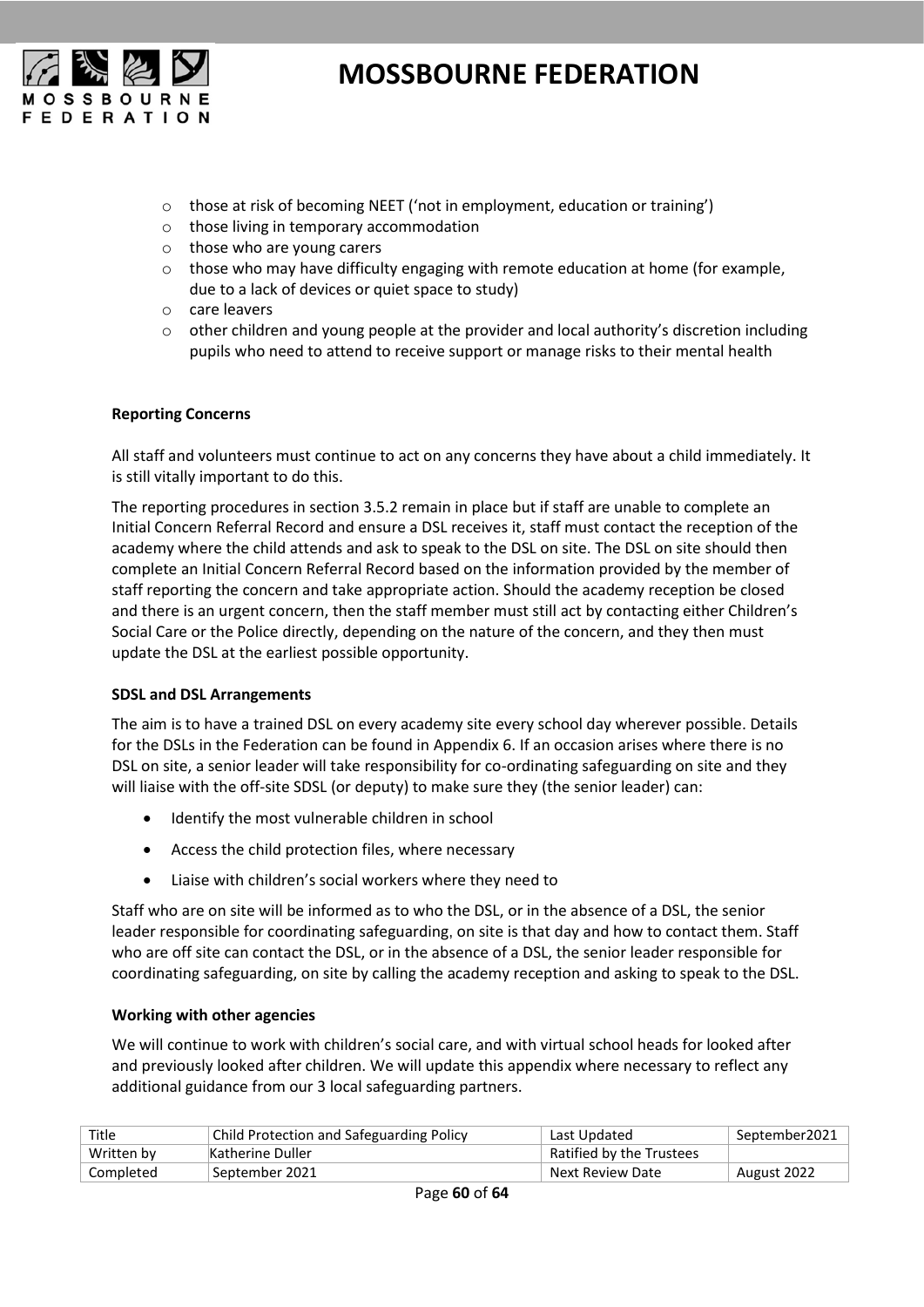

#### **Health and Safety**

Whilst there has always been overlap between the Federation's Child Protection and Safeguarding Policy and the academies' health and safety policies that overlap is now more crucial than ever and to that end all staff **must** familiarise themselves with the Federation's COVID-19 Risk Assessment (the most up to date version is available on each academy's website). In drawing up the aforementioned Risk Assessment the Federation is guided by the DfE guidance.

#### **Monitoring Attendance**

As most children will not be attending school the Federation academies will be operating both their normal attendance registers (most students will be coded X except for vulnerable children who when they are present will be coded present (/) and when they are absent for a non-COVID related reason will be coded as an authorised absence (C)), and completing the Department for Education's daily online attendance form to keep an accurate record of who is attending school. Parents and carers will not be penalised if their child does not attend educational provision during a period of school closure. Where a child an academy expects to attend, does not attend, or stops attending, the academy will follow its usual attendance procedures.

#### **Safeguarding for 'vulnerable children'**

Where a child should be attending an academy during a closure i.e. they are vulnerable as defined by the DfE, but are not attending because either, it has been agreed by the academy, parent/carer, and social worker that it would not be in the child's best interests, or because they are having to selfisolate, then the following will take place:

- An appropriate member of staff from the academy will contact home and speak to the parent/carer at least twice a week on the telephone (it may be more frequent based on the individual child's circumstances)
- During these contact telephone calls, if appropriate (based on the age and circumstances of the child), the member of staff will also speak to the student
- If contact cannot be made then a DSL will inform the social worker or in the case of a vulnerable student who does not have a social worker, a referral to social care will be made

#### **Safeguarding all children**

This difficult time potentially puts all children at greater risk, in particular, children are likely to be spending more time online. Staff must continue to be alert to any signs of abuse, or effects on children's mental health that are also safeguarding concerns, and act on concerns immediately in line with this policy.

| Title      | Child Protection and Safeguarding Policy | Last Updated             | September2021 |
|------------|------------------------------------------|--------------------------|---------------|
| Written by | Katherine Duller                         | Ratified by the Trustees |               |
| Completed  | September 2021                           | Next Review Date         | August 2022   |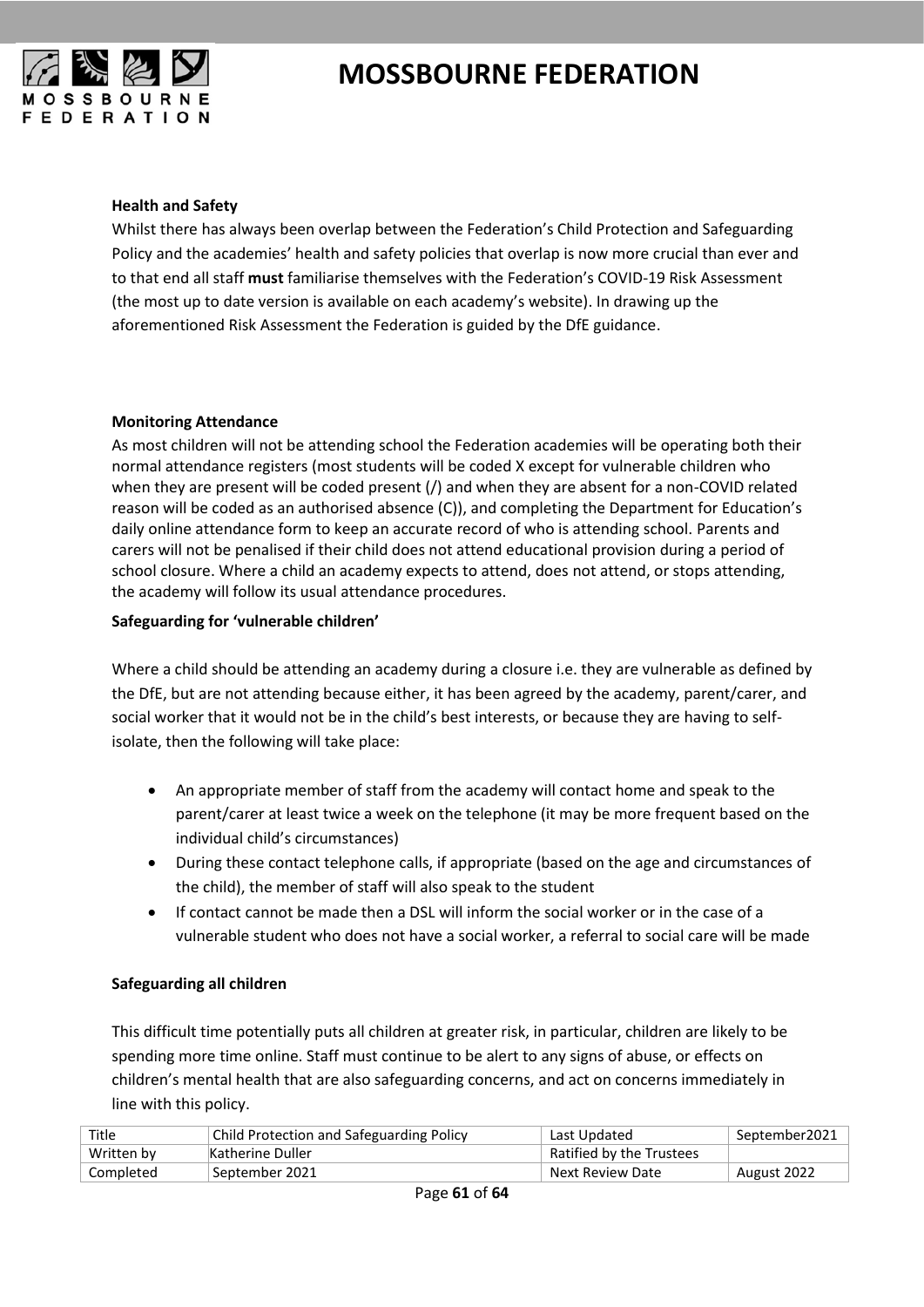

During a closure and where a child does not attend in person, the aim is for all children's parents/carers to be contacted once a week on the telephone to check on children's well-being and, where possible, staff should try and speak directly to the child to help identify any concerns. If no response to this telephone contact is received from parents/carers for a week then the parents/carers will be contacted via PAM Parent and asked to provide alternative contact numbers. If no response to this PAM Parent contact is received within three days then an Initial Concern Referral Record must be completed and passed to a DSL. These timeframes will be escalated if there has also been no evidence of a child completing their remote learning.

#### **Online Safety and Remote Education**

Each academy will continue to have appropriate filtering and monitoring systems in place on each site. If IT staff are unavailable for a particular academy then support will be sought from one of the other academy's in the Federation.

Keeping students and staff safe during remote education is essential. Staff must continue to adhere to the Mossbourne Federation Code of Conduct for Teaching and Support Staff and, in the current circumstances, have particular regard for Section 11, 'Communication with students (including the use of technology)'.

The Federation has full regard for *Safeguarding and remote education during coronavirus (COVID-19)* <https://www.gov.uk/guidance/safeguarding-and-remote-education-during-coronavirus-covid-19> and The Coronavirus Act 2021 [Provision of Remote Education \(England\) Temporary.](https://assets.publishing.service.gov.uk/government/uploads/system/uploads/attachment_data/file/923539/Remote_Education_Temporary_Continuity_Direction_-__Explanatory_Note.pdf) In addition, in accordance with the later, each academy has its own Remote Education Policy which staff of that academy must adhere to.

Whilst it is recognised how helpful and reassuring it can be for children to hear and see their teachers during school closures this must be carefully balanced against the potential risks. In line with government guidance, caution must always be exercised when considering using livestreaming services, which are generally recommended for staff interactions during the period of school closures rather than interactions with students. For this reason, there is no requirement for schools to use audio and video for real-time online teaching.

The decision to use livestreaming in a Mossbourne Academy will be made by the Principal of that academy, in consultation with the SDSL of that academy, and be based on the resources available, the age, needs, and home circumstances of the children involved, and the size of the groups. If the decision to use livestreaming is made, the following will apply:

• Legal requirements in relation to GDPR (this also applies to pre-recorded audio and video data).

| Title      | Child Protection and Safeguarding Policy | Last Updated             | September2021 |
|------------|------------------------------------------|--------------------------|---------------|
| Written by | Katherine Duller                         | Ratified by the Trustees |               |
| Completed  | September 2021                           | Next Review Date         | August 2022   |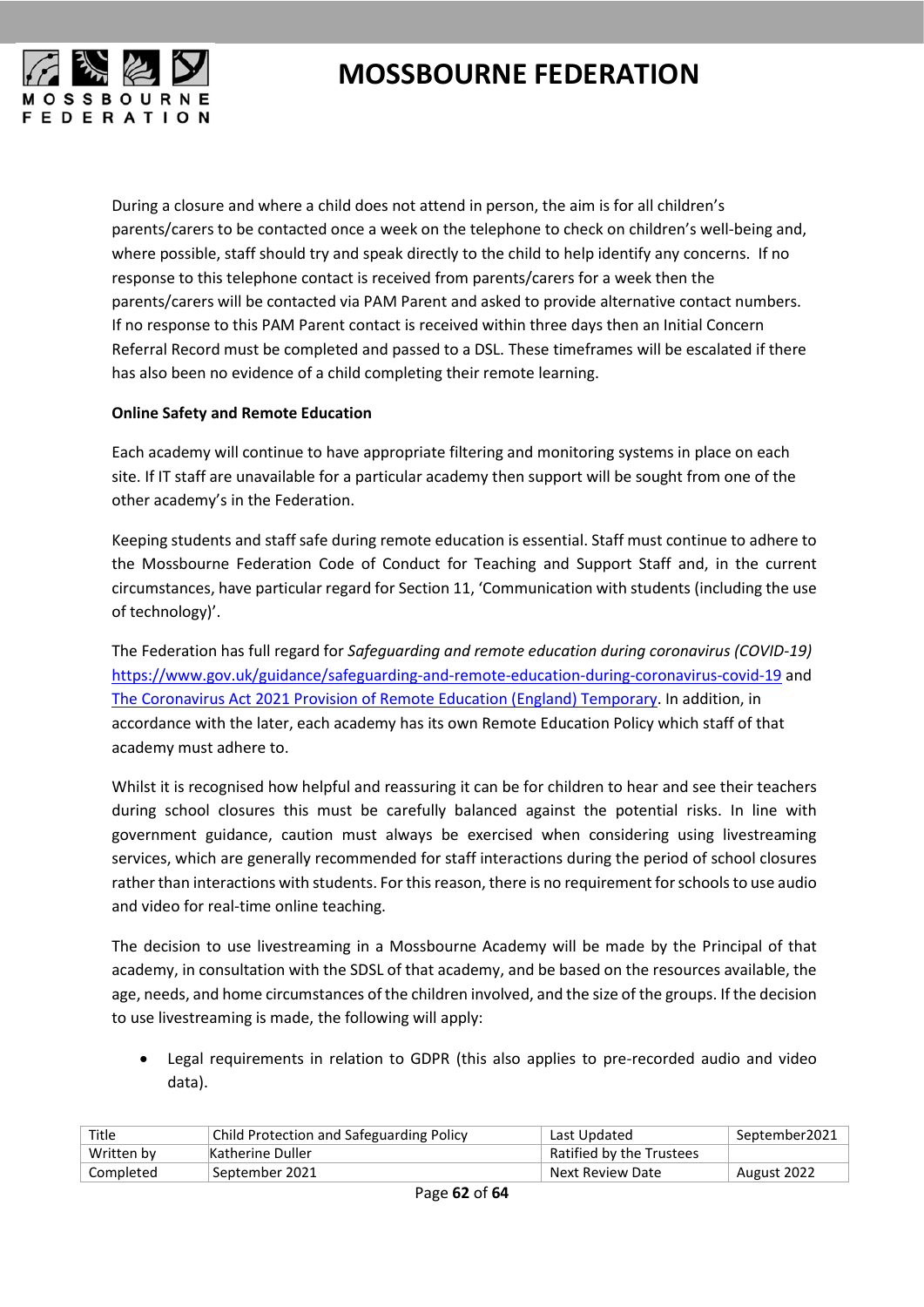

- Staff will not use personal devices or personal communication accounts. Only approved software and children's school provided accounts e.g. email addresses will be used.
- Livestreaming that involves interactions between adults and children, audio or visual, will either have two members of staff in the 'room' or it will be recorded. If it is recorded the recording must be stored in line with that academy's retention policy.
- Live video lessons where children can view other children (and therefore one another's home environments) will not take place unless it is absolutely necessary for learning or safeguarding, the Principal has discussed it with the Federation's Senior Designated Safeguarding Lead, and a risk assessment to mitigate the risks has been completed.
- Live video lessons where the staff member is recording from an academy site and viewable by children, but the children cannot view each other, will take place only if approved by the Principal and the member of staff has received sufficient training.
- Live video lessons where the staff member is at home will not take place unless unavoidable e.g. the member of staff is clinically extremely vulnerable or the risk of travelling to the academy is significant. Where it is unavoidable, this will be approved by the Principal, the member of staff must have received sufficient training, use a plain coloured 'green screen' as their background, and ensure they are in a suitable location in their home.
- Live audio lessons will generally involve the students being muted and participating via the chat function. The chat function which enables children to directly message each other (and not include the teacher) must be disabled. In some circumstances it may be appropriate for the children to unmute themselves but the teacher must at all times retain the ability to mute or unmute individual children or the class as a whole.

All parents and carers and children will continue to be reminded or informed:

- Of the potential risks to children online and the importance of staying safe online
- About what their (child's) academy is asking them to do online e.g. what websites or apps they are expected to access and what if any communication they will have with staff online
- That they can still contact their (child's) academy on its usual phone number if they have concerns
- Of other sources of advice to support them in keeping safe online such as Childline, UK Safer Internet Cafe and CEOP.

#### **Mental Health**

Where possible, each academy will continue with its current offer of support in relation to children's mental health. In addition, the Federation has expanded its use of A-Space Counselling Service to include a telephone service. The exact provision will continue to be flexible because of the nature of

| Title      | Child Protection and Safeguarding Policy | Last Updated             | September2021 |
|------------|------------------------------------------|--------------------------|---------------|
| Written by | Katherine Duller                         | Ratified by the Trustees |               |
| Completed  | September 2021                           | Next Review Date         | August 2022   |